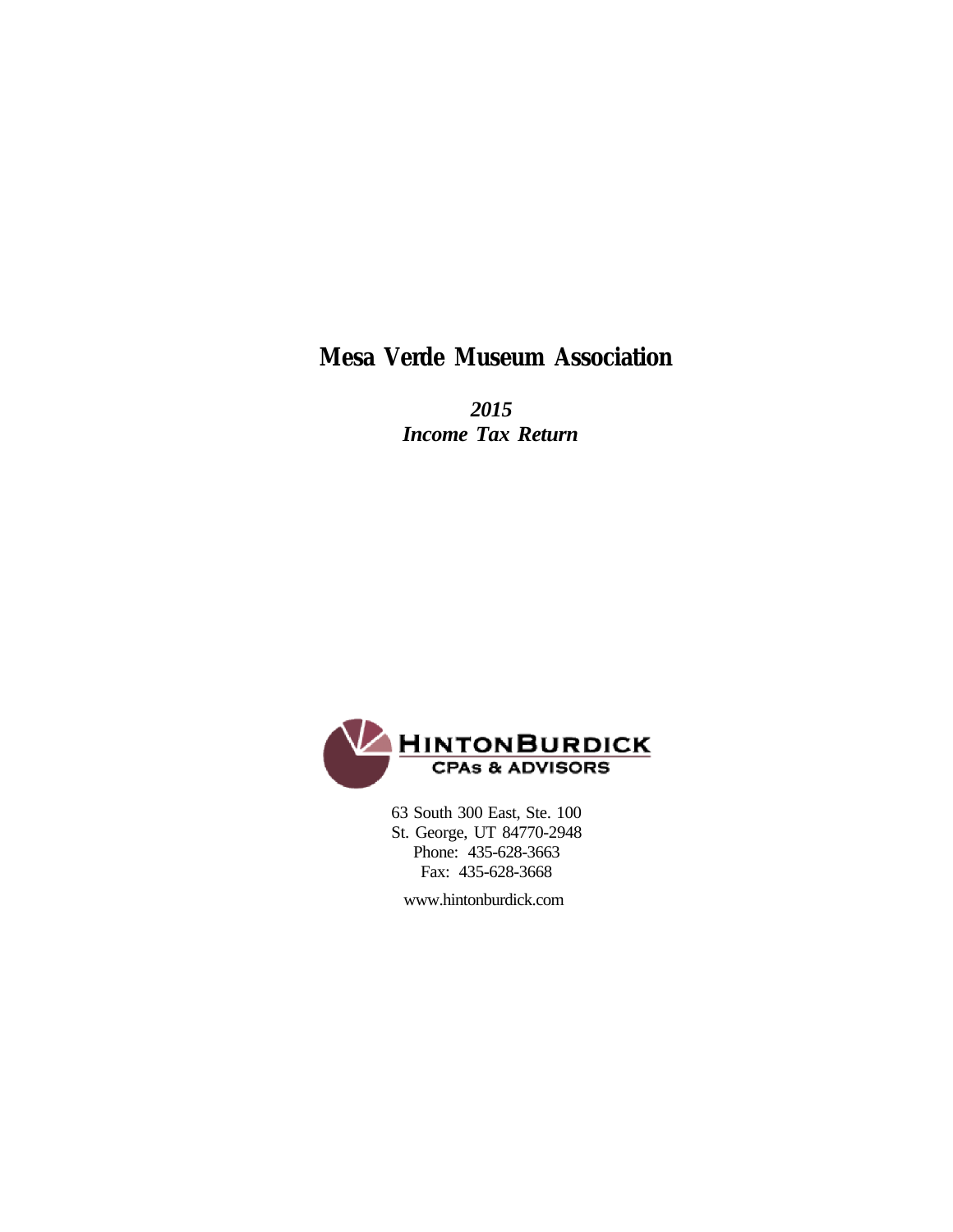# **HintonBurdick**

*CPAs & Advisors*

May 16, 2016

Mesa Verde Museum Association PO Box 38 Mesa Verde National, CO 81330

Dear Client:

We have prepared the following returns from information provided by you.

Return of Organization Exempt From Income Tax (Form 990)

We suggest that you examine these returns carefully to fully acquaint yourself with all items contained therein to ensure that there are no omissions or misstatements. Attached are instructions for signing and filing each return. Please follow those instructions carefully.

Enclosed is any material you furnished for use in preparing the returns. If the returns are examined, requests may be made for supporting documentation. Therefore, we recommend that you retain all pertinent records for at least seven years.

In order that we may properly advise you of tax considerations, please keep us informed of any significant changes in your financial affairs or of any correspondence received from taxing authorities.

If you have any questions, or if we can be of assistance in any way, please call.

Sincerely,

Morris J. Peacock, CPA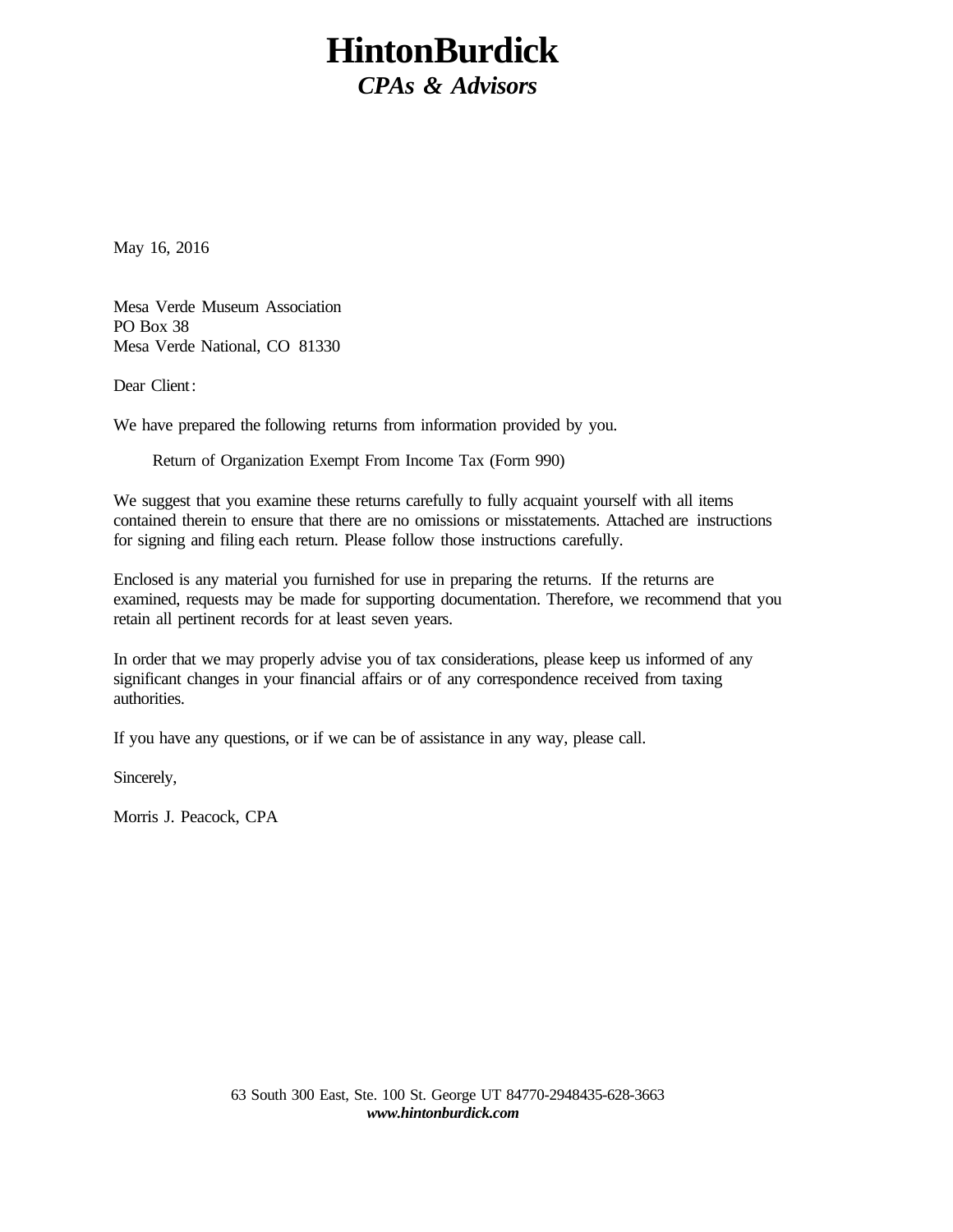### **Filing Instructions**

### **Mesa Verde Museum Association**

### **Exempt Organization / Private Foundation Tax Return(s)**

### **Taxable Year Ended December 31, 2015**

### **Federal Filing Instructions**

None is required. Your Form 990 for the year ended 12/31/15 shows no balance due.

You are using a Personal Identification Number (PIN) for signing your return electronically. Sign the IRS e-file Authorization and mail it as soon as possible to:

> HintonBurdick, PLLC 63 South 300 East, Ste. 100 St. George, UT 84770-2948

Initial and date the copies of the IRS e-file Signature Authorization and the Form 990. Retain them for your records. If previously signed and returned no further action is required for Form 8879-EO.

Your return is being filed electronically with the IRS and is not required to be mailed. Mailing a paper copy of your return to the IRS will delay the processing of your return.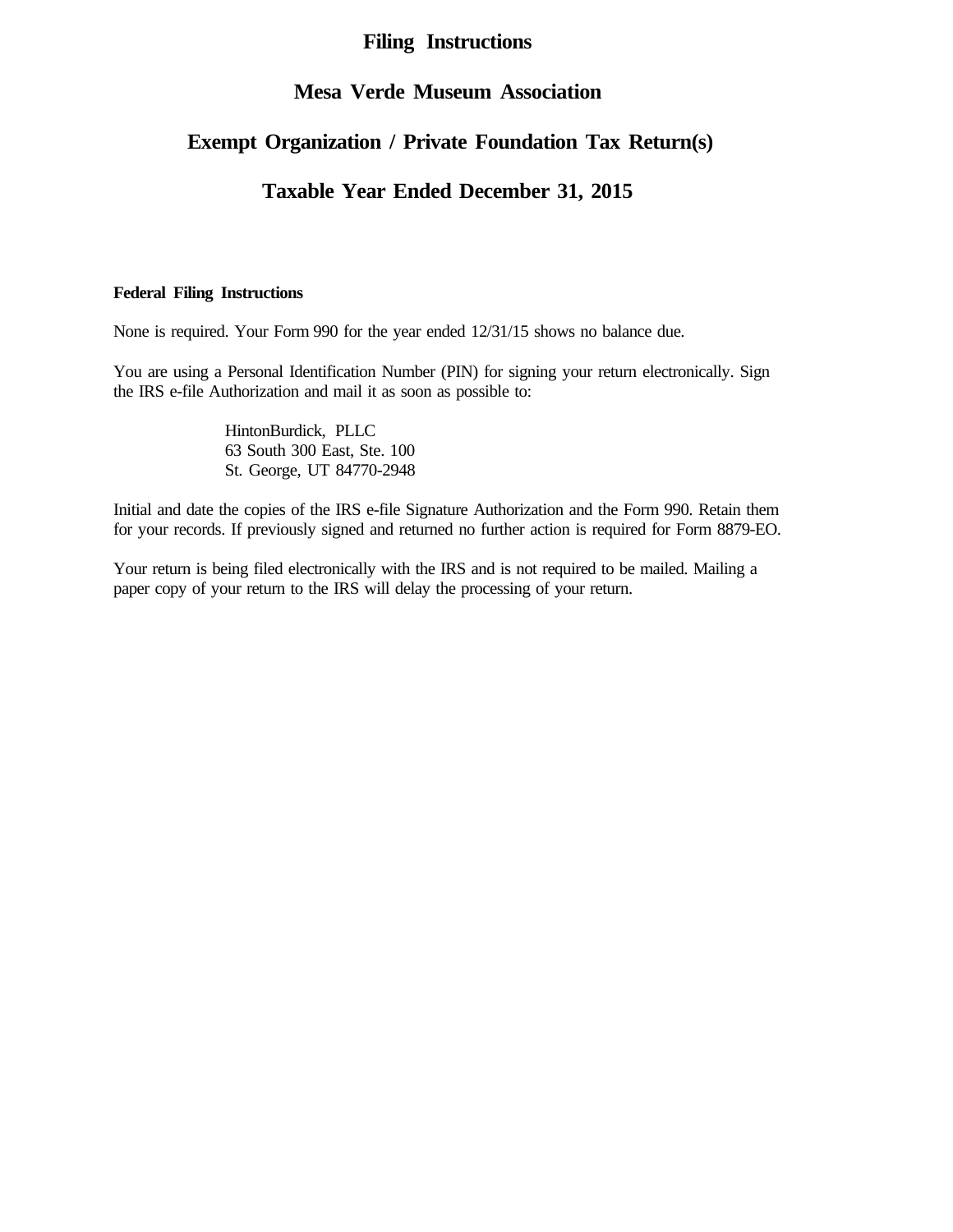| Form |                                                        |
|------|--------------------------------------------------------|
|      | Department of the Treasury<br>Internal Revenue Service |

u **Information about Form 990 and its instructions is at www.irs.gov/form990.** Internal Revenue Service **u** Do not enter social security numbers on this form as it may be made public. **Dumen The Public Open to Public 990 1990 2015**<br>
Under section 501(c), 527, or 4947(a)(1) of the Internal Revenue Code (except private foundations)

# OMB No. 1545-0047

| ----                                 |  |
|--------------------------------------|--|
|                                      |  |
| <b>Open to Public<br/>Inspection</b> |  |

|                                |                                 | For the 2015 calendar year, or tax year beginning                                                                                                                          | and ending                                 |                                              |                          |                                            |
|--------------------------------|---------------------------------|----------------------------------------------------------------------------------------------------------------------------------------------------------------------------|--------------------------------------------|----------------------------------------------|--------------------------|--------------------------------------------|
| в                              | Check if applicable:            | C Name of organization                                                                                                                                                     |                                            |                                              |                          | D Employer identification number           |
|                                | Address change                  |                                                                                                                                                                            | MESA VERDE MUSEUM ASSOCIATION              |                                              |                          |                                            |
|                                | Name change                     | Doing business as                                                                                                                                                          |                                            |                                              |                          | 84-0469675                                 |
|                                |                                 | Number and street (or P.O. box if mail is not delivered to street address)                                                                                                 |                                            | Room/suite                                   | E Telephone number       |                                            |
|                                | Initial return<br>Final return/ | PO BOX 38<br>City or town, state or province, country, and ZIP or foreign postal code                                                                                      |                                            |                                              |                          | $970 - 529 - 4445$                         |
|                                | terminated                      |                                                                                                                                                                            |                                            |                                              |                          |                                            |
|                                | Amended return                  | MESA VERDE NATIONAL<br>F Name and address of principal officer:                                                                                                            | CO 81330                                   |                                              | G Gross receipts\$       | 1,518,439                                  |
|                                | Application pending             |                                                                                                                                                                            |                                            | H(a) Is this a group return for subordinates |                          | ΙX<br>Yes<br>No                            |
|                                |                                 | SANDRA JUMPER                                                                                                                                                              |                                            |                                              |                          | No<br>Yes                                  |
|                                |                                 | SAME AS "C" ABOVE                                                                                                                                                          |                                            | H(b) Are all subordinates included?          |                          |                                            |
|                                |                                 | MESA VERDE NAT.<br>PARK                                                                                                                                                    | CO 81330                                   |                                              |                          | If "No," attach a list. (see instructions) |
|                                | Tax-exempt status:              | X<br>501(c)(3)<br>$501(c)$ (                                                                                                                                               | ) $t$ (insert no.)<br>4947(a)(1) or<br>527 |                                              |                          |                                            |
|                                | Website: U                      | HTTP://WWW.MESAVERDE.ORG/                                                                                                                                                  |                                            | H(c) Group exemption number LI               |                          |                                            |
| κ                              | Form of organization:           | $ \mathbf{X} $ Corporation<br>Trust<br>Association                                                                                                                         | Other <b>u</b>                             | <b>L</b> Year of formation: $1960$           |                          | M State of legal domicile: CO              |
|                                | Part I                          | <b>Summary</b>                                                                                                                                                             |                                            |                                              |                          |                                            |
|                                |                                 |                                                                                                                                                                            |                                            |                                              |                          |                                            |
|                                |                                 | AID TO THE NATIONAL PARK SERVICE.                                                                                                                                          |                                            |                                              |                          |                                            |
|                                |                                 |                                                                                                                                                                            |                                            |                                              |                          |                                            |
|                                |                                 |                                                                                                                                                                            |                                            |                                              |                          |                                            |
| Governance                     |                                 | 2 Check this box u   if the organization discontinued its operations or disposed of more than 25% of its net assets.                                                       |                                            |                                              |                          |                                            |
| න්                             |                                 | 3 Number of voting members of the governing body (Part VI, line 1a)                                                                                                        |                                            |                                              | 3                        | 9                                          |
|                                |                                 |                                                                                                                                                                            |                                            |                                              | $\overline{\mathbf{4}}$  | 9                                          |
|                                |                                 |                                                                                                                                                                            |                                            |                                              | 5                        | 28                                         |
| Activities                     |                                 | 6 Total number of volunteers (estimate if necessary)                                                                                                                       |                                            |                                              | 6                        | 0                                          |
|                                |                                 |                                                                                                                                                                            |                                            |                                              | 7a                       | 0                                          |
|                                |                                 |                                                                                                                                                                            |                                            |                                              | 7b                       | 0                                          |
|                                |                                 |                                                                                                                                                                            |                                            | Prior Year                                   |                          | Current Year                               |
|                                |                                 | 8 Contributions and grants (Part VIII, line 1h)                                                                                                                            | <b>And Marshall</b>                        |                                              | 91,569                   | 75,286                                     |
| Revenue                        | 9                               | Program service revenue (Part VIII, line 2g)                                                                                                                               |                                            |                                              | 66,666                   | 64,904                                     |
|                                |                                 | 10 Investment income (Part VIII, column (A), lines 3, 4, and 7d)                                                                                                           |                                            |                                              | 81                       | 73                                         |
|                                |                                 | 11 Other revenue (Part VIII, column (A), lines 5, 6d, 8c, 9c, 10c, and 11e)                                                                                                |                                            |                                              | 610, 575                 | 663,640                                    |
|                                |                                 | 12 Total revenue - add lines 8 through 11 (must equal Part VIII, column (A), line 12)                                                                                      |                                            |                                              | 768,891                  | 803,903                                    |
|                                |                                 | 13 Grants and similar amounts paid (Part IX, column (A), lines 1-3)                                                                                                        |                                            |                                              | 150,376                  | 158,260                                    |
|                                |                                 |                                                                                                                                                                            |                                            |                                              |                          |                                            |
|                                |                                 | 15 Salaries, other compensation, employee benefits (Part IX, column (A), lines 5-10)                                                                                       |                                            |                                              | 413,132                  | 427,872                                    |
|                                |                                 |                                                                                                                                                                            |                                            |                                              |                          |                                            |
| xpenses                        |                                 |                                                                                                                                                                            |                                            |                                              |                          |                                            |
|                                |                                 | 17 Other expenses (Part IX, column (A), lines 11a-11d, 11f-24e)                                                                                                            |                                            |                                              | 176, 720                 | 177,545                                    |
|                                |                                 | 18 Total expenses. Add lines 13-17 (must equal Part IX, column (A), line 25)                                                                                               |                                            |                                              | 740,228                  | 763,677                                    |
|                                |                                 |                                                                                                                                                                            |                                            |                                              | 28,663                   | 226<br>40                                  |
| Net Assets or<br>Fund Balances |                                 |                                                                                                                                                                            |                                            | Beginning of Current Year                    |                          | End of Year                                |
|                                |                                 | 20 Total assets (Part X, line 16)                                                                                                                                          |                                            |                                              | 275,919                  | 331,132                                    |
|                                |                                 | 21 Total liabilities (Part X, line 26)                                                                                                                                     |                                            |                                              | 25,958                   | 40,945                                     |
|                                |                                 |                                                                                                                                                                            |                                            |                                              | 249,961                  | 290,187                                    |
|                                | Part II                         | <b>Signature Block</b>                                                                                                                                                     |                                            |                                              |                          |                                            |
|                                |                                 | Under penalties of perjury, I declare that I have examined this return, including accompanying schedules and statements, and to the best of my knowledge and belief, it is |                                            |                                              |                          |                                            |
|                                |                                 | true, correct, and complete. Declaration of preparer (other than officer) is based on all information of which preparer has any knowledge.                                 |                                            |                                              |                          |                                            |
|                                |                                 |                                                                                                                                                                            |                                            |                                              |                          |                                            |
| Sign                           |                                 | Signature of officer                                                                                                                                                       |                                            |                                              | Date                     |                                            |
|                                | Here                            | SANDRA<br>JUMPER                                                                                                                                                           | 2016                                       | INT                                          | EX DIRECTOR              |                                            |
|                                |                                 | Type or print name and title                                                                                                                                               |                                            |                                              |                          |                                            |
|                                |                                 | Print/Type preparer's name                                                                                                                                                 | Preparer's signature                       | Date                                         | Check                    | PTIN                                       |
| Paid                           |                                 | MORRIS J. PEACOCK,<br>CPA                                                                                                                                                  | MORRIS J. PEACOCK, CPA                     |                                              | $05/16/16$ self-employed | P00038696                                  |
|                                | Preparer<br>Firm's name         | HINTONBURDICK,                                                                                                                                                             | <b>PLLC</b>                                |                                              | Firm's $EIN$ }           | 87-0492866                                 |
|                                | Use Only                        | SOUTH 300 EAST, STE.<br>63                                                                                                                                                 | 100                                        |                                              |                          |                                            |
|                                | Firm's address                  | ST.<br>UT<br>GEORGE,                                                                                                                                                       | 84770-2948                                 |                                              | Phone no.                | 435-628-3663                               |
|                                |                                 | May the IRS discuss this return with the preparer shown above? (see instructions)                                                                                          |                                            |                                              |                          | $\overline{\mathrm{X}}$ Yes<br>No          |

| Sign            |                            | Signature of officer         |     |                |                 |                                                                                   |              |      |     |      |                | Date                     |              |           |  |
|-----------------|----------------------------|------------------------------|-----|----------------|-----------------|-----------------------------------------------------------------------------------|--------------|------|-----|------|----------------|--------------------------|--------------|-----------|--|
| Here            |                            | SANDRA                       |     | JUMPER         |                 |                                                                                   |              | 2016 | NT. |      |                | EX DIRECTOR              |              |           |  |
|                 |                            | Type or print name and title |     |                |                 |                                                                                   |              |      |     |      |                |                          |              |           |  |
|                 | Print/Type preparer's name |                              |     |                |                 | Preparer's signature                                                              |              |      |     | Date |                | Check                    | PTIN         |           |  |
| Paid            | MORRIS J. PEACOCK, CPA     |                              |     |                |                 | MORRIS J.                                                                         | PEACOCK, CPA |      |     |      |                | $05/16/16$ self-employed | P00038696    |           |  |
| Preparer        | Firm's name                |                              |     | HINTONBURDICK, |                 | PLLC                                                                              |              |      |     |      | Firm's $EIN$ } |                          | 87-0492866   |           |  |
| <b>Use Only</b> |                            |                              | 63  |                | SOUTH 300 EAST, |                                                                                   | STE. 100     |      |     |      |                |                          |              |           |  |
|                 | Firm's address             |                              | ST. | GEORGE,        | UT              |                                                                                   | 84770-2948   |      |     |      | Phone no.      |                          | 435-628-3663 |           |  |
|                 |                            |                              |     |                |                 | May the IRS discuss this return with the preparer shown above? (see instructions) |              |      |     |      |                |                          | <b>Yes</b>   | <b>No</b> |  |
|                 |                            |                              |     |                |                 |                                                                                   |              |      |     |      |                |                          |              | $\cdots$  |  |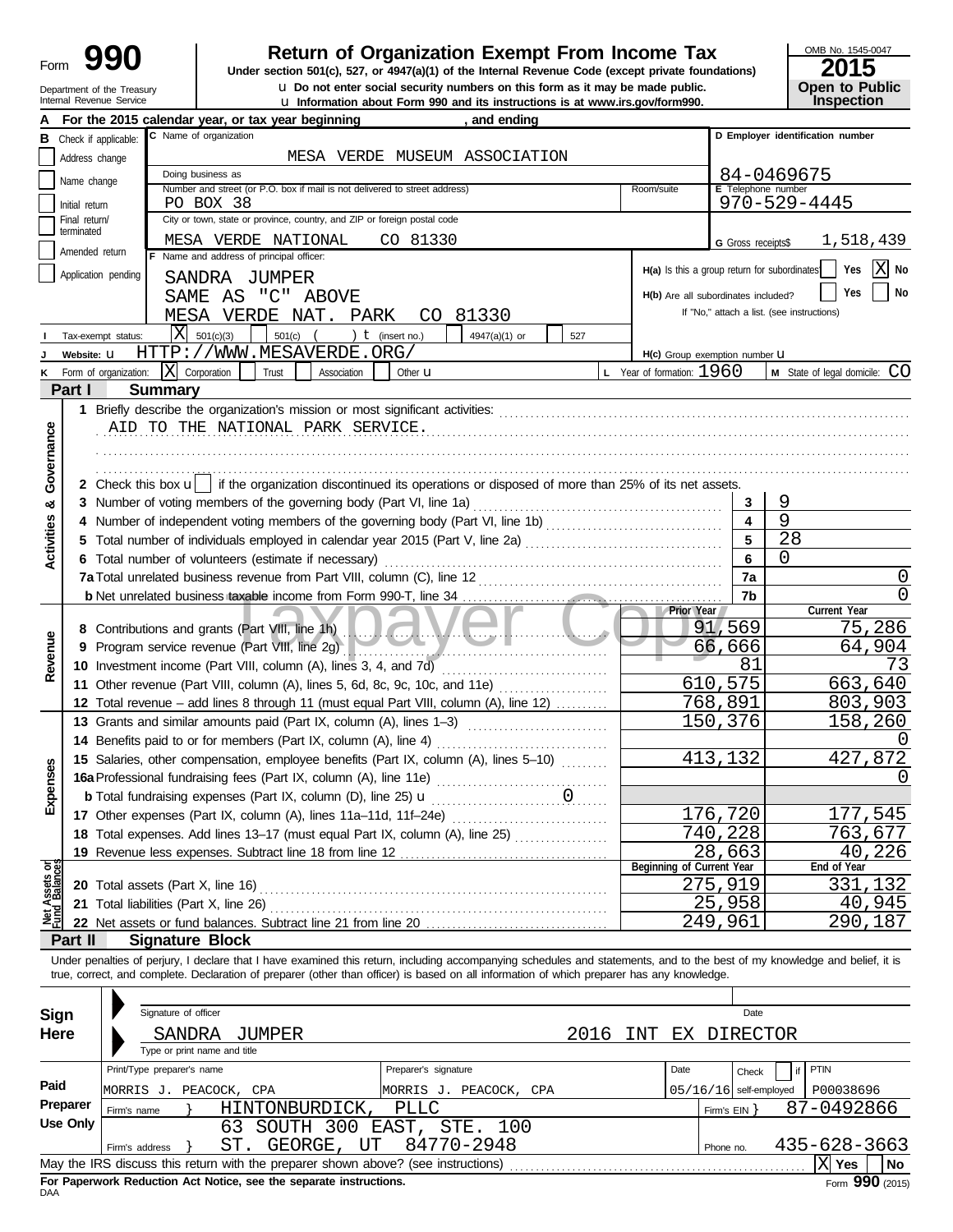|              | Form 990 (2015) MESA VERDE MUSEUM ASSOCIATION        |                                                                                                              | 84-0469675                                                                                                                     | Page 2                             |
|--------------|------------------------------------------------------|--------------------------------------------------------------------------------------------------------------|--------------------------------------------------------------------------------------------------------------------------------|------------------------------------|
| Part III     |                                                      | <b>Statement of Program Service Accomplishments</b>                                                          |                                                                                                                                |                                    |
|              |                                                      |                                                                                                              |                                                                                                                                |                                    |
| 1.           | Briefly describe the organization's mission:         |                                                                                                              |                                                                                                                                |                                    |
|              | AID TO THE NATIONAL PARK SERVICE.                    |                                                                                                              |                                                                                                                                |                                    |
|              |                                                      |                                                                                                              |                                                                                                                                |                                    |
|              |                                                      |                                                                                                              |                                                                                                                                |                                    |
|              |                                                      |                                                                                                              |                                                                                                                                |                                    |
|              |                                                      |                                                                                                              |                                                                                                                                |                                    |
| $\mathbf{2}$ |                                                      | Did the organization undertake any significant program services during the year which were not listed on the |                                                                                                                                |                                    |
|              | prior Form 990 or 990-EZ?                            |                                                                                                              |                                                                                                                                | $\Box$ Yes $\boxed{\mathrm{X}}$ No |
|              | If "Yes," describe these new services on Schedule O. |                                                                                                              |                                                                                                                                |                                    |
| 3            |                                                      | Did the organization cease conducting, or make significant changes in how it conducts, any program           |                                                                                                                                |                                    |
| services?    |                                                      |                                                                                                              |                                                                                                                                | $\Box$ Yes $\boxed{\mathrm{X}}$ No |
|              | If "Yes," describe these changes on Schedule O.      |                                                                                                              |                                                                                                                                |                                    |
| 4            |                                                      |                                                                                                              | Describe the organization's program service accomplishments for each of its three largest program services, as measured by     |                                    |
|              |                                                      |                                                                                                              | expenses. Section 501(c)(3) and 501(c)(4) organizations are required to report the amount of grants and allocations to others, |                                    |
|              |                                                      | the total expenses, and revenue, if any, for each program service reported.                                  |                                                                                                                                |                                    |
|              |                                                      |                                                                                                              |                                                                                                                                |                                    |
| 4a (Code:    | ) (Expenses \$                                       | 473,695 including grants of \$                                                                               | 158,136 ) (Revenue \$                                                                                                          | $13,478$ )                         |
|              |                                                      |                                                                                                              | ASSISTANCE TO THE NATIONAL PARK SERVICE BY PROMOTING SCIENTIFIC, HISTORIC,                                                     |                                    |
|              |                                                      | PREHISTORIC, EDUCATIONAL, AND INTERPRETIVE ACTIVITIES.                                                       |                                                                                                                                |                                    |
|              |                                                      |                                                                                                              |                                                                                                                                |                                    |
|              |                                                      |                                                                                                              |                                                                                                                                |                                    |
|              |                                                      |                                                                                                              |                                                                                                                                |                                    |
|              |                                                      |                                                                                                              |                                                                                                                                |                                    |
|              |                                                      |                                                                                                              |                                                                                                                                |                                    |
|              |                                                      |                                                                                                              |                                                                                                                                |                                    |
|              |                                                      |                                                                                                              |                                                                                                                                |                                    |
|              |                                                      |                                                                                                              |                                                                                                                                |                                    |
|              |                                                      |                                                                                                              |                                                                                                                                |                                    |
|              |                                                      |                                                                                                              |                                                                                                                                |                                    |
|              |                                                      |                                                                                                              |                                                                                                                                |                                    |
|              |                                                      |                                                                                                              |                                                                                                                                |                                    |
|              |                                                      |                                                                                                              |                                                                                                                                |                                    |
| 4b (Code:    | ) (Expenses \$                                       | $25,826$ including grants of \$                                                                              | $124$ ) (Revenue \$                                                                                                            |                                    |
|              | THE MESA VERDE                                       |                                                                                                              | INSTITUTE DELIVERS AN IN-DEPTH EDUCATIONAL AND INTERPRETIVE                                                                    |                                    |
|              |                                                      |                                                                                                              | SERVICE AND THE JOINT MEMBERSHIP PROGRAM PROMOTES STEWARDSHIP OF                                                               |                                    |
|              |                                                      |                                                                                                              | THE PARK'S CULTURAL AND NATURAL RESOURCES THROUGH MEMBERSHIP-RELATED                                                           |                                    |
|              | ACTIVITIES AND COMMUNICATIONS.                       |                                                                                                              |                                                                                                                                |                                    |
|              |                                                      |                                                                                                              |                                                                                                                                |                                    |
|              |                                                      |                                                                                                              |                                                                                                                                |                                    |
|              |                                                      |                                                                                                              |                                                                                                                                |                                    |
|              |                                                      |                                                                                                              |                                                                                                                                |                                    |
|              |                                                      |                                                                                                              |                                                                                                                                |                                    |
|              |                                                      |                                                                                                              |                                                                                                                                |                                    |
|              |                                                      |                                                                                                              |                                                                                                                                |                                    |
|              |                                                      |                                                                                                              |                                                                                                                                |                                    |
|              |                                                      |                                                                                                              |                                                                                                                                |                                    |
| 4c (Code:    |                                                      |                                                                                                              |                                                                                                                                |                                    |
|              |                                                      |                                                                                                              |                                                                                                                                |                                    |
|              |                                                      |                                                                                                              |                                                                                                                                |                                    |
|              |                                                      |                                                                                                              |                                                                                                                                |                                    |
|              |                                                      |                                                                                                              |                                                                                                                                |                                    |
|              |                                                      |                                                                                                              |                                                                                                                                |                                    |
|              |                                                      |                                                                                                              |                                                                                                                                |                                    |
|              |                                                      |                                                                                                              |                                                                                                                                |                                    |
|              |                                                      |                                                                                                              |                                                                                                                                |                                    |
|              |                                                      |                                                                                                              |                                                                                                                                |                                    |
|              |                                                      |                                                                                                              |                                                                                                                                |                                    |
|              |                                                      |                                                                                                              |                                                                                                                                |                                    |
|              |                                                      |                                                                                                              |                                                                                                                                | 63,670)                            |
|              |                                                      |                                                                                                              |                                                                                                                                |                                    |
|              | 4d Other program services (Describe in Schedule O.)  |                                                                                                              |                                                                                                                                |                                    |
| (Expenses \$ |                                                      | including grants of \$                                                                                       | (Revenue \$                                                                                                                    |                                    |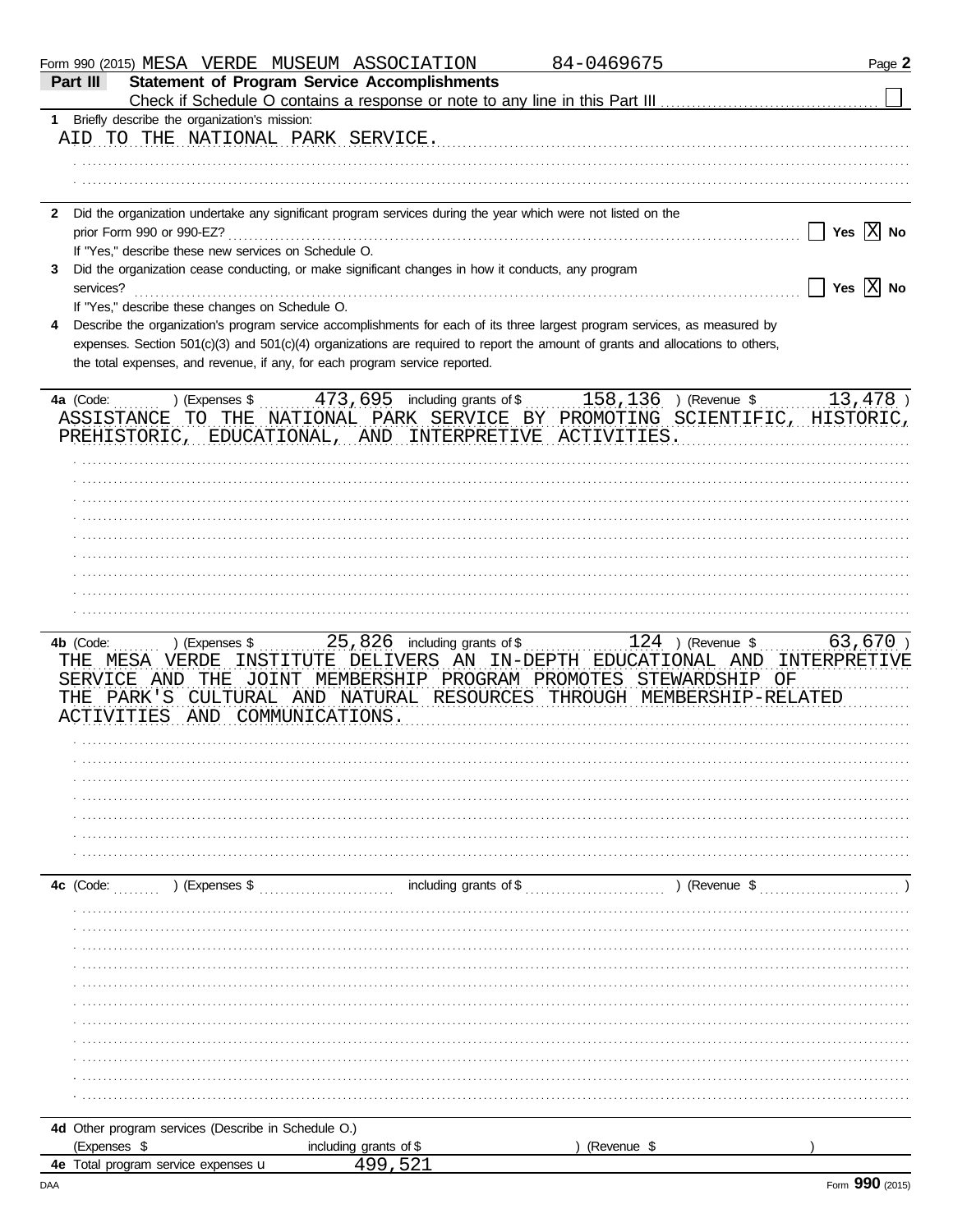**Part IV Checklist of Required Schedules** Form 990 (2015) Page **3** MESA VERDE MUSEUM ASSOCIATION 84-0469675

|     |                                                                                                                                                                                                           |                | Yes | No       |
|-----|-----------------------------------------------------------------------------------------------------------------------------------------------------------------------------------------------------------|----------------|-----|----------|
| 1   | Is the organization described in section 501(c)(3) or 4947(a)(1) (other than a private foundation)? If "Yes,"                                                                                             |                |     |          |
|     | complete Schedule A                                                                                                                                                                                       | 1              | Χ   |          |
| 2   | Is the organization required to complete Schedule B, Schedule of Contributors (see instructions)?                                                                                                         | $\overline{2}$ |     | $X_{-}$  |
| 3   | Did the organization engage in direct or indirect political campaign activities on behalf of or in opposition to                                                                                          |                |     |          |
|     |                                                                                                                                                                                                           | 3              |     | X        |
| 4   | Section 501(c)(3) organizations. Did the organization engage in lobbying activities, or have a section 501(h)                                                                                             |                |     |          |
|     |                                                                                                                                                                                                           | 4              |     | X        |
| 5   | Is the organization a section $501(c)(4)$ , $501(c)(5)$ , or $501(c)(6)$ organization that receives membership dues,                                                                                      |                |     |          |
|     | assessments, or similar amounts as defined in Revenue Procedure 98-19? If "Yes," complete Schedule C,                                                                                                     |                |     |          |
|     |                                                                                                                                                                                                           | 5              |     | <u>X</u> |
| 6   | Did the organization maintain any donor advised funds or any similar funds or accounts for which donors                                                                                                   |                |     |          |
|     | have the right to provide advice on the distribution or investment of amounts in such funds or accounts? If                                                                                               |                |     |          |
|     |                                                                                                                                                                                                           | 6              |     | <u>X</u> |
| 7   | Did the organization receive or hold a conservation easement, including easements to preserve open space,                                                                                                 |                |     |          |
|     |                                                                                                                                                                                                           | $\overline{7}$ |     | <u>X</u> |
| 8   | Did the organization maintain collections of works of art, historical treasures, or other similar assets? If "Yes,"                                                                                       |                |     |          |
|     |                                                                                                                                                                                                           | 8              |     | X        |
| 9   | Did the organization report an amount in Part X, line 21, for escrow or custodial account liability, serve as a                                                                                           |                |     |          |
|     | custodian for amounts not listed in Part X; or provide credit counseling, debt management, credit repair, or                                                                                              |                |     |          |
|     |                                                                                                                                                                                                           | 9              |     | X        |
| 10  | Did the organization, directly or through a related organization, hold assets in temporarily restricted                                                                                                   |                |     |          |
|     | endowments, permanent endowments, or quasi-endowments? If "Yes," complete Schedule D, Part V                                                                                                              | 10             |     | Χ        |
| 11  | If the organization's answer to any of the following questions is "Yes," then complete Schedule D, Parts VI,                                                                                              |                |     |          |
|     | VII, VIII, IX, or X as applicable.                                                                                                                                                                        |                |     |          |
| a   | Did the organization report an amount for land, buildings, and equipment in Part X, line 10? If "Yes,"                                                                                                    |                |     |          |
|     |                                                                                                                                                                                                           | 11a            | Χ   |          |
|     | <b>b</b> Did the organization report an amount for investments—other securities in Part X, line 12 that is 5% or more                                                                                     |                |     |          |
|     |                                                                                                                                                                                                           | 11b            |     | <u>X</u> |
|     | c Did the organization report an amount for investments—program related in Part X, line 13 that is 5% or more                                                                                             |                |     |          |
|     |                                                                                                                                                                                                           | 11c            |     | Χ        |
| d   | Did the organization report an amount for other assets in Part X, line 15 that is 5% or more of its total assets                                                                                          |                |     |          |
|     | reported in Part X, line 16? If "Yes," complete Schedule D, Part IX [11] match contains a contained in Part X, line 16? If "Yes," complete Schedule D, Part IX [11] match contains a contained in Part 3. | 11d            |     | X        |
| e.  | Did the organization report an amount for other liabilities in Part X, line 25? If "Yes," complete Schedule D, Part X                                                                                     | 11e            |     | Χ        |
| f.  | Did the organization's separate or consolidated financial statements for the tax year include a footnote that addresses                                                                                   |                |     |          |
|     | the organization's liability for uncertain tax positions under FIN 48 (ASC 740)? If "Yes," complete Schedule D, Part X                                                                                    | 11f            |     | Χ        |
|     | 12a Did the organization obtain separate, independent audited financial statements for the tax year? If "Yes," complete                                                                                   |                |     |          |
|     |                                                                                                                                                                                                           | 12a            | Χ   |          |
|     | Was the organization included in consolidated, independent audited financial statements for the tax year? If                                                                                              |                |     |          |
|     | "Yes," and if the organization answered "No" to line 12a, then completing Schedule D, Parts XI and XII is optional                                                                                        | 12b            |     | <u>X</u> |
| 13  |                                                                                                                                                                                                           | 13             |     | Χ        |
| 14a |                                                                                                                                                                                                           | 14a            |     | Χ        |
| b   | Did the organization have aggregate revenues or expenses of more than \$10,000 from grantmaking,                                                                                                          |                |     |          |
|     | fundraising, business, investment, and program service activities outside the United States, or aggregate                                                                                                 |                |     |          |
|     |                                                                                                                                                                                                           | 14b            |     | <u>X</u> |
| 15  | Did the organization report on Part IX, column (A), line 3, more than \$5,000 of grants or other assistance to or                                                                                         |                |     |          |
|     |                                                                                                                                                                                                           | 15             |     | <u>X</u> |
| 16  | Did the organization report on Part IX, column (A), line 3, more than \$5,000 of aggregate grants or other                                                                                                |                |     |          |
|     |                                                                                                                                                                                                           | 16             |     | <u>X</u> |
| 17  | Did the organization report a total of more than \$15,000 of expenses for professional fundraising services on                                                                                            |                |     |          |
|     |                                                                                                                                                                                                           | 17             |     | <u>X</u> |
| 18  | Did the organization report more than \$15,000 total of fundraising event gross income and contributions on                                                                                               |                |     |          |
|     |                                                                                                                                                                                                           | 18             |     | <u>X</u> |
| 19  | Did the organization report more than \$15,000 of gross income from gaming activities on Part VIII, line 9a?                                                                                              |                |     |          |
|     |                                                                                                                                                                                                           | 19             |     | X        |

Form **990** (2015)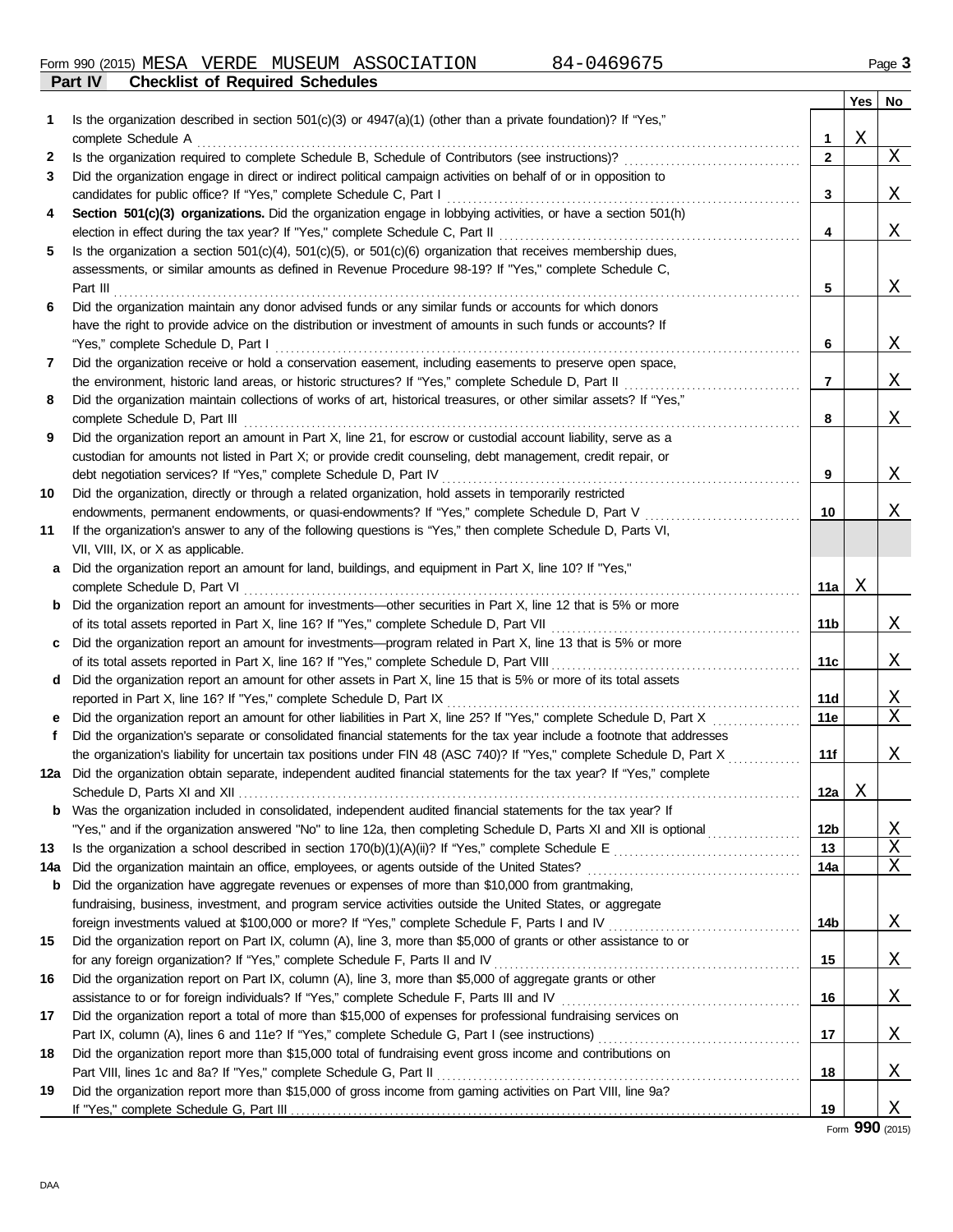Form 990 (2015) Page **4** MESA VERDE MUSEUM ASSOCIATION 84-0469675 **Part IV Checklist of Required Schedules** (continued)

|     |                                                                                                                                                                                                |                 | Yes | No.          |
|-----|------------------------------------------------------------------------------------------------------------------------------------------------------------------------------------------------|-----------------|-----|--------------|
| 20a | Did the organization operate one or more hospital facilities? If "Yes," complete Schedule H                                                                                                    | 20a             |     | Χ            |
| b   | If "Yes" to line 20a, did the organization attach a copy of its audited financial statements to this return?                                                                                   | 20 <sub>b</sub> |     |              |
| 21  | Did the organization report more than \$5,000 of grants or other assistance to any domestic organization or                                                                                    |                 |     |              |
|     |                                                                                                                                                                                                | 21              | Χ   |              |
| 22  | Did the organization report more than \$5,000 of grants or other assistance to or for domestic individuals on                                                                                  |                 |     |              |
|     | Part IX, column (A), line 2? If "Yes," complete Schedule I, Parts I and III                                                                                                                    | 22              |     | X            |
| 23  | Did the organization answer "Yes" to Part VII, Section A, line 3, 4, or 5 about compensation of the                                                                                            |                 |     |              |
|     | organization's current and former officers, directors, trustees, key employees, and highest compensated                                                                                        |                 |     |              |
|     | employees? If "Yes," complete Schedule J                                                                                                                                                       | 23              |     | Χ            |
| 24a | Did the organization have a tax-exempt bond issue with an outstanding principal amount of more than                                                                                            |                 |     |              |
|     | \$100,000 as of the last day of the year, that was issued after December 31, 2002? If "Yes," answer lines 24b                                                                                  |                 |     |              |
|     | through 24d and complete Schedule K. If "No," go to line 25a                                                                                                                                   | 24a             |     | X            |
| b   | Did the organization invest any proceeds of tax-exempt bonds beyond a temporary period exception?                                                                                              | 24 <sub>b</sub> |     |              |
| с   | Did the organization maintain an escrow account other than a refunding escrow at any time during the year                                                                                      |                 |     |              |
|     | to defease any tax-exempt bonds?                                                                                                                                                               | 24c             |     |              |
| d   | Did the organization act as an "on behalf of" issuer for bonds outstanding at any time during the year?                                                                                        | 24d             |     |              |
| 25a | Section 501(c)(3), 501(c)(4), and 501(c)(29) organizations. Did the organization engage in an excess benefit                                                                                   |                 |     |              |
|     | transaction with a disqualified person during the year? If "Yes," complete Schedule L, Part I                                                                                                  | 25a             |     | X            |
| b   | Is the organization aware that it engaged in an excess benefit transaction with a disqualified person in a prior                                                                               |                 |     |              |
|     | year, and that the transaction has not been reported on any of the organization's prior Forms 990 or 990-EZ?                                                                                   |                 |     |              |
|     | If "Yes," complete Schedule L, Part I                                                                                                                                                          | 25b             |     | Χ            |
| 26  | Did the organization report any amount on Part X, line 5, 6, or 22 for receivables from or payables to any                                                                                     |                 |     |              |
|     | current or former officers, directors, trustees, key employees, highest compensated employees, or                                                                                              |                 |     |              |
|     | disqualified persons? If "Yes," complete Schedule L, Part II                                                                                                                                   | 26              |     | Χ            |
| 27  | Did the organization provide a grant or other assistance to an officer, director, trustee, key employee,                                                                                       |                 |     |              |
|     | substantial contributor or employee thereof, a grant selection committee member, or to a 35% controlled                                                                                        |                 |     |              |
|     | entity or family member of any of these persons? If "Yes," complete Schedule L, Part III                                                                                                       | 27              |     | Χ            |
| 28  | Was the organization a party to a business transaction with one of the following parties (see Schedule L,                                                                                      |                 |     |              |
|     | Part IV instructions for applicable filing thresholds, conditions, and exceptions):<br>A current or former officer, director, trustee, or key employee? If "Yes," complete Schedule L, Part IV | <b>28a</b>      | Χ   |              |
| а   | A family member of a current or former officer, director, trustee, or key employee? If "Yes," complete                                                                                         |                 |     |              |
| b   | Schedule L, Part IV                                                                                                                                                                            | 28b             |     |              |
|     | An entity of which a current or former officer, director, trustee, or key employee (or a family member thereof)                                                                                |                 |     | Χ            |
| c   | was an officer, director, trustee, or direct or indirect owner? If "Yes," complete Schedule L, Part IV                                                                                         | 28c             |     | X            |
| 29  | Did the organization receive more than \$25,000 in non-cash contributions? If "Yes," complete Schedule M                                                                                       | 29              |     | X            |
| 30  | Did the organization receive contributions of art, historical treasures, or other similar assets, or qualified                                                                                 |                 |     |              |
|     | conservation contributions? If "Yes," complete Schedule M                                                                                                                                      | 30              |     | <u>X</u>     |
| 31  | Did the organization liquidate, terminate, or dissolve and cease operations? If "Yes," complete Schedule N,                                                                                    |                 |     |              |
|     |                                                                                                                                                                                                | 31              |     | <u>X</u>     |
| 32  | Did the organization sell, exchange, dispose of, or transfer more than 25% of its net assets? If "Yes,"                                                                                        |                 |     |              |
|     | complete Schedule N, Part II Mathematic Andrews Complete Schedule N, Part II Mathematic Andrews Complete Schedule N, Part II                                                                   | 32              |     | <u>X</u>     |
| 33  | Did the organization own 100% of an entity disregarded as separate from the organization under Regulations                                                                                     |                 |     |              |
|     |                                                                                                                                                                                                | 33              |     | <u>X</u>     |
| 34  | Was the organization related to any tax-exempt or taxable entity? If "Yes," complete Schedule R, Parts II, III,                                                                                |                 |     |              |
|     |                                                                                                                                                                                                | 34              |     | $\mathbf{X}$ |
| 35a |                                                                                                                                                                                                | <b>35a</b>      |     | X            |
| b   | If "Yes" to line 35a, did the organization receive any payment from or engage in any transaction with a                                                                                        |                 |     |              |
|     |                                                                                                                                                                                                | 35 <sub>b</sub> |     |              |
| 36  | Section 501(c)(3) organizations. Did the organization make any transfers to an exempt non-charitable                                                                                           |                 |     |              |
|     |                                                                                                                                                                                                | 36              |     | <u>X</u>     |
| 37  | Did the organization conduct more than 5% of its activities through an entity that is not a related organization                                                                               |                 |     |              |
|     | and that is treated as a partnership for federal income tax purposes? If "Yes," complete Schedule R,                                                                                           |                 |     |              |
|     |                                                                                                                                                                                                | 37              |     | Χ            |
| 38  | Did the organization complete Schedule O and provide explanations in Schedule O for Part VI, lines 11b and                                                                                     |                 |     |              |
|     | 19? Note. All Form 990 filers are required to complete Schedule O.                                                                                                                             | 38              | Χ   |              |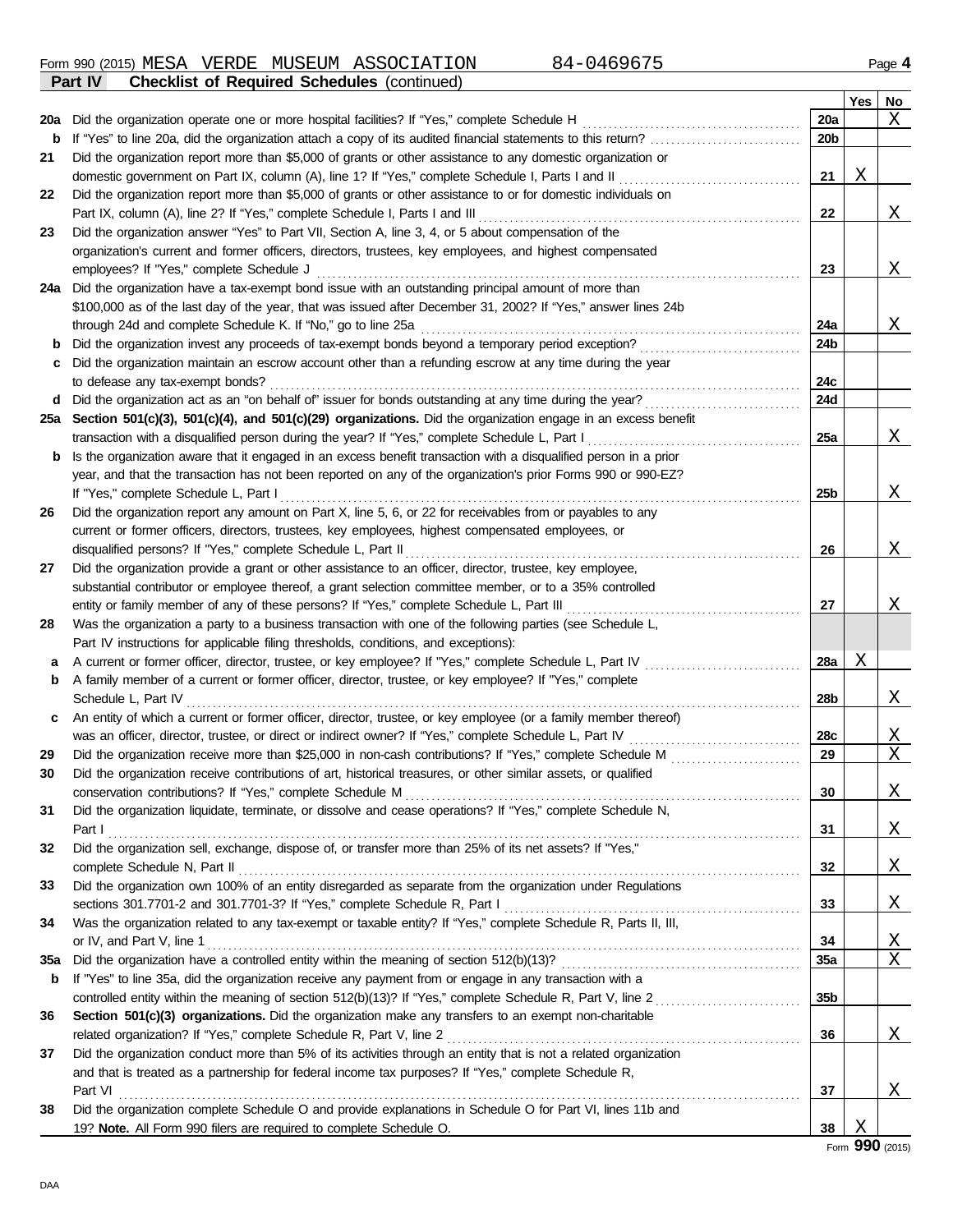|         | 84-0469675<br>Form 990 (2015) MESA VERDE MUSEUM ASSOCIATION                                                                                                                                                               |                 |          |                |     | Page 5                       |
|---------|---------------------------------------------------------------------------------------------------------------------------------------------------------------------------------------------------------------------------|-----------------|----------|----------------|-----|------------------------------|
|         | Statements Regarding Other IRS Filings and Tax Compliance<br><b>Part V</b>                                                                                                                                                |                 |          |                |     |                              |
|         | Check if Schedule O contains a response or note to any line in this Part V                                                                                                                                                |                 |          |                |     |                              |
|         |                                                                                                                                                                                                                           |                 |          |                | Yes | No                           |
| 1а      | Enter the number reported in Box 3 of Form 1096. Enter -0- if not applicable                                                                                                                                              | 1a              | 1        |                |     |                              |
| b       | Enter the number of Forms W-2G included in line 1a. Enter -0- if not applicable                                                                                                                                           | 1 <sub>b</sub>  | $\Omega$ |                |     |                              |
| c       | Did the organization comply with backup withholding rules for reportable payments to vendors and                                                                                                                          |                 |          |                |     |                              |
|         | reportable gaming (gambling) winnings to prize winners?                                                                                                                                                                   |                 |          | 1c             |     |                              |
|         | 2a Enter the number of employees reported on Form W-3, Transmittal of Wage and Tax                                                                                                                                        |                 |          |                |     |                              |
|         | Statements, filed for the calendar year ending with or within the year covered by this return                                                                                                                             | 2a              | 28       |                |     |                              |
| b       | If at least one is reported on line 2a, did the organization file all required federal employment tax returns?                                                                                                            |                 |          | 2b             | Χ   |                              |
|         | Note. If the sum of lines 1a and 2a is greater than 250, you may be required to e-file (see instructions)                                                                                                                 |                 |          |                |     |                              |
| За      | Did the organization have unrelated business gross income of \$1,000 or more during the year?                                                                                                                             |                 |          | 3a             |     | Χ                            |
| b       | If "Yes," has it filed a Form 990-T for this year? If "No" to line 3b, provide an explanation in Schedule O                                                                                                               |                 |          | 3 <sub>b</sub> |     |                              |
| 4a      | At any time during the calendar year, did the organization have an interest in, or a signature or other authority                                                                                                         |                 |          |                |     |                              |
|         | over, a financial account in a foreign country (such as a bank account, securities account, or other financial                                                                                                            |                 |          |                |     |                              |
|         | account)?                                                                                                                                                                                                                 |                 |          | 4a             |     | Χ                            |
| b       |                                                                                                                                                                                                                           |                 |          |                |     |                              |
|         | See instructions for filing requirements for FinCEN Form 114, Report of Foreign Bank and Financial Accounts                                                                                                               |                 |          |                |     |                              |
|         | (FBAR).                                                                                                                                                                                                                   |                 |          |                |     |                              |
| 5а      | Was the organization a party to a prohibited tax shelter transaction at any time during the tax year?<br>Did any taxable party notify the organization that it was or is a party to a prohibited tax shelter transaction? |                 |          | 5a<br>5b       |     | $\overline{\mathrm{X}}$<br>X |
| b       | If "Yes" to line 5a or 5b, did the organization file Form 8886-T?                                                                                                                                                         |                 |          | 5 <sub>c</sub> |     |                              |
| c<br>6а | Does the organization have annual gross receipts that are normally greater than \$100,000, and did the                                                                                                                    |                 |          |                |     |                              |
|         | organization solicit any contributions that were not tax deductible as charitable contributions?                                                                                                                          |                 |          | 6a             |     | Χ                            |
| b       | If "Yes," did the organization include with every solicitation an express statement that such contributions or                                                                                                            |                 |          |                |     |                              |
|         | gifts were not tax deductible?                                                                                                                                                                                            |                 |          | 6b             |     |                              |
| 7       | Organizations that may receive deductible contributions under section 170(c).                                                                                                                                             |                 |          |                |     |                              |
| а       | Did the organization receive a payment in excess of \$75 made partly as a contribution and partly for goods                                                                                                               |                 |          |                |     |                              |
|         | and services provided to the payor?                                                                                                                                                                                       |                 |          | 7a             |     |                              |
| b       |                                                                                                                                                                                                                           |                 |          | 7b             |     |                              |
| с       | Did the organization sell, exchange, or otherwise dispose of tangible personal property for which it was                                                                                                                  |                 |          |                |     |                              |
|         | required to file Form 8282?                                                                                                                                                                                               |                 |          | 7c             |     |                              |
| d       | If "Yes," indicate the number of Forms 8282 filed during the year                                                                                                                                                         | 7d              |          |                |     |                              |
| е       | Did the organization receive any funds, directly or indirectly, to pay premiums on a personal benefit contract?                                                                                                           |                 |          | 7e             |     |                              |
|         | Did the organization, during the year, pay premiums, directly or indirectly, on a personal benefit contract?                                                                                                              |                 |          | 7f             |     |                              |
|         | If the organization received a contribution of qualified intellectual property, did the organization file Form 8899 as required?                                                                                          |                 |          | 7g             |     |                              |
|         | If the organization received a contribution of cars, boats, airplanes, or other vehicles, did the organization file a Form 1098-C?                                                                                        |                 |          | 7h             |     |                              |
| 8       | Sponsoring organizations maintaining donor advised funds. Did a donor advised fund maintained by the                                                                                                                      |                 |          |                |     |                              |
|         |                                                                                                                                                                                                                           |                 |          | 8              |     |                              |
| 9       | Sponsoring organizations maintaining donor advised funds.                                                                                                                                                                 |                 |          |                |     |                              |
| a       | Did the sponsoring organization make any taxable distributions under section 4966?                                                                                                                                        |                 |          | 9а             |     |                              |
| b       |                                                                                                                                                                                                                           |                 |          | 9b             |     |                              |
| 10      | Section 501(c)(7) organizations. Enter:                                                                                                                                                                                   |                 |          |                |     |                              |
| а       | Initiation fees and capital contributions included on Part VIII, line 12 [11] [11] [12] [11] [12] [11] [12] [1                                                                                                            | 10a             |          |                |     |                              |
| b       | Gross receipts, included on Form 990, Part VIII, line 12, for public use of club facilities                                                                                                                               | 10 <sub>b</sub> |          |                |     |                              |
| 11      | Section 501(c)(12) organizations. Enter:                                                                                                                                                                                  |                 |          |                |     |                              |
| а       | Gross income from members or shareholders                                                                                                                                                                                 | 11a             |          |                |     |                              |
| b       | Gross income from other sources (Do not net amounts due or paid to other sources                                                                                                                                          |                 |          |                |     |                              |
|         | against amounts due or received from them.)                                                                                                                                                                               | 11 <sub>b</sub> |          |                |     |                              |
| 12a     | Section 4947(a)(1) non-exempt charitable trusts. Is the organization filing Form 990 in lieu of Form 1041?                                                                                                                |                 |          | 12a            |     |                              |
| b       | If "Yes," enter the amount of tax-exempt interest received or accrued during the year                                                                                                                                     | 12 <sub>b</sub> |          |                |     |                              |
| 13      | Section 501(c)(29) qualified nonprofit health insurance issuers.                                                                                                                                                          |                 |          |                |     |                              |
| a       | Is the organization licensed to issue qualified health plans in more than one state?                                                                                                                                      |                 |          | 13a            |     |                              |
|         | Note. See the instructions for additional information the organization must report on Schedule O.                                                                                                                         |                 |          |                |     |                              |
| b       | Enter the amount of reserves the organization is required to maintain by the states in which                                                                                                                              |                 |          |                |     |                              |
|         |                                                                                                                                                                                                                           | 13 <sub>b</sub> |          |                |     |                              |
| c       | Enter the amount of reserves on hand                                                                                                                                                                                      | 13 <sub>c</sub> |          |                |     |                              |
| 14a     | Did the organization receive any payments for indoor tanning services during the tax year?                                                                                                                                |                 |          | 14a<br>14b     |     | Χ                            |
|         |                                                                                                                                                                                                                           |                 |          |                |     |                              |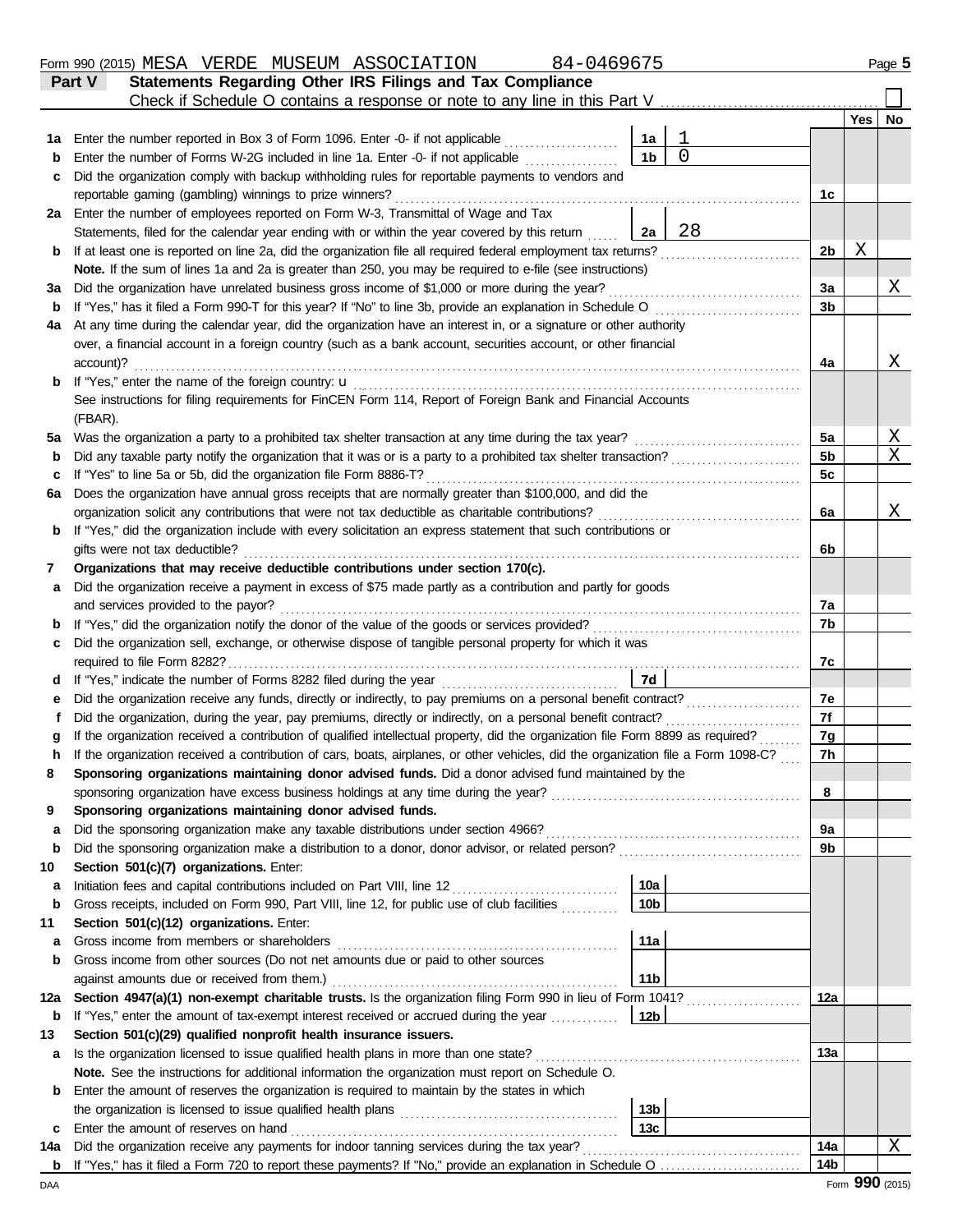|                                   | 84-0469675<br>Form 990 (2015) MESA VERDE MUSEUM ASSOCIATION                                                                                                                                                                     |                |                                       |                 |       | Page 6            |
|-----------------------------------|---------------------------------------------------------------------------------------------------------------------------------------------------------------------------------------------------------------------------------|----------------|---------------------------------------|-----------------|-------|-------------------|
|                                   | Governance, Management, and Disclosure For each "Yes" response to lines 2 through 7b below, and for a "No"<br>Part VI                                                                                                           |                |                                       |                 |       |                   |
|                                   | response to line 8a, 8b, or 10b below, describe the circumstances, processes, or changes in Schedule O. See instructions.                                                                                                       |                |                                       |                 |       |                   |
|                                   |                                                                                                                                                                                                                                 |                |                                       |                 |       | IXI               |
|                                   | Section A. Governing Body and Management                                                                                                                                                                                        |                |                                       |                 |       |                   |
|                                   |                                                                                                                                                                                                                                 |                |                                       |                 | Yes l | No                |
|                                   | 1a Enter the number of voting members of the governing body at the end of the tax year                                                                                                                                          | 1a             | 9                                     |                 |       |                   |
|                                   | If there are material differences in voting rights among members of the governing body, or                                                                                                                                      |                |                                       |                 |       |                   |
|                                   | if the governing body delegated broad authority to an executive committee or similar                                                                                                                                            |                |                                       |                 |       |                   |
|                                   | committee, explain in Schedule O.                                                                                                                                                                                               |                |                                       |                 |       |                   |
| b                                 | Enter the number of voting members included in line 1a, above, who are independent                                                                                                                                              | 1 <sub>b</sub> | 9                                     |                 |       |                   |
|                                   | Did any officer, director, trustee, or key employee have a family relationship or a business relationship with                                                                                                                  |                |                                       |                 |       |                   |
|                                   | any other officer, director, trustee, or key employee?                                                                                                                                                                          |                |                                       | 2               |       | Χ                 |
|                                   | Did the organization delegate control over management duties customarily performed by or under the direct                                                                                                                       |                |                                       |                 |       |                   |
|                                   | supervision of officers, directors, or trustees, or key employees to a management company or other person?                                                                                                                      |                | <u> 1966 - Johann Stoff, martin a</u> | 3               |       | $\mathbf{X}$      |
|                                   | Did the organization make any significant changes to its governing documents since the prior Form 990 was filed?                                                                                                                |                |                                       | 4               |       | $\mathbf X$       |
|                                   | Did the organization become aware during the year of a significant diversion of the organization's assets?                                                                                                                      |                |                                       | 5               |       | X                 |
|                                   | Did the organization have members or stockholders?                                                                                                                                                                              |                |                                       | 6               |       | $\mathbf X$       |
| 7a                                | Did the organization have members, stockholders, or other persons who had the power to elect or appoint                                                                                                                         |                |                                       |                 |       |                   |
|                                   | one or more members of the governing body?                                                                                                                                                                                      |                |                                       | 7a              |       | Χ                 |
| b                                 | Are any governance decisions of the organization reserved to (or subject to approval by) members,                                                                                                                               |                |                                       |                 |       |                   |
|                                   | stockholders, or persons other than the governing body?                                                                                                                                                                         |                |                                       | 7b              |       | Χ                 |
|                                   | Did the organization contemporaneously document the meetings held or written actions undertaken during the year by the following:                                                                                               |                |                                       |                 |       |                   |
| а                                 | The governing body?                                                                                                                                                                                                             |                |                                       | 8a              | Χ     |                   |
| b                                 | Each committee with authority to act on behalf of the governing body?                                                                                                                                                           |                |                                       | 8b              | X     |                   |
|                                   |                                                                                                                                                                                                                                 |                |                                       |                 |       |                   |
|                                   | Is there any officer, director, trustee, or key employee listed in Part VII, Section A, who cannot be reached at                                                                                                                |                |                                       |                 |       |                   |
|                                   |                                                                                                                                                                                                                                 |                |                                       | 9               |       |                   |
|                                   | Section B. Policies (This Section B requests information about policies not required by the Internal Revenue Code.)                                                                                                             |                |                                       |                 |       |                   |
|                                   |                                                                                                                                                                                                                                 |                |                                       |                 | Yes   |                   |
|                                   | Did the organization have local chapters, branches, or affiliates?                                                                                                                                                              |                |                                       | 10a             |       |                   |
|                                   | <b>b</b> If "Yes," did the organization have written policies and procedures governing the activities of such chapters,                                                                                                         |                |                                       |                 |       |                   |
|                                   | affiliates, and branches to ensure their operations are consistent with the organization's exempt purposes?                                                                                                                     |                |                                       | 10 <sub>b</sub> |       |                   |
|                                   | Has the organization provided a complete copy of this Form 990 to all members of its governing body before filing the form?                                                                                                     |                |                                       | 11a             | Χ     |                   |
|                                   | Describe in Schedule O the process, if any, used by the organization to review this Form 990.                                                                                                                                   |                |                                       |                 |       |                   |
|                                   | Did the organization have a written conflict of interest policy? If "No," go to line 13                                                                                                                                         |                |                                       | 12a             | Χ     |                   |
|                                   |                                                                                                                                                                                                                                 |                |                                       | 12 <sub>b</sub> | X     |                   |
|                                   | Were officers, directors, or trustees, and key employees required to disclose annually interests that could give rise to conflicts?                                                                                             |                |                                       |                 |       |                   |
|                                   | Did the organization regularly and consistently monitor and enforce compliance with the policy? If "Yes,"<br>describe in Schedule O how this was done                                                                           |                |                                       | 12с             |       |                   |
|                                   |                                                                                                                                                                                                                                 |                |                                       |                 | Χ     |                   |
|                                   | Did the organization have a written whistleblower policy?                                                                                                                                                                       |                |                                       | 13<br>14        | X     |                   |
|                                   | Did the organization have a written document retention and destruction policy?                                                                                                                                                  |                |                                       |                 | X     |                   |
| 10a<br>11a<br>b<br>12a<br>b<br>15 | Did the process for determining compensation of the following persons include a review and approval by                                                                                                                          |                |                                       |                 |       |                   |
|                                   | independent persons, comparability data, and contemporaneous substantiation of the deliberation and decision?                                                                                                                   |                |                                       |                 |       |                   |
| a                                 | The organization's CEO, Executive Director, or top management official                                                                                                                                                          |                |                                       | 15a             | X     |                   |
|                                   | Other officers or key employees of the organization                                                                                                                                                                             |                |                                       | 15 <sub>b</sub> |       |                   |
|                                   | If "Yes" to line 15a or 15b, describe the process in Schedule O (see instructions).                                                                                                                                             |                |                                       |                 |       |                   |
|                                   | Did the organization invest in, contribute assets to, or participate in a joint venture or similar arrangement                                                                                                                  |                |                                       |                 |       | Χ<br>No<br>Χ<br>X |
| b<br>16a                          | with a taxable entity during the year?                                                                                                                                                                                          |                |                                       | 16a             |       | Χ                 |
|                                   | <b>b</b> If "Yes," did the organization follow a written policy or procedure requiring the organization to evaluate its                                                                                                         |                |                                       |                 |       |                   |
|                                   | participation in joint venture arrangements under applicable federal tax law, and take steps to safeguard the                                                                                                                   |                |                                       |                 |       |                   |
|                                   |                                                                                                                                                                                                                                 |                |                                       | 16b             |       |                   |
|                                   | <b>Section C. Disclosure</b>                                                                                                                                                                                                    |                |                                       |                 |       |                   |
|                                   | List the states with which a copy of this Form 990 is required to be filed $\mathbf u$ NONE                                                                                                                                     |                |                                       |                 |       |                   |
|                                   | Section 6104 requires an organization to make its Forms 1023 (or 1024 if applicable), 990, and 990-T (Section 501(c)(3)s only)<br>available for public inspection. Indicate how you made these available. Check all that apply. |                |                                       |                 |       |                   |

| 19 Describe in Schedule O whether (and if so, how) the organization made its governing documents, conflict of interest policy, and |  |  |
|------------------------------------------------------------------------------------------------------------------------------------|--|--|
| financial statements available to the public during the tax year.                                                                  |  |  |

20 State the name, address, and telephone number of the person who possesses the organization's books and records: u BUSINESS MANAGER MESA VERDE NAT'L PARK MESA VERDE

CO 81330 970-529-4445<br>Form **990** (2015)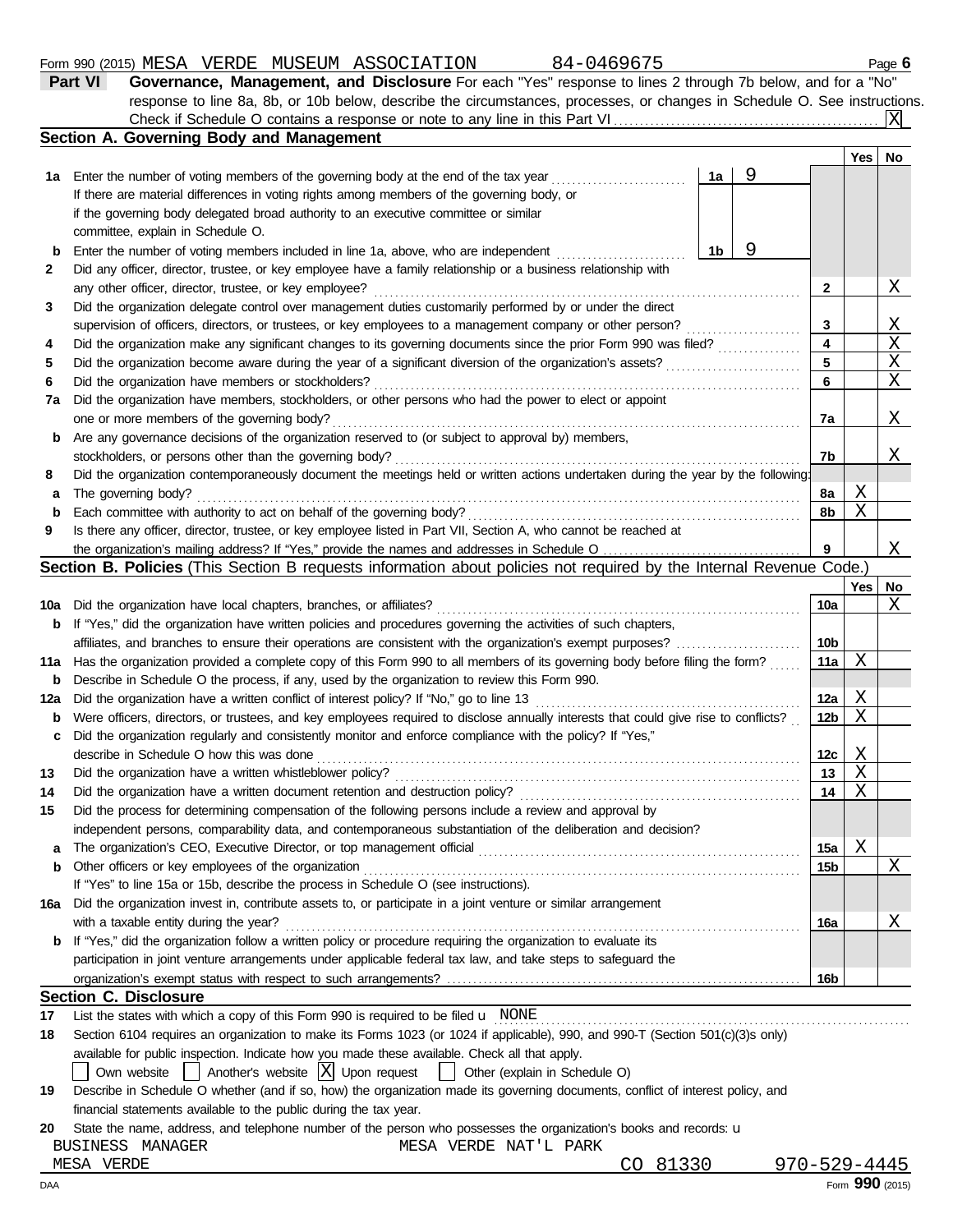| Part VII                 | Compensation of Officers, Directors, Trustees, Key Employees, Highest Compensated Employees, and                                                                                                                            |
|--------------------------|-----------------------------------------------------------------------------------------------------------------------------------------------------------------------------------------------------------------------------|
|                          | <b>Independent Contractors</b>                                                                                                                                                                                              |
|                          |                                                                                                                                                                                                                             |
| Section A.               | Officers, Directors, Trustees, Key Employees, and Highest Compensated Employees                                                                                                                                             |
| organization's tax year. | 1a Complete this table for all persons required to be listed. Report compensation for the calendar year ending with or within the                                                                                           |
|                          | • List all of the organization's current officers, directors, trustees (whether individuals or organizations), regardless of amount of<br>compensation. Enter -0- in columns (D), (E), and (F) if no compensation was paid. |

● List all of the organization's **current** key employees, if any. See instructions for definition of "key employee."

who received reportable compensation (Box 5 of Form W-2 and/or Box 7 of Form 1099-MISC) of more than \$100,000 from the organization and any related organizations. ■ List the organization's five **current** highest compensated employees (other than an officer, director, trustee, or key employee)<br> **•** precised repetable compensation (Box 5 of Ferm W-2 and/or Box 7 of Ferm 1000 MISC) of

■ List all of the organization's **former** officers, key employees, and highest compensated employees who received more than<br>00.000 of reportable compensation from the erganization and any related erganizations \$100,000 of reportable compensation from the organization and any related organizations.

■ List all of the organization's **former directors or trustees** that received, in the capacity as a former director or trustee of the<br>enization more than \$10,000 of reportable compensation from the organization and any re organization, more than \$10,000 of reportable compensation from the organization and any related organizations. List persons in the following order: individual trustees or directors; institutional trustees; officers; key employees; highest

compensated employees; and former such persons.

Check this box if neither the organization nor any related organization compensated any current officer, director, or trustee.

| (A)<br>Name and Title                 | (B)<br>Average<br>hours per<br>week<br>(list any               |                                   |                         |         | (C)<br>Position | (do not check more than one<br>box, unless person is both an<br>officer and a director/trustee) |        | (D)<br>Reportable<br>compensation<br>from<br>the | (E)<br>Reportable<br>compensation from<br>related<br>organizations | (F)<br>Estimated<br>amount of<br>other<br>compensation   |
|---------------------------------------|----------------------------------------------------------------|-----------------------------------|-------------------------|---------|-----------------|-------------------------------------------------------------------------------------------------|--------|--------------------------------------------------|--------------------------------------------------------------------|----------------------------------------------------------|
|                                       | hours for<br>related<br>organizations<br>below dotted<br>line) | Individual trustee<br>or director | nstitutional<br>trustee | Officer | Key employee    | Highest compensated<br>employee                                                                 | Former | organization<br>(W-2/1099-MISC)                  | (W-2/1099-MISC)                                                    | from the<br>organization<br>and related<br>organizations |
| (1) JAY HARRISON                      | 1.00                                                           |                                   |                         |         |                 |                                                                                                 |        |                                                  |                                                                    |                                                          |
| PRESIDENT                             | 0.00                                                           | X                                 |                         |         |                 |                                                                                                 |        | 0                                                | 0                                                                  | 0                                                        |
| $(2)$ YVONNE $M$ .<br><b>BILINSKI</b> |                                                                |                                   |                         |         |                 |                                                                                                 |        |                                                  |                                                                    |                                                          |
| VICE PRESIDENT                        | 1.00<br>0.00                                                   | $\mathbf X$                       |                         |         |                 |                                                                                                 |        | 0                                                | 0                                                                  | $\overline{0}$                                           |
| $(3)$ JAMES L. MERRILL                |                                                                |                                   |                         |         |                 |                                                                                                 |        |                                                  |                                                                    |                                                          |
| SECRETARY/TREASURER                   | 1.00<br>0.00                                                   | X                                 |                         |         |                 |                                                                                                 |        | 0                                                | 0                                                                  | 0                                                        |
| (4) KELLI BRUSH                       |                                                                |                                   |                         |         |                 |                                                                                                 |        |                                                  |                                                                    |                                                          |
| <b>DIRECTOR</b>                       | 1.00<br>0.00                                                   | $\mathbf X$                       |                         |         |                 |                                                                                                 |        | 0                                                | 0                                                                  | 0                                                        |
| (5) ERIC HITTLE                       |                                                                |                                   |                         |         |                 |                                                                                                 |        |                                                  |                                                                    |                                                          |
| DIRECTOR                              | 1.00<br>0.00                                                   | X                                 |                         |         |                 |                                                                                                 |        | 0                                                | 0                                                                  | 0                                                        |
| (6) BETTY JANES                       |                                                                |                                   |                         |         |                 |                                                                                                 |        |                                                  |                                                                    |                                                          |
| DIRECTOR                              | 1.00<br>0.00                                                   | X                                 |                         |         |                 |                                                                                                 |        | 0                                                | 0                                                                  | 0                                                        |
| (7) SHERYL<br>MERRITT                 |                                                                |                                   |                         |         |                 |                                                                                                 |        |                                                  |                                                                    |                                                          |
| <b>DIRECTOR</b>                       | 1.00<br>0.00                                                   | X                                 |                         |         |                 |                                                                                                 |        | 0                                                | 0                                                                  | 0                                                        |
| $(8)$ TESSY<br>SHIRAKAWA              |                                                                |                                   |                         |         |                 |                                                                                                 |        |                                                  |                                                                    |                                                          |
| <b>DIRECTOR</b>                       | 1.00<br>0.00                                                   | X                                 |                         |         |                 |                                                                                                 |        | 0                                                | 0                                                                  | 0                                                        |
| (9) MARGARET DEANE                    | GRAY                                                           |                                   |                         |         |                 |                                                                                                 |        |                                                  |                                                                    |                                                          |
| EX OFFICIO BOARD MEM                  | 1.00<br>0.00                                                   | X                                 |                         |         |                 |                                                                                                 |        | 0                                                | 0                                                                  | 0                                                        |
| (10) DUANE<br>SMITH                   |                                                                |                                   |                         |         |                 |                                                                                                 |        |                                                  |                                                                    |                                                          |
| EMERITUS MEMBER                       | 1.00<br>0.00                                                   | X                                 |                         |         |                 |                                                                                                 |        | 0                                                | 0                                                                  | 0                                                        |
| (11) LAUREL<br><b>REMATORE</b>        | 40.00                                                          |                                   |                         |         |                 |                                                                                                 |        |                                                  |                                                                    |                                                          |
| EXECUTIVE DIRECTOR<br><b>DAA</b>      | 0.00                                                           |                                   |                         | X       |                 |                                                                                                 |        | 68,599                                           | 0                                                                  | 14,685<br>Form 990 (2015)                                |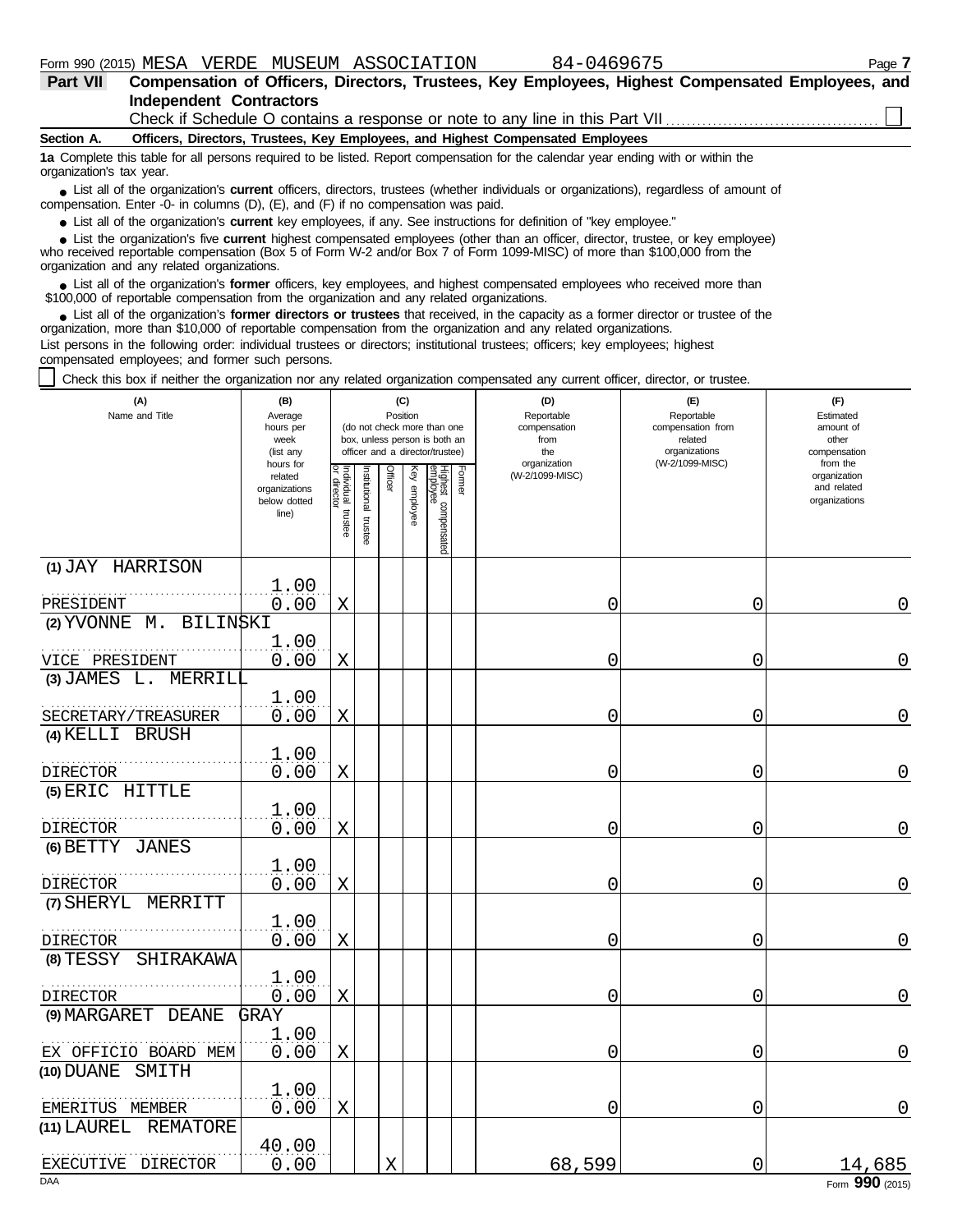|              |          | Form 990 (2015) MESA VERDE MUSEUM ASSOCIATION                                   |                                                               |                                        |                      |         |                 |                                                                                                 |        | 84-0469675                                                                                                                                                                                                                                                                                                                                      |                                                                                       |                                                                    | Page 8              |
|--------------|----------|---------------------------------------------------------------------------------|---------------------------------------------------------------|----------------------------------------|----------------------|---------|-----------------|-------------------------------------------------------------------------------------------------|--------|-------------------------------------------------------------------------------------------------------------------------------------------------------------------------------------------------------------------------------------------------------------------------------------------------------------------------------------------------|---------------------------------------------------------------------------------------|--------------------------------------------------------------------|---------------------|
|              | Part VII |                                                                                 |                                                               |                                        |                      |         |                 |                                                                                                 |        | Section A. Officers, Directors, Trustees, Key Employees, and Highest Compensated Employees (continued)                                                                                                                                                                                                                                          |                                                                                       |                                                                    |                     |
|              |          | (A)<br>Name and title                                                           | (B)<br>Average<br>hours per<br>week<br>(list any<br>hours for |                                        |                      |         | (C)<br>Position | (do not check more than one<br>box, unless person is both an<br>officer and a director/trustee) |        | (D)<br>Reportable<br>compensation<br>from<br>the<br>organization                                                                                                                                                                                                                                                                                | (F)<br>Reportable<br>compensation from<br>related<br>organizations<br>(W-2/1099-MISC) | (F)<br>Estimated<br>amount of<br>other<br>compensation<br>from the |                     |
|              |          |                                                                                 | related<br>organizations<br>below dotted<br>line)             | Individual 1<br>or director<br>trustee | nstitutional trustee | Officer | Key employee    | Highest compensated<br>employee                                                                 | Former | (W-2/1099-MISC)                                                                                                                                                                                                                                                                                                                                 |                                                                                       | organization<br>and related<br>organizations                       |                     |
|              |          |                                                                                 |                                                               |                                        |                      |         |                 |                                                                                                 |        |                                                                                                                                                                                                                                                                                                                                                 |                                                                                       |                                                                    |                     |
|              |          |                                                                                 |                                                               |                                        |                      |         |                 |                                                                                                 |        |                                                                                                                                                                                                                                                                                                                                                 |                                                                                       |                                                                    |                     |
|              |          |                                                                                 |                                                               |                                        |                      |         |                 |                                                                                                 |        |                                                                                                                                                                                                                                                                                                                                                 |                                                                                       |                                                                    |                     |
|              |          |                                                                                 |                                                               |                                        |                      |         |                 |                                                                                                 |        |                                                                                                                                                                                                                                                                                                                                                 |                                                                                       |                                                                    |                     |
|              |          |                                                                                 |                                                               |                                        |                      |         |                 |                                                                                                 |        |                                                                                                                                                                                                                                                                                                                                                 |                                                                                       |                                                                    |                     |
|              |          |                                                                                 |                                                               |                                        |                      |         |                 |                                                                                                 |        |                                                                                                                                                                                                                                                                                                                                                 |                                                                                       |                                                                    |                     |
|              |          |                                                                                 |                                                               |                                        |                      |         |                 |                                                                                                 |        |                                                                                                                                                                                                                                                                                                                                                 |                                                                                       |                                                                    |                     |
|              |          |                                                                                 |                                                               |                                        |                      |         |                 |                                                                                                 |        |                                                                                                                                                                                                                                                                                                                                                 |                                                                                       |                                                                    |                     |
| c            |          | Total from continuation sheets to Part VII, Section A  u                        |                                                               |                                        |                      |         |                 |                                                                                                 |        | 68,599                                                                                                                                                                                                                                                                                                                                          |                                                                                       |                                                                    | 14,685              |
| $\mathbf{2}$ |          | reportable compensation from the organization $\mathbf u$ $0$                   |                                                               |                                        |                      |         |                 |                                                                                                 |        | 68,599<br>Total number of individuals (including but not limited to those listed above) who received more than \$100,000 of                                                                                                                                                                                                                     |                                                                                       |                                                                    | 14,685              |
| 3            |          |                                                                                 |                                                               |                                        |                      |         |                 |                                                                                                 |        | Did the organization list any former officer, director, or trustee, key employee, or highest compensated                                                                                                                                                                                                                                        |                                                                                       |                                                                    | Yes  <br><b>No</b>  |
| 4            |          |                                                                                 |                                                               |                                        |                      |         |                 |                                                                                                 |        | employee on line 1a? If "Yes," complete Schedule J for such individual entertainment compensation from the For any individual listed on line 1a, is the sum of reportable compensation and other compensation from the                                                                                                                          |                                                                                       | 3                                                                  | Χ                   |
|              |          |                                                                                 |                                                               |                                        |                      |         |                 |                                                                                                 |        | organization and related organizations greater than \$150,000? If "Yes," complete Schedule J for such                                                                                                                                                                                                                                           |                                                                                       | 4                                                                  | Χ                   |
| 5            |          |                                                                                 |                                                               |                                        |                      |         |                 |                                                                                                 |        | individual with the contract of the contract of the contract of the contract of the contract of the contract of the contract of the contract of the contract of the contract of the contract of the contract of the contract o<br>Did any person listed on line 1a receive or accrue compensation from any unrelated organization or individual |                                                                                       | 5                                                                  | Χ                   |
|              |          | Section B. Independent Contractors                                              |                                                               |                                        |                      |         |                 |                                                                                                 |        |                                                                                                                                                                                                                                                                                                                                                 |                                                                                       |                                                                    |                     |
| 1            |          |                                                                                 |                                                               |                                        |                      |         |                 |                                                                                                 |        | Complete this table for your five highest compensated independent contractors that received more than \$100,000 of<br>compensation from the organization. Report compensation for the calendar year ending with or within the organization's tax year.                                                                                          |                                                                                       |                                                                    |                     |
|              |          |                                                                                 | (A)<br>Name and business address                              |                                        |                      |         |                 |                                                                                                 |        |                                                                                                                                                                                                                                                                                                                                                 | (B)<br>Description of services                                                        |                                                                    | (C)<br>Compensation |
|              |          |                                                                                 |                                                               |                                        |                      |         |                 |                                                                                                 |        |                                                                                                                                                                                                                                                                                                                                                 |                                                                                       |                                                                    |                     |
|              |          |                                                                                 |                                                               |                                        |                      |         |                 |                                                                                                 |        |                                                                                                                                                                                                                                                                                                                                                 |                                                                                       |                                                                    |                     |
|              |          |                                                                                 |                                                               |                                        |                      |         |                 |                                                                                                 |        |                                                                                                                                                                                                                                                                                                                                                 |                                                                                       |                                                                    |                     |
|              |          |                                                                                 |                                                               |                                        |                      |         |                 |                                                                                                 |        |                                                                                                                                                                                                                                                                                                                                                 |                                                                                       |                                                                    |                     |
|              |          |                                                                                 |                                                               |                                        |                      |         |                 |                                                                                                 |        |                                                                                                                                                                                                                                                                                                                                                 |                                                                                       |                                                                    |                     |
| $\mathbf{2}$ |          | received more than $$100,000$ of compensation from the organization $\mathbf u$ |                                                               |                                        |                      |         |                 |                                                                                                 |        | Total number of independent contractors (including but not limited to those listed above) who                                                                                                                                                                                                                                                   | 0                                                                                     |                                                                    |                     |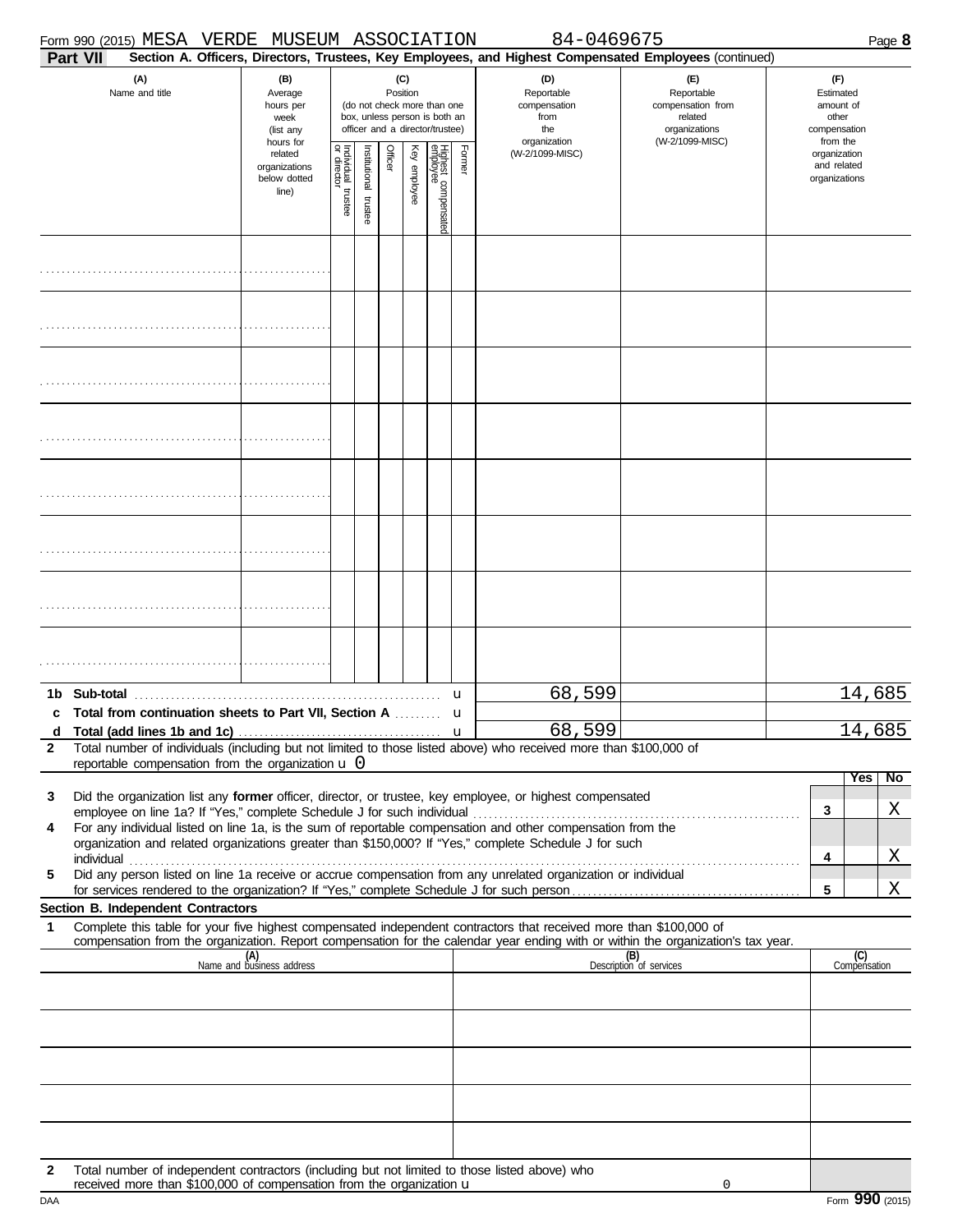**Part VIII Statement of Revenue**

Check if Schedule O contains a response or note to any line in this Part VIII . . . . . . . . . . . . . . . . . . . . . . . . . . . . . . . . . . . . . . . .

|                                              |    |                                                     |                |                   | (A)<br>Total revenue | (B)<br>Related or<br>exempt<br>function<br>revenue | (C)<br>Unrelated<br>business<br>revenue | (D)<br>Revenue<br>excluded from tax<br>under sections<br>512-514 |
|----------------------------------------------|----|-----------------------------------------------------|----------------|-------------------|----------------------|----------------------------------------------------|-----------------------------------------|------------------------------------------------------------------|
|                                              |    | 1a Federated campaigns                              | 1a             |                   |                      |                                                    |                                         |                                                                  |
|                                              |    | <b>b</b> Membership dues                            | 1 <sub>b</sub> |                   |                      |                                                    |                                         |                                                                  |
|                                              |    | c Fundraising events                                | 1c             |                   |                      |                                                    |                                         |                                                                  |
|                                              |    | d Related organizations                             | 1 <sub>d</sub> |                   |                      |                                                    |                                         |                                                                  |
|                                              |    | e Government grants (contributions)                 | 1е             | 4,750             |                      |                                                    |                                         |                                                                  |
|                                              |    | f All other contributions, gifts, grants,           |                |                   |                      |                                                    |                                         |                                                                  |
|                                              |    | and similar amounts not included above              | 1f             | 70,536            |                      |                                                    |                                         |                                                                  |
|                                              |    | g Noncash contributions included in lines 1a-1f: \$ |                | .                 |                      |                                                    |                                         |                                                                  |
| Service Revenue Contributions, Gifts, Grants |    |                                                     |                |                   | 75,286               |                                                    |                                         |                                                                  |
|                                              |    |                                                     |                | Busn. Code        |                      |                                                    |                                         |                                                                  |
|                                              | 2a | MEMBERSHIP DUES                                     | .              | 451211            | 63,670               | 63,670                                             |                                         |                                                                  |
|                                              | b  | PROGRAM FEES                                        |                | 611600            | 1,234                | 1,234                                              |                                         |                                                                  |
|                                              | c  |                                                     |                |                   |                      |                                                    |                                         |                                                                  |
|                                              |    |                                                     |                |                   |                      |                                                    |                                         |                                                                  |
|                                              |    |                                                     |                |                   |                      |                                                    |                                         |                                                                  |
| Program                                      |    | f All other program service revenue                 |                |                   |                      |                                                    |                                         |                                                                  |
|                                              |    |                                                     |                |                   | 64,904               |                                                    |                                         |                                                                  |
|                                              | 3  | Investment income (including dividends, interest,   |                |                   |                      |                                                    |                                         |                                                                  |
|                                              |    | and other similar amounts)                          |                | u                 | 73                   |                                                    |                                         | 73                                                               |
|                                              | 4  | Income from investment of tax-exempt bond proceedsu |                |                   |                      |                                                    |                                         |                                                                  |
|                                              | 5  |                                                     |                | u                 |                      |                                                    |                                         |                                                                  |
|                                              |    | (i) Real                                            |                | (ii) Personal     |                      |                                                    |                                         |                                                                  |
|                                              | 6а | Gross rents                                         |                |                   |                      |                                                    |                                         |                                                                  |
|                                              | b  | Less: rental exps.                                  |                |                   |                      |                                                    |                                         |                                                                  |
|                                              | c  | Rental inc. or (loss)                               |                |                   |                      |                                                    |                                         |                                                                  |
|                                              | d  |                                                     |                | u                 |                      |                                                    |                                         |                                                                  |
|                                              |    | <b>7a</b> Gross amount from<br>(i) Securities       |                | (ii) Other        |                      |                                                    |                                         |                                                                  |
|                                              |    | sales of assets<br>other than inventor              |                |                   |                      |                                                    |                                         |                                                                  |
|                                              | b  | Less: cost or other                                 |                |                   |                      |                                                    |                                         |                                                                  |
|                                              |    | basis & sales exps.                                 |                |                   |                      |                                                    |                                         |                                                                  |
|                                              |    | c Gain or (loss)                                    |                |                   |                      |                                                    |                                         |                                                                  |
|                                              |    |                                                     |                | u                 |                      |                                                    |                                         |                                                                  |
|                                              |    | 8a Gross income from fundraising events             |                |                   |                      |                                                    |                                         |                                                                  |
| anueve                                       |    | (not including \$<br>.                              |                |                   |                      |                                                    |                                         |                                                                  |
|                                              |    | of contributions reported on line 1c).              |                |                   |                      |                                                    |                                         |                                                                  |
| <u>č</u>                                     |    | See Part IV, line 18                                |                |                   |                      |                                                    |                                         |                                                                  |
| Other                                        |    | <b>b</b> Less: direct expenses                      |                |                   |                      |                                                    |                                         |                                                                  |
|                                              |    | c Net income or (loss) from fundraising events  u   |                |                   |                      |                                                    |                                         |                                                                  |
|                                              |    | 9a Gross income from gaming activities.             |                |                   |                      |                                                    |                                         |                                                                  |
|                                              |    | See Part IV, line 19                                | a              |                   |                      |                                                    |                                         |                                                                  |
|                                              |    | <b>b</b> Less: direct expenses                      | b              |                   |                      |                                                    |                                         |                                                                  |
|                                              |    | c Net income or (loss) from gaming activities  u    |                |                   |                      |                                                    |                                         |                                                                  |
|                                              |    | 10a Gross sales of inventory, less                  |                |                   |                      |                                                    |                                         |                                                                  |
|                                              |    | returns and allowances  a                           |                | 1,365,932         |                      |                                                    |                                         |                                                                  |
|                                              |    | <b>b</b> Less: cost of goods sold                   | $\mathbf{b}$   | 714,536           |                      |                                                    |                                         |                                                                  |
|                                              |    | c Net income or (loss) from sales of inventory      |                | $\mathbf u$       | 651,396              | 651,396                                            |                                         |                                                                  |
|                                              |    | Miscellaneous Revenue                               |                | <b>Busn. Code</b> |                      |                                                    |                                         |                                                                  |
|                                              |    | 11a OTHER REVENUE                                   |                | 451211            | 12,244               | 12,244                                             |                                         |                                                                  |
|                                              | b  |                                                     |                |                   |                      |                                                    |                                         |                                                                  |
|                                              | c  |                                                     |                |                   |                      |                                                    |                                         |                                                                  |
|                                              | d  | All other revenue                                   |                |                   |                      |                                                    |                                         |                                                                  |
|                                              |    | e Total. Add lines 11a-11d                          |                | $\mathbf u$       | 12,244               |                                                    |                                         |                                                                  |
|                                              | 12 |                                                     |                |                   | 803,903              | 728,544                                            | 0                                       | 73                                                               |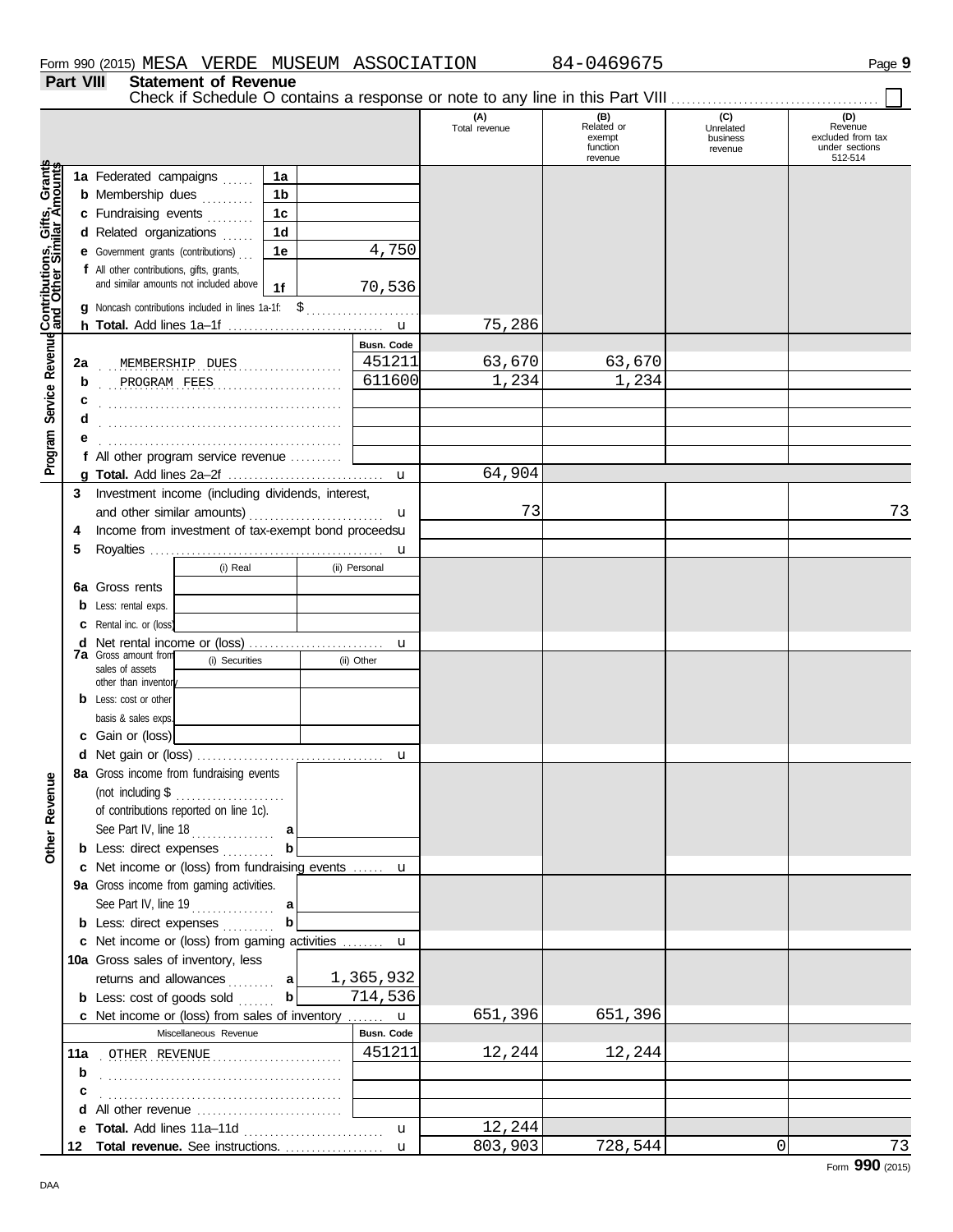$\Box$ 

**Part IX Statement of Functional Expenses** Section 501(c)(3) and 501(c)(4) organizations must complete all columns. All other organizations must complete column (A).

|              | Check if Schedule O contains a response or note to any line in this Part IX                                                                                                                                                                                                   |                       |                                    |                                           |                                |
|--------------|-------------------------------------------------------------------------------------------------------------------------------------------------------------------------------------------------------------------------------------------------------------------------------|-----------------------|------------------------------------|-------------------------------------------|--------------------------------|
|              | Do not include amounts reported on lines 6b,<br>7b, 8b, 9b, and 10b of Part VIII.                                                                                                                                                                                             | (A)<br>Total expenses | (B)<br>Program service<br>expenses | (C)<br>Management and<br>general expenses | (D)<br>Fundraising<br>expenses |
| 1.           | Grants and other assistance to domestic organizations                                                                                                                                                                                                                         |                       |                                    |                                           |                                |
|              | and domestic governments. See Part IV, line 21                                                                                                                                                                                                                                | 158,260               | 158,260                            |                                           |                                |
| $\mathbf{2}$ | Grants and other assistance to domestic                                                                                                                                                                                                                                       |                       |                                    |                                           |                                |
|              | individuals. See Part IV, line 22<br><u>.</u>                                                                                                                                                                                                                                 |                       |                                    |                                           |                                |
| 3            | Grants and other assistance to foreign                                                                                                                                                                                                                                        |                       |                                    |                                           |                                |
|              | organizations, foreign governments, and foreign                                                                                                                                                                                                                               |                       |                                    |                                           |                                |
|              | individuals. See Part IV, lines 15 and 16                                                                                                                                                                                                                                     |                       |                                    |                                           |                                |
| 4            | Benefits paid to or for members                                                                                                                                                                                                                                               |                       |                                    |                                           |                                |
| 5            | Compensation of current officers, directors,                                                                                                                                                                                                                                  |                       |                                    |                                           |                                |
|              |                                                                                                                                                                                                                                                                               | 83,284                |                                    | 83,284                                    |                                |
| 6            | Compensation not included above, to disqualified                                                                                                                                                                                                                              |                       |                                    |                                           |                                |
|              | persons (as defined under section 4958(f)(1)) and                                                                                                                                                                                                                             |                       |                                    |                                           |                                |
|              | persons described in section 4958(c)(3)(B)                                                                                                                                                                                                                                    |                       |                                    |                                           |                                |
| 7            | Other salaries and wages                                                                                                                                                                                                                                                      | 250,062               | 173,519                            | 76,543                                    |                                |
| 8            | Pension plan accruals and contributions (include                                                                                                                                                                                                                              |                       |                                    |                                           |                                |
|              | section 401(k) and 403(b) employer contributions)                                                                                                                                                                                                                             | 9,746                 | 6,148                              | 3,598                                     |                                |
| 9            | Other employee benefits                                                                                                                                                                                                                                                       | 46,941                | 25,613                             | 21,328                                    |                                |
| 10           |                                                                                                                                                                                                                                                                               | 37,839                | 20,604                             | 17,235                                    |                                |
| 11           | Fees for services (non-employees):                                                                                                                                                                                                                                            |                       |                                    |                                           |                                |
| a            | Management                                                                                                                                                                                                                                                                    |                       |                                    |                                           |                                |
| b            | Legal                                                                                                                                                                                                                                                                         |                       |                                    |                                           |                                |
| c            |                                                                                                                                                                                                                                                                               | 15,606                |                                    | 15,606                                    |                                |
| d            |                                                                                                                                                                                                                                                                               |                       |                                    |                                           |                                |
| e            | Professional fundraising services. See Part IV, line 1                                                                                                                                                                                                                        |                       |                                    |                                           |                                |
| f            | Investment management fees                                                                                                                                                                                                                                                    |                       |                                    |                                           |                                |
| q            | Other. (If line 11g amount exceeds 10% of line 25, column                                                                                                                                                                                                                     |                       |                                    |                                           |                                |
|              | (A) amount, list line 11g expenses on Schedule O.)                                                                                                                                                                                                                            | 769                   |                                    |                                           |                                |
| 12           | Advertising and promotion [11] [11] Advertising and promotion                                                                                                                                                                                                                 |                       | 769                                |                                           |                                |
| 13           |                                                                                                                                                                                                                                                                               | 3,250                 | 1,625                              | 1,625                                     |                                |
| 14           | Information technology                                                                                                                                                                                                                                                        | 199                   | 199                                |                                           |                                |
| 15<br>16     |                                                                                                                                                                                                                                                                               | 11,824                | 8,850                              | 2,974                                     |                                |
| 17           | Travel                                                                                                                                                                                                                                                                        | 8,455                 | 1,467                              | 6,988                                     |                                |
| 18           | Payments of travel or entertainment expenses                                                                                                                                                                                                                                  |                       |                                    |                                           |                                |
|              | for any federal, state, or local public officials                                                                                                                                                                                                                             |                       |                                    |                                           |                                |
| 19           | Conferences, conventions, and meetings                                                                                                                                                                                                                                        | 6,118                 |                                    | 6,118                                     |                                |
| 20           | $\textbf{Interest} \hspace{0.05cm} \textbf{} \hspace{0.05cm} \textbf{} \hspace{0.05cm} \textbf{} \hspace{0.05cm} \textbf{} \hspace{0.05cm} \textbf{} \hspace{0.05cm} \textbf{} \hspace{0.05cm} \textbf{} \hspace{0.05cm} \textbf{} \hspace{0.05cm} \textbf{} \hspace{0.05cm}$ | 1,113                 |                                    | 1,113                                     |                                |
| 21           |                                                                                                                                                                                                                                                                               |                       |                                    |                                           |                                |
| 22           | Depreciation, depletion, and amortization                                                                                                                                                                                                                                     | 20,575                | 15,290                             | 5,285                                     |                                |
| 23           | Insurance with a construction of the construction of the construction of the construction of the construction of the construction of the construction of the construction of the construction of the construction of the const                                                | 5,631                 | 1,528                              | 4,103                                     |                                |
| 24           | Other expenses. Itemize expenses not covered                                                                                                                                                                                                                                  |                       |                                    |                                           |                                |
|              | above (List miscellaneous expenses in line 24e. If                                                                                                                                                                                                                            |                       |                                    |                                           |                                |
|              | line 24e amount exceeds 10% of line 25, column                                                                                                                                                                                                                                |                       |                                    |                                           |                                |
|              | (A) amount, list line 24e expenses on Schedule O.)                                                                                                                                                                                                                            |                       |                                    |                                           |                                |
| a            | JOINT MEMBERSHIP EXPENSE                                                                                                                                                                                                                                                      | 34,269                | 25,702                             | 8,567                                     |                                |
| b            | MERCHANT CREDIT CARD FEES                                                                                                                                                                                                                                                     | 34,112                | 34,112                             |                                           |                                |
| c            | SUPPLIES                                                                                                                                                                                                                                                                      | 16,605                | 10,932                             | 5,673                                     |                                |
| d            | OTHER                                                                                                                                                                                                                                                                         | 6,725                 | 4,514                              | 2,211                                     |                                |
| е            | All other expenses                                                                                                                                                                                                                                                            | 12,294                | 10,389                             | 1,905                                     |                                |
| 25           | Total functional expenses. Add lines 1 through 24e                                                                                                                                                                                                                            | 763,677               | 499,521                            | 264,156                                   | $\mathbf 0$                    |
| 26           | Joint costs. Complete this line only if the<br>organization reported in column (B) joint costs<br>from a combined educational campaign_and<br>fundraising solicitation. Check here $\mathbf{u}$   if<br>following SOP 98-2 (ASC 958-720)                                      |                       |                                    |                                           |                                |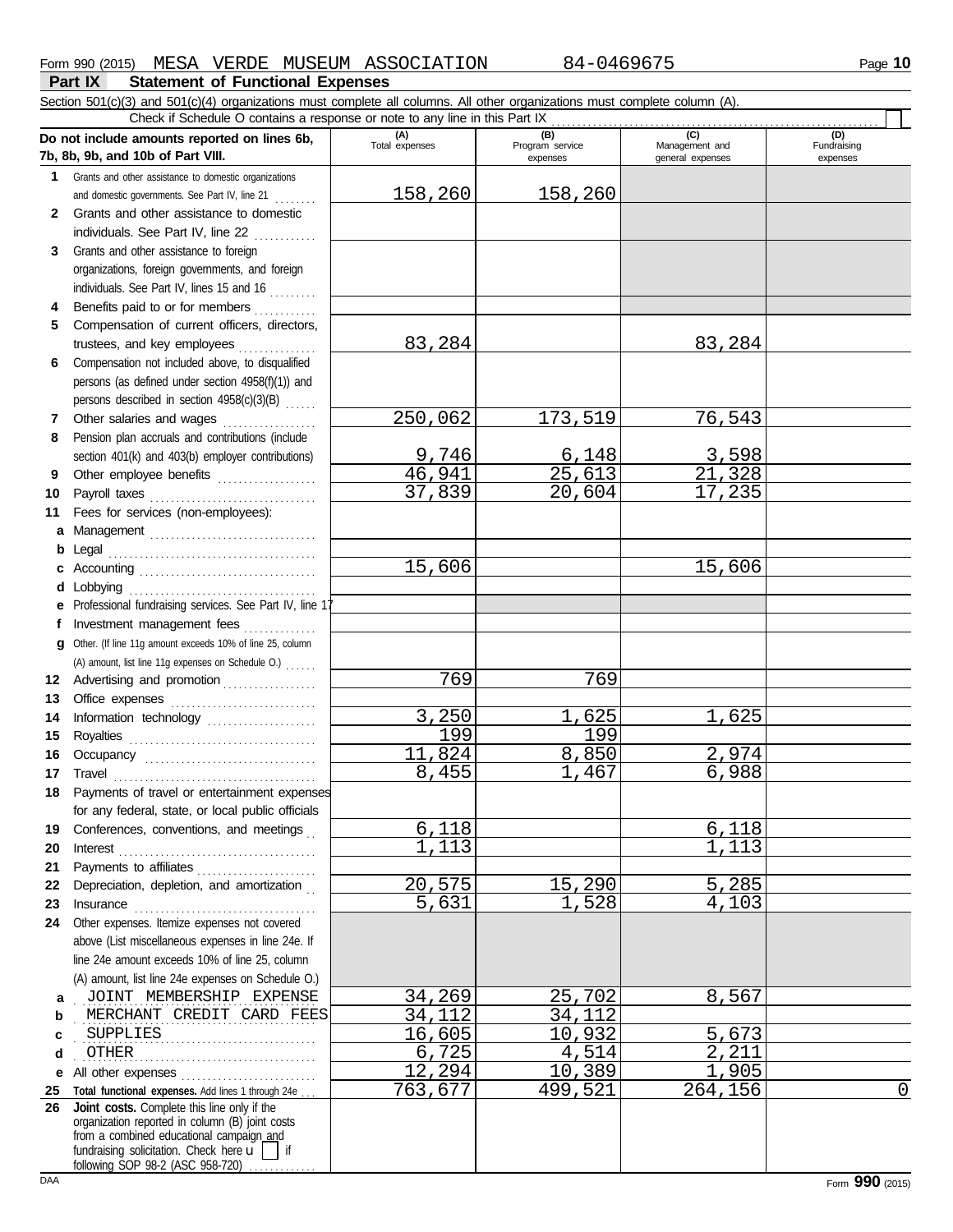|                         |    | Check if Schedule O contains a response or note to any line in this Part X                                                                                                                                                          |        |         |                          |                 |                    |
|-------------------------|----|-------------------------------------------------------------------------------------------------------------------------------------------------------------------------------------------------------------------------------------|--------|---------|--------------------------|-----------------|--------------------|
|                         |    |                                                                                                                                                                                                                                     |        |         | (A)<br>Beginning of year |                 | (B)<br>End of year |
|                         | 1  | Cash-non-interest bearing                                                                                                                                                                                                           |        |         | 46,407                   | $\mathbf{1}$    | 65,500             |
|                         | 2  |                                                                                                                                                                                                                                     |        |         | 22,037                   | $\overline{2}$  | 69,446             |
|                         | 3  |                                                                                                                                                                                                                                     |        |         |                          | 3               |                    |
|                         | 4  |                                                                                                                                                                                                                                     |        |         | 70                       | 4               |                    |
|                         | 5  | Loans and other receivables from current and former officers, directors,                                                                                                                                                            |        |         |                          |                 |                    |
|                         |    | trustees, key employees, and highest compensated employees.                                                                                                                                                                         |        |         |                          |                 |                    |
|                         |    | Complete Part II of Schedule L                                                                                                                                                                                                      |        |         |                          | 5               |                    |
|                         | 6  | Loans and other receivables from other disqualified persons (as defined under section                                                                                                                                               |        |         |                          |                 |                    |
|                         |    | $4958(f)(1)$ ), persons described in section $4958(c)(3)(B)$ , and contributing employers and                                                                                                                                       |        |         |                          |                 |                    |
|                         |    | sponsoring organizations of section 501(c)(9) voluntary employees' beneficiary                                                                                                                                                      |        |         |                          |                 |                    |
|                         |    | organizations (see instructions). Complete Part II of Schedule L                                                                                                                                                                    |        |         | 6                        |                 |                    |
| Assets                  | 7  |                                                                                                                                                                                                                                     |        |         |                          | $\overline{7}$  |                    |
|                         | 8  | Inventories for sale or use                                                                                                                                                                                                         |        |         | 158,165                  | 8               | 176,745            |
|                         | 9  | Prepaid expenses and deferred charges                                                                                                                                                                                               |        |         | 17,491                   | 9               | 2,162              |
|                         |    | 10a Land, buildings, and equipment: cost or                                                                                                                                                                                         |        |         |                          |                 |                    |
|                         |    | other basis. Complete Part VI of Schedule D  10a                                                                                                                                                                                    |        | 143,870 |                          |                 |                    |
|                         |    | <b>b</b> Less: accumulated depreciation                                                                                                                                                                                             |        | 137,216 | 5,834                    | 10 <sub>c</sub> | 6,654              |
|                         | 11 |                                                                                                                                                                                                                                     |        |         |                          | 11              |                    |
|                         | 12 |                                                                                                                                                                                                                                     |        |         | 12                       |                 |                    |
|                         | 13 |                                                                                                                                                                                                                                     |        | 13      |                          |                 |                    |
|                         | 14 | Intangible assets                                                                                                                                                                                                                   |        | 14      |                          |                 |                    |
|                         | 15 |                                                                                                                                                                                                                                     | 25,915 | 15      | 10,625                   |                 |                    |
|                         | 16 |                                                                                                                                                                                                                                     |        |         | 275,919                  | 16              | 331,132            |
|                         | 17 |                                                                                                                                                                                                                                     |        |         | 25,958                   | 17              | <u>40,945</u>      |
|                         | 18 | Grants payable                                                                                                                                                                                                                      |        |         |                          | 18              |                    |
|                         | 19 | Deferred revenue <i>communication</i> and the contract of the contract of the contract of the contract of the contract of the contract of the contract of the contract of the contract of the contract of the contract of the contr |        |         |                          | 19              |                    |
|                         | 20 |                                                                                                                                                                                                                                     |        |         |                          | 20              |                    |
|                         | 21 | Escrow or custodial account liability. Complete Part IV of Schedule D                                                                                                                                                               |        |         |                          | 21              |                    |
|                         | 22 | Loans and other payables to current and former officers, directors,                                                                                                                                                                 |        |         |                          |                 |                    |
| Liabilities             |    | trustees, key employees, highest compensated employees, and                                                                                                                                                                         |        |         |                          |                 |                    |
|                         |    | disqualified persons. Complete Part II of Schedule L                                                                                                                                                                                |        |         |                          | 22              |                    |
|                         | 23 | Secured mortgages and notes payable to unrelated third parties                                                                                                                                                                      |        |         |                          | 23              |                    |
|                         | 24 | Unsecured notes and loans payable to unrelated third parties                                                                                                                                                                        |        |         |                          | 24              |                    |
|                         | 25 | Other liabilities (including federal income tax, payables to related third                                                                                                                                                          |        |         |                          |                 |                    |
|                         |    | parties, and other liabilities not included on lines 17-24). Complete Part X                                                                                                                                                        |        |         |                          |                 |                    |
|                         |    | of Schedule D                                                                                                                                                                                                                       |        |         |                          | 25              |                    |
|                         | 26 |                                                                                                                                                                                                                                     |        |         | 25,958                   | 26              | 40,945             |
|                         |    | Organizations that follow SFAS 117 (ASC 958), check here $\mathbf{u} \times \mathbf{a}$ and                                                                                                                                         |        |         |                          |                 |                    |
|                         |    | complete lines 27 through 29, and lines 33 and 34.                                                                                                                                                                                  |        |         |                          |                 |                    |
|                         | 27 | Unrestricted net assets                                                                                                                                                                                                             |        |         | 225,733                  | 27              | 265,285            |
|                         | 28 |                                                                                                                                                                                                                                     |        |         | 24,228                   | 28              | 24,902             |
|                         | 29 |                                                                                                                                                                                                                                     |        |         |                          | 29              |                    |
|                         |    | Organizations that do not follow SFAS 117 (ASC 958), check here u                                                                                                                                                                   |        | and     |                          |                 |                    |
| Assets or Fund Balances |    | complete lines 30 through 34.                                                                                                                                                                                                       |        |         |                          |                 |                    |
|                         | 30 | Capital stock or trust principal, or current funds                                                                                                                                                                                  |        |         |                          | 30              |                    |
|                         | 31 | Paid-in or capital surplus, or land, building, or equipment fund                                                                                                                                                                    |        |         |                          | 31              |                    |
| $\frac{1}{2}$           | 32 | Retained earnings, endowment, accumulated income, or other funds                                                                                                                                                                    |        |         |                          | 32              |                    |
|                         | 33 | Total net assets or fund balances                                                                                                                                                                                                   |        |         | 249,961                  | 33              | 290,187            |
|                         | 34 |                                                                                                                                                                                                                                     |        |         | 275,919                  | 34              | 331,132            |

Form **990** (2015)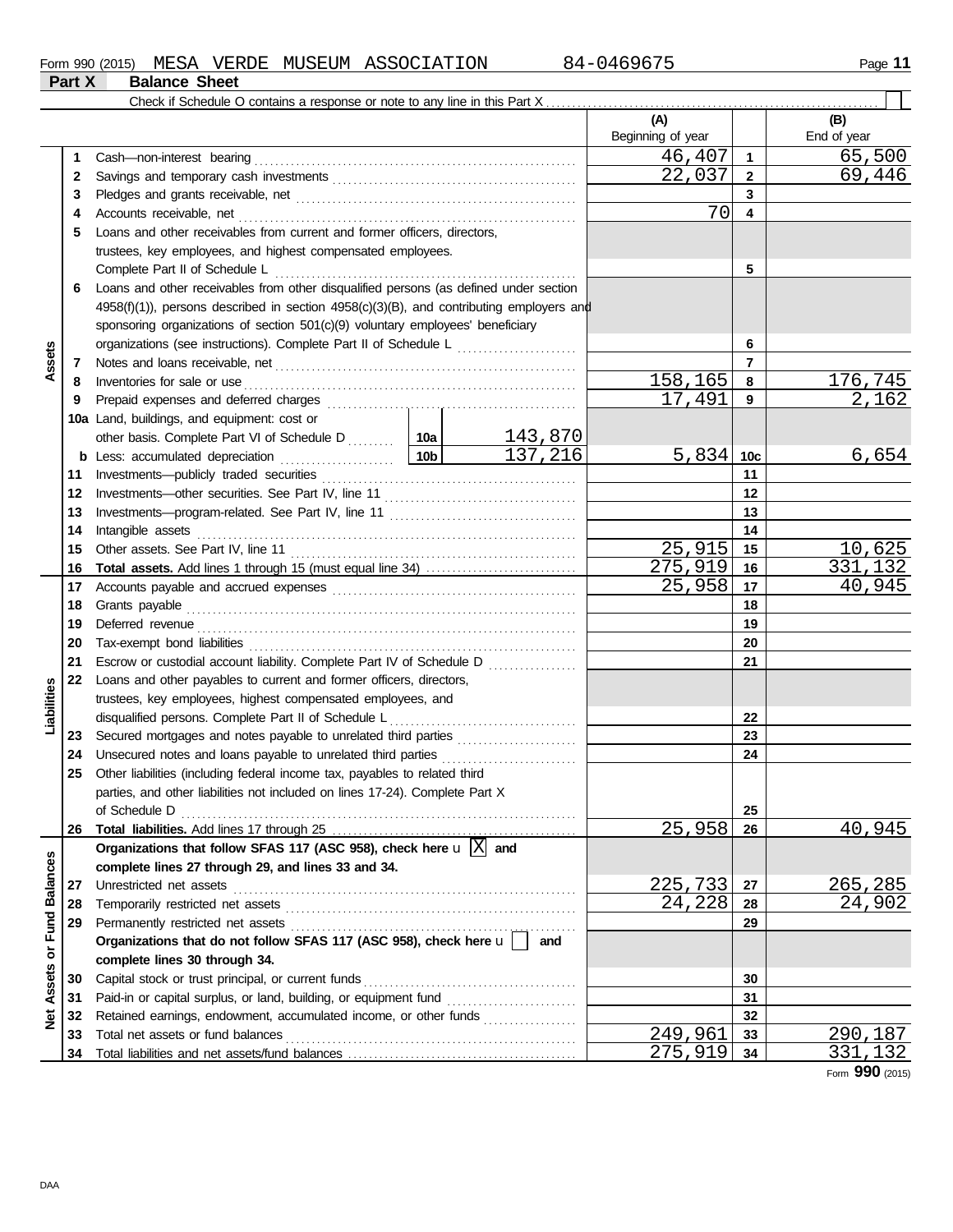| Form<br>$\sim$<br>990 | 12015<br>. $1201J1$ | $\sim$ $\sim$ $\sim$ $\sim$<br>MESA | סתססי<br>RDE<br>. <del>. .</del> | . MIJSEIT<br>SEUM | <b>ASSOCIATION</b><br>70 L<br>AU. | - 71 -<br>$\mathbf{1}$ | Page |
|-----------------------|---------------------|-------------------------------------|----------------------------------|-------------------|-----------------------------------|------------------------|------|
|                       |                     |                                     |                                  |                   |                                   |                        |      |

|    | Part XI<br><b>Reconciliation of Net Assets</b>                                                                 |                         |                |         |    |  |
|----|----------------------------------------------------------------------------------------------------------------|-------------------------|----------------|---------|----|--|
|    |                                                                                                                |                         |                |         |    |  |
|    |                                                                                                                | $\mathbf{1}$            |                | 803,903 |    |  |
| 2  |                                                                                                                | $\overline{2}$          |                | 763,677 |    |  |
| 3  |                                                                                                                | $\overline{3}$          |                | 40,226  |    |  |
| 4  |                                                                                                                | $\overline{\mathbf{4}}$ |                | 249,961 |    |  |
| 5  |                                                                                                                | 5                       |                |         |    |  |
| 6  |                                                                                                                | 6                       |                |         |    |  |
| 7  | Investment expenses                                                                                            | $\overline{7}$          |                |         |    |  |
| 8  | Prior period adjustments                                                                                       | 8                       |                |         |    |  |
| 9  | Other changes in net assets or fund balances (explain in Schedule O)                                           |                         |                |         |    |  |
| 10 | Net assets or fund balances at end of year. Combine lines 3 through 9 (must equal Part X, line                 |                         |                |         |    |  |
|    |                                                                                                                | 10                      |                | 290,187 |    |  |
|    | <b>Financial Statements and Reporting</b><br>Part XII                                                          |                         |                |         |    |  |
|    |                                                                                                                |                         |                |         |    |  |
|    |                                                                                                                |                         |                | Yes     | No |  |
| 1  | $ X $ Accrual<br>Accounting method used to prepare the Form 990:     Cash<br>Other                             |                         |                |         |    |  |
|    | If the organization changed its method of accounting from a prior year or checked "Other," explain in          |                         |                |         |    |  |
|    | Schedule O.                                                                                                    |                         |                |         |    |  |
|    | 2a Were the organization's financial statements compiled or reviewed by an independent accountant?             |                         | 2a             |         | Χ  |  |
|    | If "Yes," check a box below to indicate whether the financial statements for the year were compiled or         |                         |                |         |    |  |
|    | reviewed on a separate basis, consolidated basis, or both:                                                     |                         |                |         |    |  |
|    | Consolidated basis<br>  Both consolidated and separate basis<br>Separate basis                                 |                         |                |         |    |  |
|    |                                                                                                                |                         | 2 <sub>b</sub> | Χ       |    |  |
|    | If "Yes," check a box below to indicate whether the financial statements for the year were audited on a        |                         |                |         |    |  |
|    | separate basis, consolidated basis, or both:                                                                   |                         |                |         |    |  |
|    | X Separate basis<br>Consolidated basis<br>Both consolidated and separate basis                                 |                         |                |         |    |  |
|    | c If "Yes" to line 2a or 2b, does the organization have a committee that assumes responsibility for oversight  |                         |                |         |    |  |
|    | of the audit, review, or compilation of its financial statements and selection of an independent accountant?   |                         | 2c             | Χ       |    |  |
|    | If the organization changed either its oversight process or selection process during the tax year, explain in  |                         |                |         |    |  |
|    | Schedule O.                                                                                                    |                         |                |         |    |  |
|    | 3a As a result of a federal award, was the organization required to undergo an audit or audits as set forth in |                         |                |         |    |  |
|    | the Single Audit Act and OMB Circular A-133?                                                                   |                         | 3a             |         | Χ  |  |
|    | b If "Yes," did the organization undergo the required audit or audits? If the organization did not undergo the |                         |                |         |    |  |
|    |                                                                                                                |                         | 3 <sub>b</sub> |         |    |  |
|    |                                                                                                                |                         |                | non     |    |  |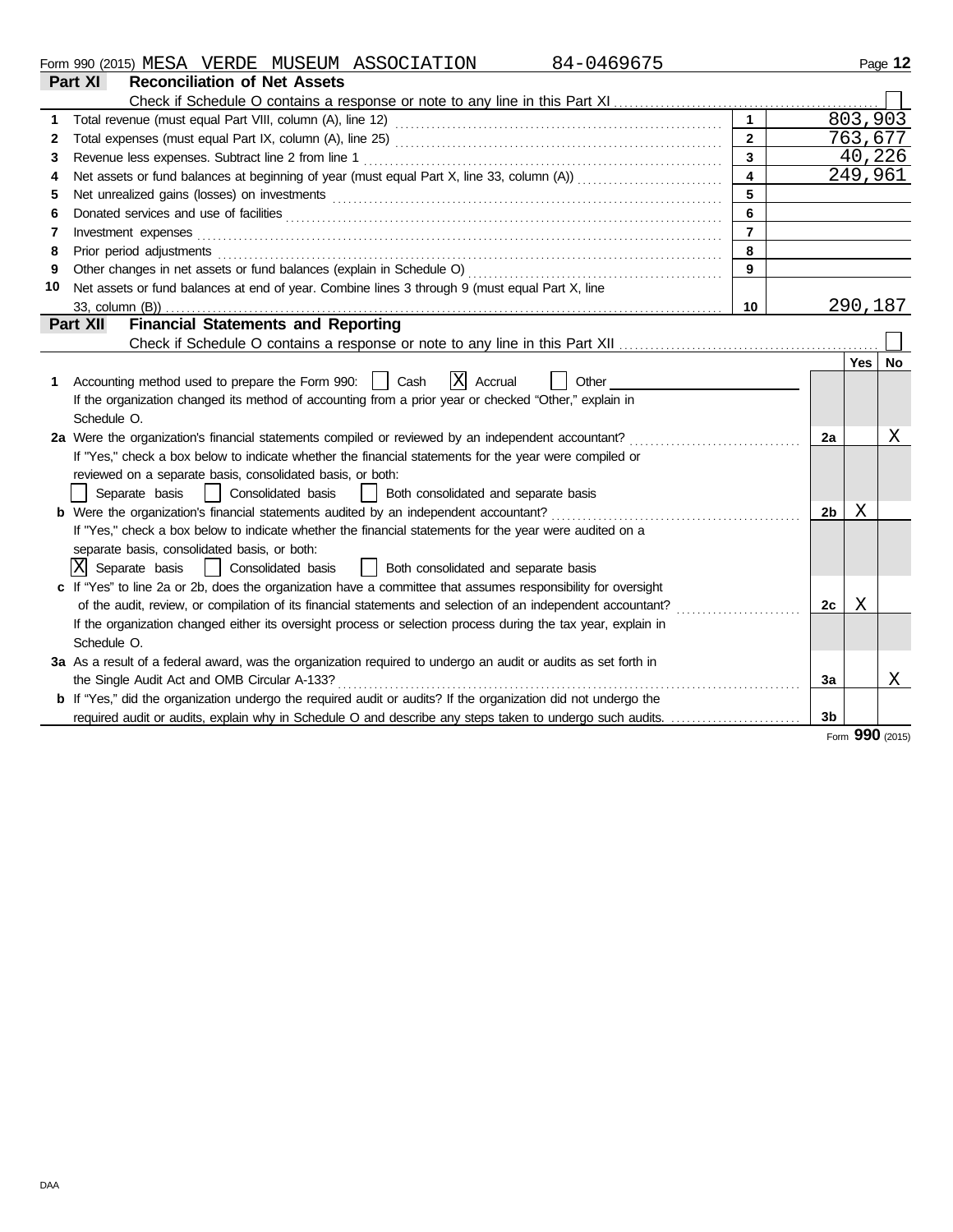| <b>SCHEDULE A</b>                                    |                                                                        | <b>Public Charity Status and Public Support</b>                                                                                                                                                       |                                                                               |  |                                | OMB No. 1545-0047            |  |  |  |
|------------------------------------------------------|------------------------------------------------------------------------|-------------------------------------------------------------------------------------------------------------------------------------------------------------------------------------------------------|-------------------------------------------------------------------------------|--|--------------------------------|------------------------------|--|--|--|
| (Form 990 or 990-EZ)                                 |                                                                        |                                                                                                                                                                                                       | Complete if the organization is a section 501(c)(3) organization or a section |  |                                |                              |  |  |  |
|                                                      |                                                                        | 4947(a)(1) nonexempt charitable trust.                                                                                                                                                                |                                                                               |  |                                | 15                           |  |  |  |
| Department of the Treasury                           |                                                                        | u Attach to Form 990 or Form 990-EZ.                                                                                                                                                                  |                                                                               |  |                                | Open to Public<br>Inspection |  |  |  |
| Internal Revenue Service<br>Name of the organization |                                                                        | <b>u</b> Information about Schedule A (Form 990 or 990-EZ) and its instructions is at www.irs.gov/form990.                                                                                            |                                                                               |  | Employer identification number |                              |  |  |  |
|                                                      |                                                                        | MESA VERDE MUSEUM ASSOCIATION                                                                                                                                                                         |                                                                               |  | 84-0469675                     |                              |  |  |  |
| Part I                                               |                                                                        | Reason for Public Charity Status (All organizations must complete this part.) See instructions.                                                                                                       |                                                                               |  |                                |                              |  |  |  |
|                                                      |                                                                        | The organization is not a private foundation because it is: (For lines 1 through 11, check only one box.)                                                                                             |                                                                               |  |                                |                              |  |  |  |
| 1                                                    |                                                                        | A church, convention of churches, or association of churches described in section 170(b)(1)(A)(i).                                                                                                    |                                                                               |  |                                |                              |  |  |  |
| 2                                                    |                                                                        | A school described in section 170(b)(1)(A)(ii). (Attach Schedule E (Form 990 or 990-EZ).)                                                                                                             |                                                                               |  |                                |                              |  |  |  |
| 3                                                    |                                                                        | A hospital or a cooperative hospital service organization described in section 170(b)(1)(A)(iii).                                                                                                     |                                                                               |  |                                |                              |  |  |  |
| 4                                                    |                                                                        | A medical research organization operated in conjunction with a hospital described in section 170(b)(1)(A)(iii). Enter the hospital's name,                                                            |                                                                               |  |                                |                              |  |  |  |
| city, and state:                                     |                                                                        |                                                                                                                                                                                                       |                                                                               |  |                                |                              |  |  |  |
| 5                                                    | section 170(b)(1)(A)(iv). (Complete Part II.)                          | An organization operated for the benefit of a college or university owned or operated by a governmental unit described in                                                                             |                                                                               |  |                                |                              |  |  |  |
| 6                                                    |                                                                        | A federal, state, or local government or governmental unit described in section 170(b)(1)(A)(v).                                                                                                      |                                                                               |  |                                |                              |  |  |  |
| 7                                                    |                                                                        | An organization that normally receives a substantial part of its support from a governmental unit or from the general public                                                                          |                                                                               |  |                                |                              |  |  |  |
|                                                      | described in section 170(b)(1)(A)(vi). (Complete Part II.)             |                                                                                                                                                                                                       |                                                                               |  |                                |                              |  |  |  |
| 8                                                    |                                                                        | A community trust described in section 170(b)(1)(A)(vi). (Complete Part II.)                                                                                                                          |                                                                               |  |                                |                              |  |  |  |
| 9                                                    |                                                                        | An organization that normally receives: (1) more than 33 1/3% of its support from contributions, membership fees, and gross                                                                           |                                                                               |  |                                |                              |  |  |  |
|                                                      |                                                                        | receipts from activities related to its exempt functions—subject to certain exceptions, and (2) no more than 33 1/3% of its                                                                           |                                                                               |  |                                |                              |  |  |  |
|                                                      |                                                                        | support from gross investment income and unrelated business taxable income (less section 511 tax) from businesses                                                                                     |                                                                               |  |                                |                              |  |  |  |
| 10                                                   |                                                                        | acquired by the organization after June 30, 1975. See section 509(a)(2). (Complete Part III.)<br>An organization organized and operated exclusively to test for public safety. See section 509(a)(4). |                                                                               |  |                                |                              |  |  |  |
| x<br>11                                              |                                                                        | An organization organized and operated exclusively for the benefit of, to perform the functions of, or to carry out the purposes of                                                                   |                                                                               |  |                                |                              |  |  |  |
|                                                      |                                                                        | one or more publicly supported organizations described in section 509(a)(1) or section 509(a)(2). See section 509(a)(3). Check                                                                        |                                                                               |  |                                |                              |  |  |  |
|                                                      |                                                                        | the box in lines 11a through 11d that describes the type of supporting organization and complete lines 11e, 11f, and 11g.                                                                             |                                                                               |  |                                |                              |  |  |  |
| X<br>a                                               |                                                                        | Type I. A supporting organization operated, supervised, or controlled by its supported organization(s), typically by giving                                                                           |                                                                               |  |                                |                              |  |  |  |
|                                                      |                                                                        | the supported organization(s) the power to regularly appoint or elect a majority of the directors or trustees of the supporting                                                                       |                                                                               |  |                                |                              |  |  |  |
|                                                      | organization. You must complete Part IV, Sections A and B.             |                                                                                                                                                                                                       |                                                                               |  |                                |                              |  |  |  |
| b                                                    |                                                                        | Type II. A supporting organization supervised or controlled in connection with its supported organization(s), by having                                                                               |                                                                               |  |                                |                              |  |  |  |
|                                                      |                                                                        | control or management of the supporting organization vested in the same persons that control or manage the supported                                                                                  |                                                                               |  |                                |                              |  |  |  |
| c                                                    | organization(s). You must complete Part IV, Sections A and C.          | Type III functionally integrated. A supporting organization operated in connection with, and functionally integrated with,                                                                            |                                                                               |  |                                |                              |  |  |  |
|                                                      |                                                                        | its supported organization(s) (see instructions). You must complete Part IV, Sections A, D, and E.                                                                                                    |                                                                               |  |                                |                              |  |  |  |
| d                                                    |                                                                        | Type III non-functionally integrated. A supporting organization operated in connection with its supported organization(s)                                                                             |                                                                               |  |                                |                              |  |  |  |
|                                                      |                                                                        | that is not functionally integrated. The organization generally must satisfy a distribution requirement and an attentiveness                                                                          |                                                                               |  |                                |                              |  |  |  |
|                                                      |                                                                        | requirement (see instructions). You must complete Part IV, Sections A and D, and Part V.                                                                                                              |                                                                               |  |                                |                              |  |  |  |
| е                                                    |                                                                        | Check this box if the organization received a written determination from the IRS that it is a Type I, Type II, Type III                                                                               |                                                                               |  |                                |                              |  |  |  |
|                                                      | Enter the number of supported organizations                            | functionally integrated, or Type III non-functionally integrated supporting organization.                                                                                                             |                                                                               |  |                                | $\mathbf{1}$                 |  |  |  |
| g                                                    | Provide the following information about the supported organization(s). |                                                                                                                                                                                                       |                                                                               |  |                                |                              |  |  |  |
| (i) Name of supported                                | (ii) EIN                                                               | (iii) Type of organization                                                                                                                                                                            | (iv) Is the organization                                                      |  | (v) Amount of monetary         | (vi) Amount of               |  |  |  |
| organization                                         |                                                                        | (described on lines 1-9                                                                                                                                                                               | listed in your governing                                                      |  | support (see                   | other support (see           |  |  |  |
|                                                      |                                                                        | above (see instructions))                                                                                                                                                                             | document?                                                                     |  | instructions)                  | instructions)                |  |  |  |
|                                                      |                                                                        |                                                                                                                                                                                                       | Yes<br>No                                                                     |  |                                |                              |  |  |  |
| NATIONAL<br>(A)                                      | PARK SERVICE                                                           |                                                                                                                                                                                                       |                                                                               |  |                                |                              |  |  |  |
|                                                      | 53-0197094                                                             | 6                                                                                                                                                                                                     | Χ                                                                             |  | <u>158,260</u>                 | 0                            |  |  |  |
| (B)                                                  |                                                                        |                                                                                                                                                                                                       |                                                                               |  |                                |                              |  |  |  |
| (C)                                                  |                                                                        |                                                                                                                                                                                                       |                                                                               |  |                                |                              |  |  |  |
|                                                      |                                                                        |                                                                                                                                                                                                       |                                                                               |  |                                |                              |  |  |  |
| (D)                                                  |                                                                        |                                                                                                                                                                                                       |                                                                               |  |                                |                              |  |  |  |
|                                                      |                                                                        |                                                                                                                                                                                                       |                                                                               |  |                                |                              |  |  |  |
| (E)                                                  |                                                                        |                                                                                                                                                                                                       |                                                                               |  |                                |                              |  |  |  |
|                                                      |                                                                        |                                                                                                                                                                                                       |                                                                               |  |                                |                              |  |  |  |
| Total                                                |                                                                        |                                                                                                                                                                                                       |                                                                               |  | <u>158,260</u>                 | 0                            |  |  |  |
|                                                      |                                                                        |                                                                                                                                                                                                       |                                                                               |  |                                |                              |  |  |  |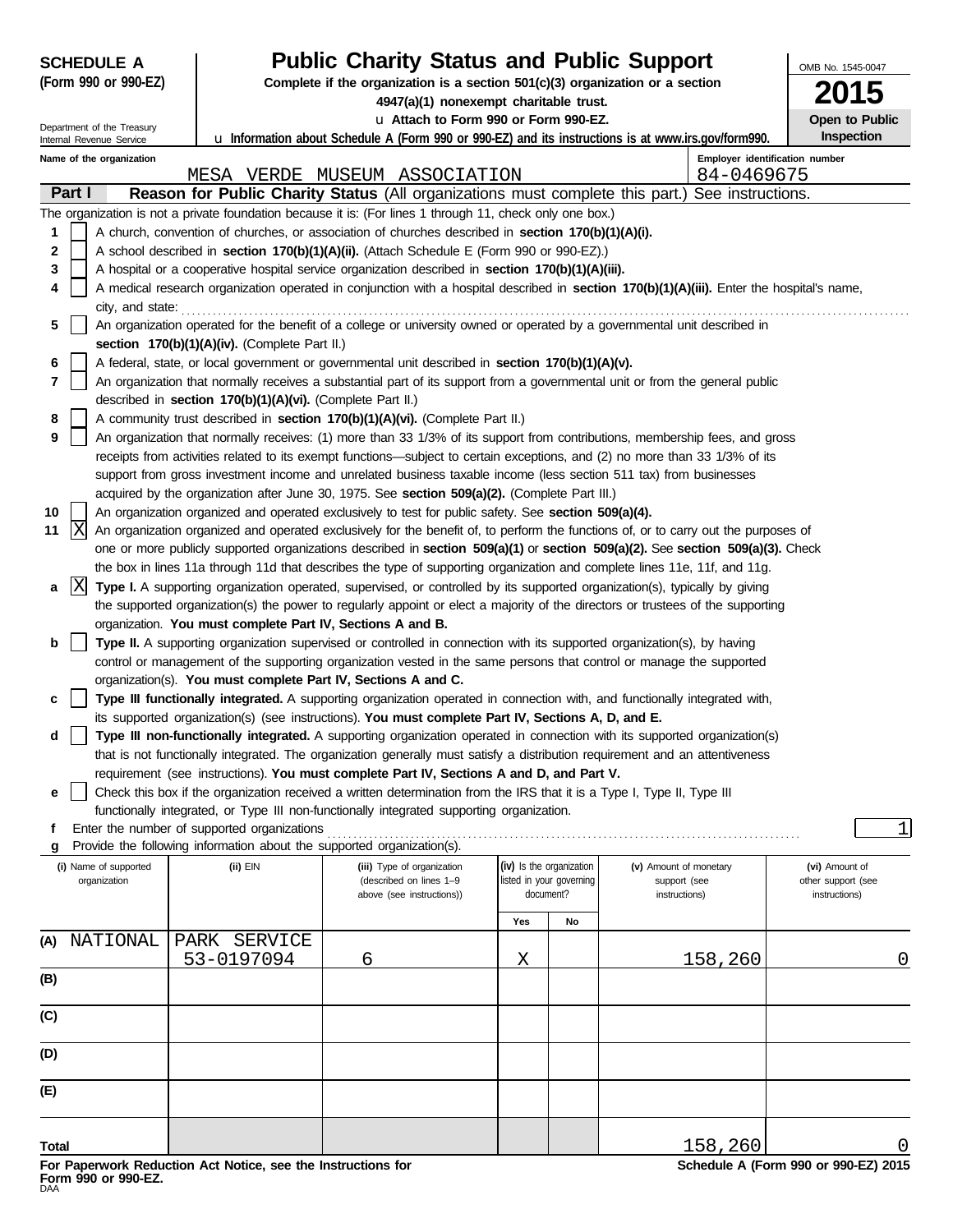$\blacktriangleright$   $\Box$ 

 $\blacktriangleright \Box$ 

|              | Schedule A (Form 990 or 990-EZ) 2015 MESA VERDE MUSEUM ASSOCIATION                                                                  |          |            |            |            | 84-0469675 | Page 2    |
|--------------|-------------------------------------------------------------------------------------------------------------------------------------|----------|------------|------------|------------|------------|-----------|
|              | Part II<br>Support Schedule for Organizations Described in Sections 170(b)(1)(A)(iv) and 170(b)(1)(A)(vi)                           |          |            |            |            |            |           |
|              | (Complete only if you checked the box on line 5, 7, or 8 of Part I or if the organization failed to qualify under                   |          |            |            |            |            |           |
|              | Part III. If the organization fails to qualify under the tests listed below, please complete Part III.)                             |          |            |            |            |            |           |
|              | <b>Section A. Public Support</b>                                                                                                    |          |            |            |            |            |           |
|              | Calendar year (or fiscal year beginning in) u                                                                                       | (a) 2011 | (b) 2012   | $(c)$ 2013 | (d) $2014$ | (e) $2015$ | (f) Total |
| 1            | Gifts, grants, contributions, and<br>membership fees received. (Do not<br>include any "unusual grants.")                            |          |            |            |            |            |           |
| $\mathbf{2}$ | Tax revenues levied for the<br>organization's benefit and either paid<br>to or expended on its behalf                               |          |            |            |            |            |           |
| 3            | The value of services or facilities<br>furnished by a governmental unit to the<br>organization without charge                       |          |            |            |            |            |           |
| 4<br>5       | Total. Add lines 1 through 3<br>The portion of total contributions by<br>each person (other than a<br>governmental unit or publicly |          |            |            |            |            |           |
|              | supported organization) included on<br>line 1 that exceeds 2% of the amount<br>shown on line 11, column (f)                         |          |            |            |            |            |           |
| 6            | Public support. Subtract line 5 from line 4.                                                                                        |          |            |            |            |            |           |
|              | <b>Section B. Total Support</b>                                                                                                     |          |            |            |            |            |           |
|              | Calendar year (or fiscal year beginning in) u                                                                                       | (a) 2011 | (b) $2012$ | $(c)$ 2013 | $(d)$ 2014 | (e) $2015$ | (f) Total |
| 7            | Amounts from line 4                                                                                                                 |          |            |            |            |            |           |
| 8            | Gross income from interest, dividends,<br>payments received on securities loans,<br>rents, royalties and income from similar        |          |            |            |            |            |           |
| 9            | Net income from unrelated business<br>activities, whether or not the business<br>is regularly carried on                            |          |            |            |            |            |           |
| 10           | Other income. Do not include gain or<br>loss from the sale of capital assets<br>$(Explain in Part VI.)$                             |          |            |            |            |            |           |
| 11           | Total support. Add lines 7 through 10                                                                                               |          |            |            |            |            |           |
| 12           |                                                                                                                                     |          |            |            |            | 12         |           |
| 13           | First five years. If the Form 990 is for the organization's first, second, third, fourth, or fifth tax year as a section 501(c)(3)  |          |            |            |            |            |           |
|              |                                                                                                                                     |          |            |            |            |            |           |
|              | Section C. Computation of Public Support Percentage                                                                                 |          |            |            |            |            |           |
| 14           |                                                                                                                                     |          |            |            |            | 14         | %         |
| 15           |                                                                                                                                     |          |            |            |            | 15         | ℅         |
| 16a          | 33 1/3% support test-2015. If the organization did not check the box on line 13, and line 14 is 33 1/3% or more, check this         |          |            |            |            |            |           |
|              |                                                                                                                                     |          |            |            |            |            |           |
| b            | 33 1/3% support test-2014. If the organization did not check a box on line 13 or 16a, and line 15 is 33 1/3% or more,               |          |            |            |            |            |           |
|              |                                                                                                                                     |          |            |            |            |            |           |

| GIFUL LIIS DUX AND <b>Stup NETE.</b> THE UIGANIZATUM QUAINES AS A PUDILITY SUPPORTED UIGANIZATUM                               |
|--------------------------------------------------------------------------------------------------------------------------------|
| 17a 10%-facts-and-circumstances test-2015. If the organization did not check a box on line 13, 16a, or 16b, and line 14 is     |
| 10% or more, and if the organization meets the "facts-and-circumstances" test, check this box and stop here. Explain in        |
| Part VI how the organization meets the "facts-and-circumstances" test. The organization qualifies as a publicly supported      |
| organization                                                                                                                   |
| <b>b</b> 10%-facts-and-circumstances test-2014. If the organization did not check a box on line 13, 16a, 16b, or 17a, and line |
| 15 is 10% or more, and if the organization meets the "facts-and-circumstances" test, check this box and stop here.             |
| Explain in Part VI how the organization meets the "facts-and-circumstances" test. The organization qualifies as a publicly     |
| supported organization                                                                                                         |
|                                                                                                                                |

**18 Private foundation.** If the organization did not check a box on line 13, 16a, 16b, 17a, or 17b, check this box and see  $\blacksquare \textsf{instructions} \texttt{1} \texttt{1} \texttt{1} \texttt{1} \texttt{1} \texttt{1} \texttt{1} \texttt{1} \texttt{1} \texttt{1} \texttt{1} \texttt{1} \texttt{1} \texttt{1} \texttt{1} \texttt{1} \texttt{1} \texttt{1} \texttt{1} \texttt{1} \texttt{1} \texttt{1} \texttt{1} \texttt{1} \texttt{1} \texttt{1} \texttt{1} \texttt{1} \texttt{1} \texttt{1} \texttt{1} \texttt{1} \texttt{1} \texttt{1} \texttt{1$ 

**Schedule A (Form 990 or 990-EZ) 2015**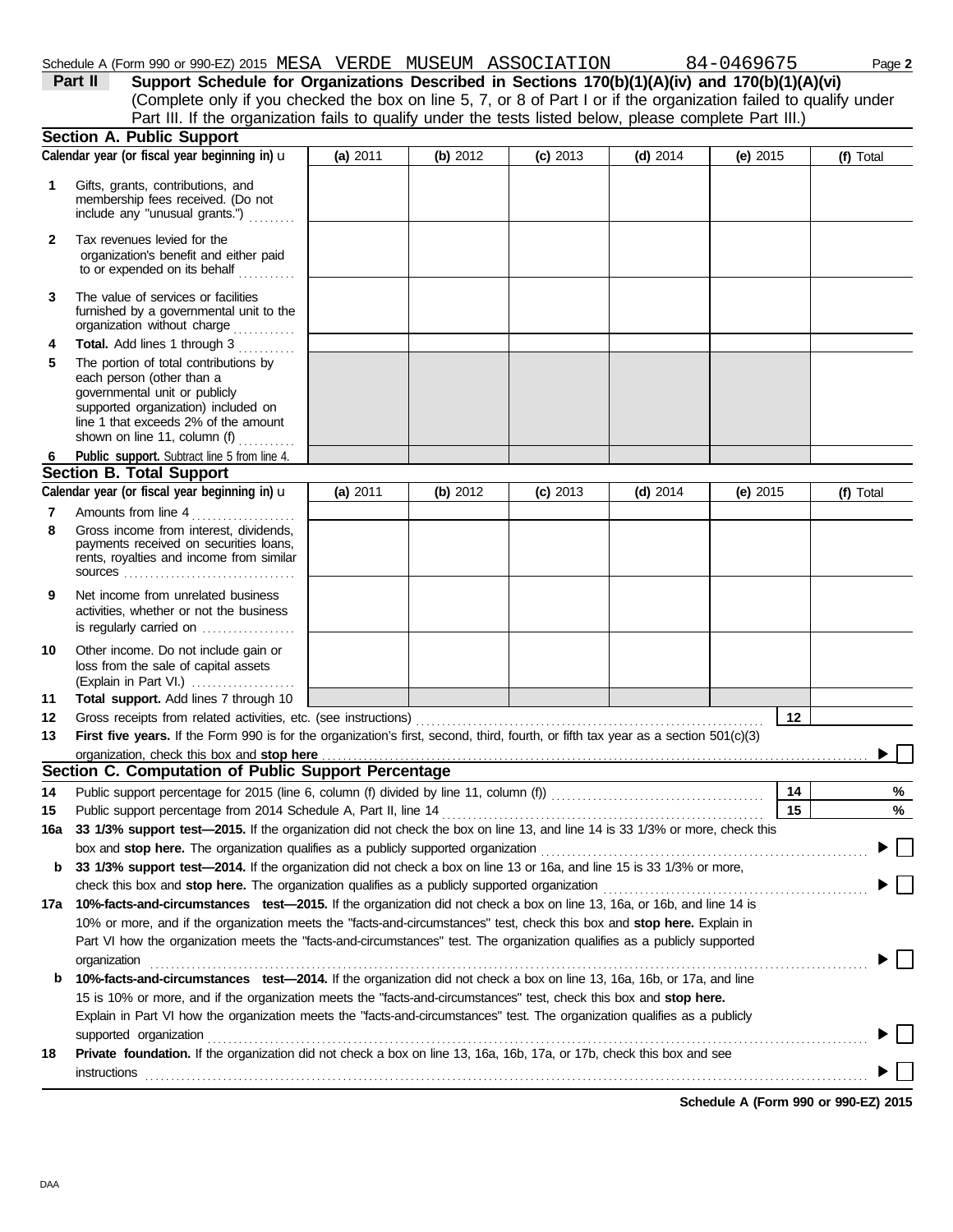|              | Schedule A (Form 990 or 990-EZ) 2015 MESA VERDE MUSEUM ASSOCIATION                                                                                                                |          |          |            |            | 84-0469675 |    | Page 3    |
|--------------|-----------------------------------------------------------------------------------------------------------------------------------------------------------------------------------|----------|----------|------------|------------|------------|----|-----------|
|              | Part III<br>Support Schedule for Organizations Described in Section 509(a)(2)                                                                                                     |          |          |            |            |            |    |           |
|              | (Complete only if you checked the box on line 9 of Part I or if the organization failed to qualify under Part II.                                                                 |          |          |            |            |            |    |           |
|              | If the organization fails to qualify under the tests listed below, please complete Part II.)                                                                                      |          |          |            |            |            |    |           |
|              | Section A. Public Support                                                                                                                                                         |          |          |            |            |            |    |           |
|              | Calendar year (or fiscal year beginning in) u                                                                                                                                     | (a) 2011 | (b) 2012 | $(c)$ 2013 | $(d)$ 2014 | (e) $2015$ |    | (f) Total |
| 1            | Gifts, grants, contributions, and membership<br>fees received. (Do not include any "unusual                                                                                       |          |          |            |            |            |    |           |
| $\mathbf{2}$ | Gross receipts from admissions, merchandise<br>sold or services performed, or facilities<br>furnished in any activity that is related to the<br>organization's tax-exempt purpose |          |          |            |            |            |    |           |
| 3            | Gross receipts from activities that are not an<br>unrelated trade or business under section 513                                                                                   |          |          |            |            |            |    |           |
| 4            | Tax revenues levied for the<br>organization's benefit and either paid<br>to or expended on its behalf                                                                             |          |          |            |            |            |    |           |
| 5            | The value of services or facilities<br>furnished by a governmental unit to the<br>organization without charge                                                                     |          |          |            |            |            |    |           |
| 6            | Total. Add lines 1 through 5                                                                                                                                                      |          |          |            |            |            |    |           |
|              | 7a Amounts included on lines 1, 2, and 3<br>received from disqualified persons                                                                                                    |          |          |            |            |            |    |           |
| b            | Amounts included on lines 2 and 3<br>received from other than disqualified<br>persons that exceed the greater of \$5,000<br>or 1% of the amount on line 13 for the year           |          |          |            |            |            |    |           |
| c            | Add lines 7a and 7b                                                                                                                                                               |          |          |            |            |            |    |           |
| 8            | Public support. (Subtract line 7c from<br>Section B. Total Support                                                                                                                |          |          |            |            |            |    |           |
|              |                                                                                                                                                                                   |          |          |            |            |            |    |           |
|              | Calendar year (or fiscal year beginning in) u                                                                                                                                     | (a) 2011 | (b) 2012 | $(c)$ 2013 | $(d)$ 2014 | (e) $2015$ |    | (f) Total |
| 9            | Amounts from line 6                                                                                                                                                               |          |          |            |            |            |    |           |
|              | <b>10a</b> Gross income from interest, dividends,<br>payments received on securities loans, rents,<br>royalties and income from similar sources                                   |          |          |            |            |            |    |           |
| b            | Unrelated business taxable income (less<br>section 511 taxes) from businesses<br>acquired after June 30, 1975                                                                     |          |          |            |            |            |    |           |
| c            | Add lines 10a and 10b                                                                                                                                                             |          |          |            |            |            |    |           |
| 11           | Net income from unrelated business<br>activities not included in line 10b, whether<br>or not the business is regularly carried on                                                 |          |          |            |            |            |    |           |
| 12           | Other income. Do not include gain or<br>loss from the sale of capital assets<br>(Explain in Part VI.)                                                                             |          |          |            |            |            |    |           |
| 13           | Total support. (Add lines 9, 10c, 11,<br>and 12.) <u></u>                                                                                                                         |          |          |            |            |            |    |           |
| 14           | First five years. If the Form 990 is for the organization's first, second, third, fourth, or fifth tax year as a section 501(c)(3)                                                |          |          |            |            |            |    |           |
|              | organization, check this box and stop here                                                                                                                                        |          |          |            |            |            |    |           |
|              | Section C. Computation of Public Support Percentage                                                                                                                               |          |          |            |            |            |    |           |
| 15           |                                                                                                                                                                                   |          |          |            |            |            | 15 | %         |
| 16           |                                                                                                                                                                                   |          |          |            |            |            | 16 | %         |
| 17           | Section D. Computation of Investment Income Percentage<br>Investment income percentage for 2015 (line 10c, column (f) divided by line 13, column (f)) [[[[[[[[[[[[[[[[[           |          |          |            |            |            | 17 | %         |
| 18           |                                                                                                                                                                                   |          |          |            |            |            | 18 | %         |
| 19a          | 33 1/3% support tests-2015. If the organization did not check the box on line 14, and line 15 is more than 33 1/3%, and line                                                      |          |          |            |            |            |    |           |
|              | 17 is not more than 33 1/3%, check this box and stop here. The organization qualifies as a publicly supported organization                                                        |          |          |            |            |            |    |           |
| b            | 33 1/3% support tests-2014. If the organization did not check a box on line 14 or line 19a, and line 16 is more than 33 1/3%, and                                                 |          |          |            |            |            |    |           |
|              | line 18 is not more than 33 1/3%, check this box and stop here. The organization qualifies as a publicly supported organization                                                   |          |          |            |            |            |    |           |
| 20           | Private foundation. If the organization did not check a box on line 14, 19a, or 19b, check this box and see instructions                                                          |          |          |            |            |            |    |           |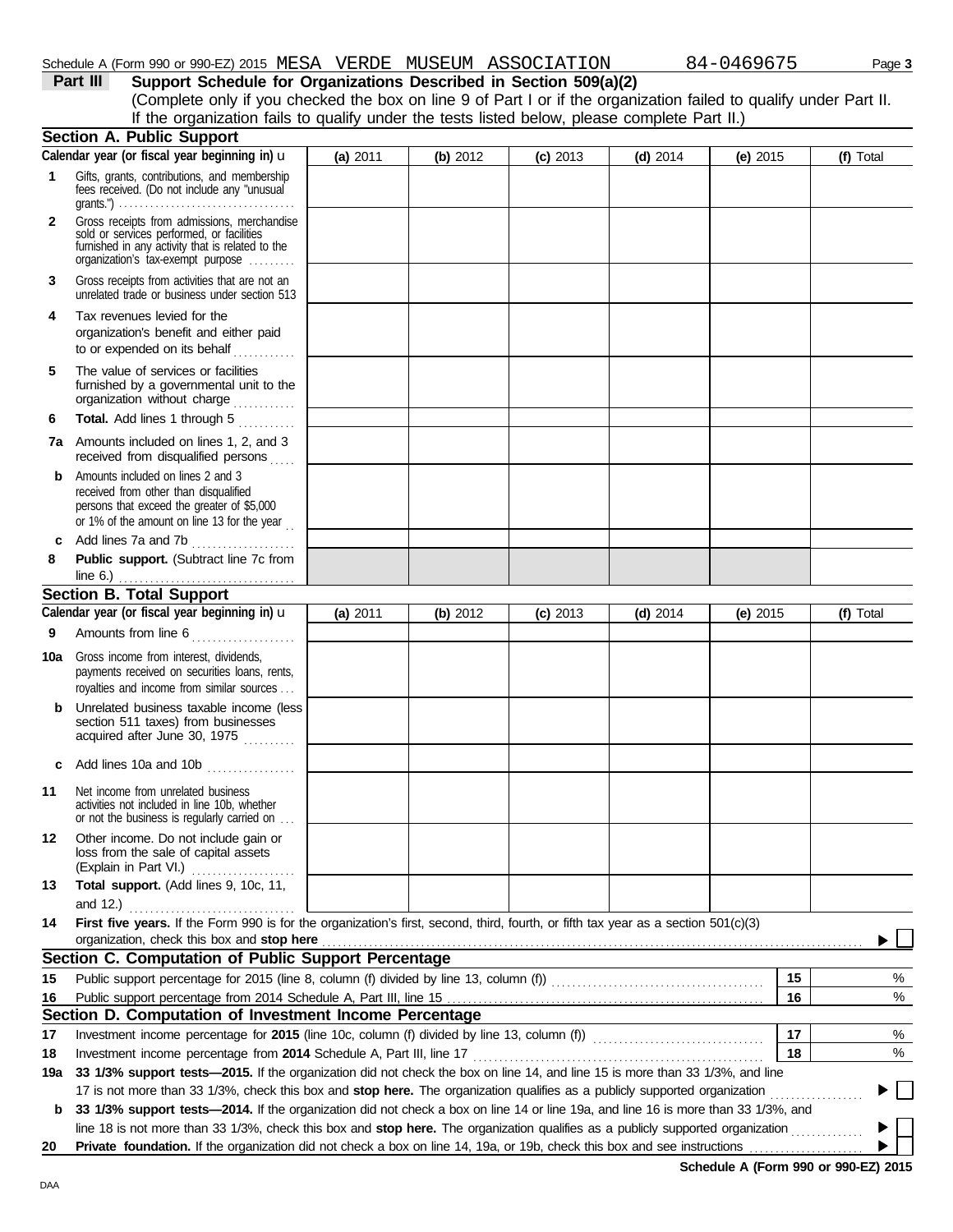|              | 84-0469675<br>Schedule A (Form 990 or 990-EZ) 2015 MESA VERDE MUSEUM ASSOCIATION                                                                                                                                                                                                                                                                                            |                   | Page 4      |
|--------------|-----------------------------------------------------------------------------------------------------------------------------------------------------------------------------------------------------------------------------------------------------------------------------------------------------------------------------------------------------------------------------|-------------------|-------------|
|              | Part IV<br><b>Supporting Organizations</b><br>(Complete only if you checked a box in line 11 on Part I. If you checked 11a of Part I, complete Sections A<br>and B. If you checked 11b of Part I, complete Sections A and C. If you checked 11c of Part I, complete<br>Sections A, D, and E. If you checked 11d of Part I, complete Sections A and D, and complete Part V.) |                   |             |
|              | Section A. All Supporting Organizations                                                                                                                                                                                                                                                                                                                                     | Yes               | No          |
| 1            | Are all of the organization's supported organizations listed by name in the organization's governing                                                                                                                                                                                                                                                                        |                   |             |
|              | documents? If "No," describe in Part VI how the supported organizations are designated. If designated by                                                                                                                                                                                                                                                                    |                   |             |
|              | class or purpose, describe the designation. If historic and continuing relationship, explain.                                                                                                                                                                                                                                                                               | X<br>$\mathbf{1}$ |             |
| $\mathbf{2}$ | Did the organization have any supported organization that does not have an IRS determination of status                                                                                                                                                                                                                                                                      |                   |             |
|              | under section $509(a)(1)$ or (2)? If "Yes," explain in <b>Part VI</b> how the organization determined that the supported                                                                                                                                                                                                                                                    |                   |             |
|              | organization was described in section 509(a)(1) or (2).                                                                                                                                                                                                                                                                                                                     | $\mathbf{2}$      | $\mathbf X$ |
| За           | Did the organization have a supported organization described in section $501(c)(4)$ , (5), or (6)? If "Yes," answer                                                                                                                                                                                                                                                         |                   |             |
|              | (b) and (c) below.                                                                                                                                                                                                                                                                                                                                                          | 3a                | $\mathbf X$ |
| b            | Did the organization confirm that each supported organization qualified under section $501(c)(4)$ , (5), or (6) and                                                                                                                                                                                                                                                         |                   |             |
|              | satisfied the public support tests under section 509(a)(2)? If "Yes," describe in Part VI when and how the                                                                                                                                                                                                                                                                  |                   |             |
|              | organization made the determination.                                                                                                                                                                                                                                                                                                                                        | 3b                |             |
| c            | Did the organization ensure that all support to such organizations was used exclusively for section $170(c)(2)(B)$                                                                                                                                                                                                                                                          |                   |             |
|              | purposes? If "Yes," explain in <b>Part VI</b> what controls the organization put in place to ensure such use.                                                                                                                                                                                                                                                               | 3c                |             |
| 4a           | Was any supported organization not organized in the United States ("foreign supported organization")? If                                                                                                                                                                                                                                                                    |                   |             |
|              | "Yes," and if you checked 11a or 11b in Part I, answer (b) and (c) below.                                                                                                                                                                                                                                                                                                   | 4a                | Χ           |
| b            | Did the organization have ultimate control and discretion in deciding whether to make grants to the foreign                                                                                                                                                                                                                                                                 |                   |             |
|              | supported organization? If "Yes," describe in Part VI how the organization had such control and discretion                                                                                                                                                                                                                                                                  |                   |             |
|              |                                                                                                                                                                                                                                                                                                                                                                             | 4b                |             |
|              | despite being controlled or supervised by or in connection with its supported organizations.                                                                                                                                                                                                                                                                                |                   |             |
| c            | Did the organization support any foreign supported organization that does not have an IRS determination                                                                                                                                                                                                                                                                     |                   |             |
|              | under sections $501(c)(3)$ and $509(a)(1)$ or (2)? If "Yes," explain in <b>Part VI</b> what controls the organization used                                                                                                                                                                                                                                                  |                   |             |
|              | to ensure that all support to the foreign supported organization was used exclusively for section 170(c)(2)(B)                                                                                                                                                                                                                                                              |                   |             |
|              | purposes.                                                                                                                                                                                                                                                                                                                                                                   | 4с                |             |
| 5a           | Did the organization add, substitute, or remove any supported organizations during the tax year? If "Yes,"                                                                                                                                                                                                                                                                  |                   |             |
|              | answer (b) and (c) below (if applicable). Also, provide detail in Part VI, including (i) the names and EIN                                                                                                                                                                                                                                                                  |                   |             |
|              | numbers of the supported organizations added, substituted, or removed; (ii) the reasons for each such action;                                                                                                                                                                                                                                                               |                   |             |
|              | (iii) the authority under the organization's organizing document authorizing such action; and (iv) how the action                                                                                                                                                                                                                                                           |                   |             |
|              | was accomplished (such as by amendment to the organizing document).                                                                                                                                                                                                                                                                                                         | 5a                | Χ           |
| b            | Type I or Type II only. Was any added or substituted supported organization part of a class already                                                                                                                                                                                                                                                                         |                   |             |
|              | designated in the organization's organizing document?                                                                                                                                                                                                                                                                                                                       | 5b                |             |
| c            | Substitutions only. Was the substitution the result of an event beyond the organization's control?                                                                                                                                                                                                                                                                          | 5c                |             |
| 6            | Did the organization provide support (whether in the form of grants or the provision of services or facilities) to                                                                                                                                                                                                                                                          |                   |             |
|              | anyone other than (i) its supported organizations, (ii) individuals that are part of the charitable class benefited                                                                                                                                                                                                                                                         |                   |             |
|              | by one or more of its supported organizations, or (iii) other supporting organizations that also support or                                                                                                                                                                                                                                                                 |                   |             |
|              | benefit one or more of the filing organization's supported organizations? If "Yes," provide detail in Part VI.                                                                                                                                                                                                                                                              | 6                 | X           |

- **7** Did the organization provide a grant, loan, compensation, or other similar payment to a substantial contributor (defined in section 4958(c)(3)(C)), a family member of a substantial contributor, or a 35% controlled entity with regard to a substantial contributor? If "Yes," complete Part I of Schedule L (Form 990 or 990-EZ).
- **8** Did the organization make a loan to a disqualified person (as defined in section 4958) not described in line 7? If "Yes," complete Part I of Schedule L (Form 990 or 990-EZ).
- **9a** Was the organization controlled directly or indirectly at any time during the tax year by one or more disqualified persons as defined in section 4946 (other than foundation managers and organizations described in section 509(a)(1) or (2))? If "Yes," provide detail in **Part VI.**
- **b** Did one or more disqualified persons (as defined in line 9a) hold a controlling interest in any entity in which the supporting organization had an interest? If "Yes," provide detail in **Part VI.**
- **c** Did a disqualified person (as defined in line 9a) have an ownership interest in, or derive any personal benefit from, assets in which the supporting organization also had an interest? If "Yes," provide detail in **Part VI.**
- **10a** Was the organization subject to the excess business holdings rules of section 4943 because of section 4943(f) (regarding certain Type II supporting organizations, and all Type III non-functionally integrated supporting organizations)? If "Yes," answer 10b below.
- **b** Did the organization have any excess business holdings in the tax year? (Use Schedule C, Form 4720, to determine whether the organization had excess business holdings.)

**Schedule A (Form 990 or 990-EZ) 2015 10b**

**7**

X

X

X

X

X

X

**8**

**9a**

**9b**

**9c**

**10a**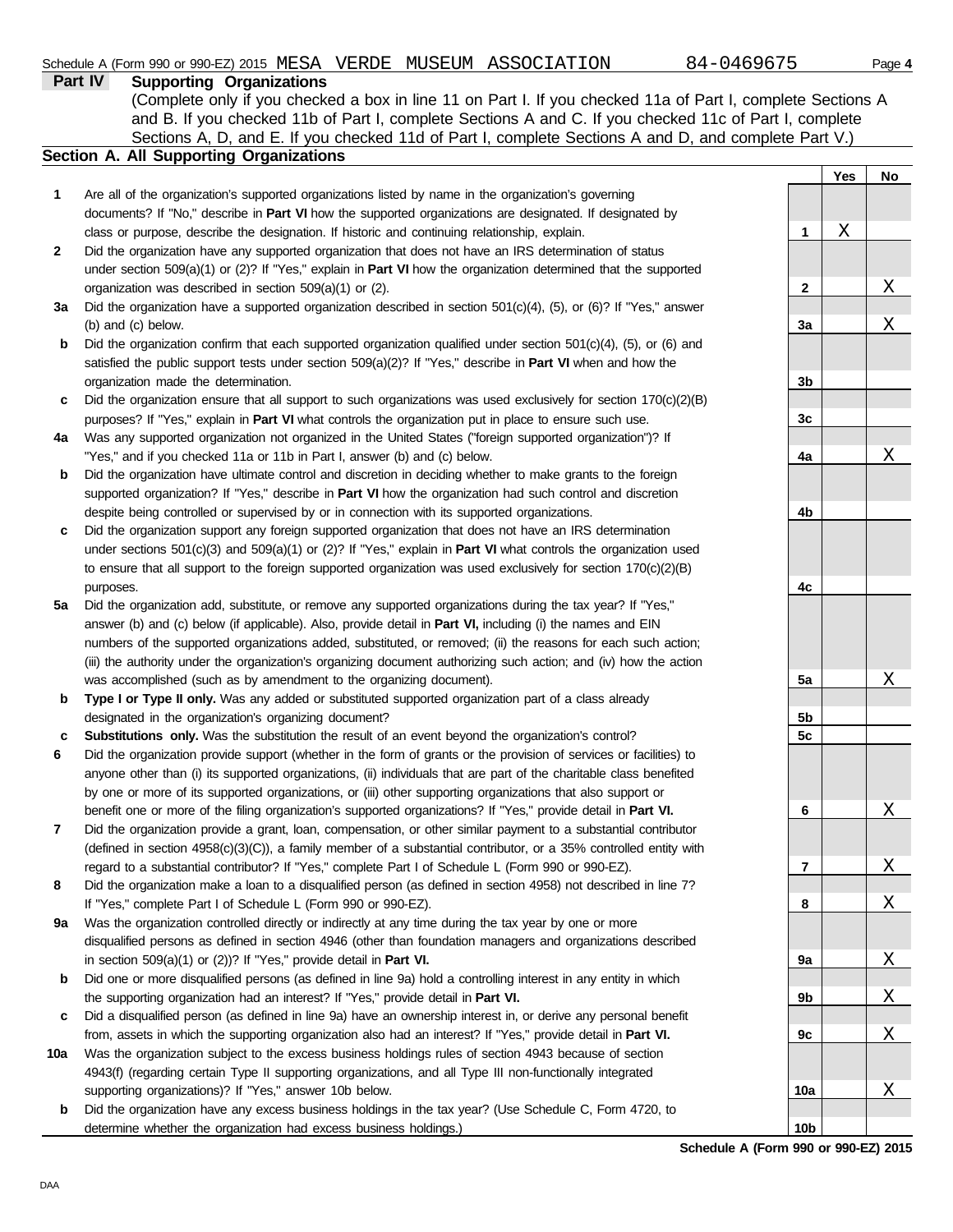### **Part IV Supporting Organizations** (continued) Schedule A (Form 990 or 990-EZ) 2015 MESA VERDE MUSEUM ASSOCIATION 684-0469675 Page 5

Has the organization accepted a gift or contribution from any of the following persons?

**11**

| 84-046967 |  |
|-----------|--|
|-----------|--|

**Yes No**

|              | a A person who directly or indirectly controls, either alone or together with persons described in (b) and (c)                    |                 |     |                         |
|--------------|-----------------------------------------------------------------------------------------------------------------------------------|-----------------|-----|-------------------------|
|              | below, the governing body of a supported organization?                                                                            | 11a             |     | $\overline{\mathrm{X}}$ |
|              | <b>b</b> A family member of a person described in (a) above?                                                                      | 11 <sub>b</sub> |     | $\mathbf{X}$            |
|              | c A 35% controlled entity of a person described in (a) or (b) above? If "Yes" to a, b, or c, provide detail in Part VI.           | 11c             |     | X                       |
|              | <b>Section B. Type I Supporting Organizations</b>                                                                                 |                 |     |                         |
|              |                                                                                                                                   |                 | Yes | No                      |
| 1            | Did the directors, trustees, or membership of one or more supported organizations have the power to                               |                 |     |                         |
|              | regularly appoint or elect at least a majority of the organization's directors or trustees at all times during the                |                 |     |                         |
|              | tax year? If "No," describe in Part VI how the supported organization(s) effectively operated, supervised, or                     |                 |     |                         |
|              | controlled the organization's activities. If the organization had more than one supported organization,                           |                 |     |                         |
|              | describe how the powers to appoint and/or remove directors or trustees were allocated among the supported                         |                 |     |                         |
|              | organizations and what conditions or restrictions, if any, applied to such powers during the tax year.                            | 1               | Χ   |                         |
| $\mathbf{2}$ | Did the organization operate for the benefit of any supported organization other than the supported                               |                 |     |                         |
|              | organization(s) that operated, supervised, or controlled the supporting organization? If "Yes," explain in Part                   |                 |     |                         |
|              | VI how providing such benefit carried out the purposes of the supported organization(s) that operated,                            |                 |     |                         |
|              | supervised, or controlled the supporting organization.                                                                            | $\mathbf{2}$    |     | Χ                       |
|              | Section C. Type II Supporting Organizations                                                                                       |                 |     |                         |
|              |                                                                                                                                   |                 | Yes | No                      |
| 1            | Were a majority of the organization's directors or trustees during the tax year also a majority of the directors                  |                 |     |                         |
|              | or trustees of each of the organization's supported organization(s)? If "No," describe in Part VI how control                     |                 |     |                         |
|              | or management of the supporting organization was vested in the same persons that controlled or managed                            |                 |     |                         |
|              | the supported organization(s).                                                                                                    | 1               |     |                         |
|              | Section D. All Type III Supporting Organizations                                                                                  |                 |     |                         |
|              |                                                                                                                                   |                 | Yes | No                      |
| 1            | Did the organization provide to each of its supported organizations, by the last day of the fifth month of the                    |                 |     |                         |
|              | organization's tax year, (i) a written notice describing the type and amount of support provided during the prior tax             |                 |     |                         |
|              | year, (ii) a copy of the Form 990 that was most recently filed as of the date of notification, and (iii) copies of the            |                 |     |                         |
|              | organization's governing documents in effect on the date of notification, to the extent not previously provided?                  | 1               |     |                         |
| 2            | Were any of the organization's officers, directors, or trustees either (i) appointed or elected by the supported                  |                 |     |                         |
|              | organization(s) or (ii) serving on the governing body of a supported organization? If "No," explain in Part VI how                |                 |     |                         |
|              | the organization maintained a close and continuous working relationship with the supported organization(s).                       | 2               |     |                         |
| 3            | By reason of the relationship described in (2), did the organization's supported organizations have a                             |                 |     |                         |
|              | significant voice in the organization's investment policies and in directing the use of the organization's                        |                 |     |                         |
|              | income or assets at all times during the tax year? If "Yes," describe in Part VI the role the organization's                      |                 |     |                         |
|              | supported organizations played in this regard.                                                                                    | 3               |     |                         |
|              | Section E. Type III Functionally-Integrated Supporting Organizations                                                              |                 |     |                         |
| 1            | Check the box next to the method that the organization used to satisfy the Integral Part Test during the year (see instructions): |                 |     |                         |
|              | The organization satisfied the Activities Test. Complete line 2 below.                                                            |                 |     |                         |
| b            | The organization is the parent of each of its supported organizations. Complete line 3 below.                                     |                 |     |                         |
| c            | The organization supported a governmental entity. Describe in Part VI how you supported a government entity (see instructions).   |                 |     |                         |
|              | 2 Activities Test. Answer (a) and (b) below.                                                                                      |                 | Yes | No                      |
| a            | Did substantially all of the organization's activities during the tax year directly further the exempt purposes of                |                 |     |                         |
|              | the supported organization(s) to which the organization was responsive? If "Yes," then in Part VI identify                        |                 |     |                         |
|              | those supported organizations and explain how these activities directly furthered their exempt purposes,                          |                 |     |                         |
|              | how the organization was responsive to those supported organizations, and how the organization determined                         |                 |     |                         |
|              | that these activities constituted substantially all of its activities.                                                            | 2a              |     |                         |
| b            | Did the activities described in (a) constitute activities that, but for the organization's involvement, one or more               |                 |     |                         |
|              | of the organization's supported organization(s) would have been engaged in? If "Yes," explain in Part VI the                      |                 |     |                         |
|              | reasons for the organization's position that its supported organization(s) would have engaged in these                            |                 |     |                         |
|              | activities but for the organization's involvement.                                                                                | 2b              |     |                         |
| 3            | Parent of Supported Organizations. Answer (a) and (b) below.                                                                      |                 |     |                         |
| a            | Did the organization have the power to regularly appoint or elect a majority of the officers, directors, or                       |                 |     |                         |
|              | trustees of each of the supported organizations? Provide details in Part VI.                                                      | 3a              |     |                         |
| b            | Did the organization exercise a substantial degree of direction over the policies, programs, and activities of each               |                 |     |                         |
|              | of its supported organizations? If "Yes," describe in Part VI the role played by the organization in this regard.                 | 3b              |     |                         |
| DAA          | Schedule A (Form 990 or 990-EZ) 2015                                                                                              |                 |     |                         |
|              |                                                                                                                                   |                 |     |                         |
|              |                                                                                                                                   |                 |     |                         |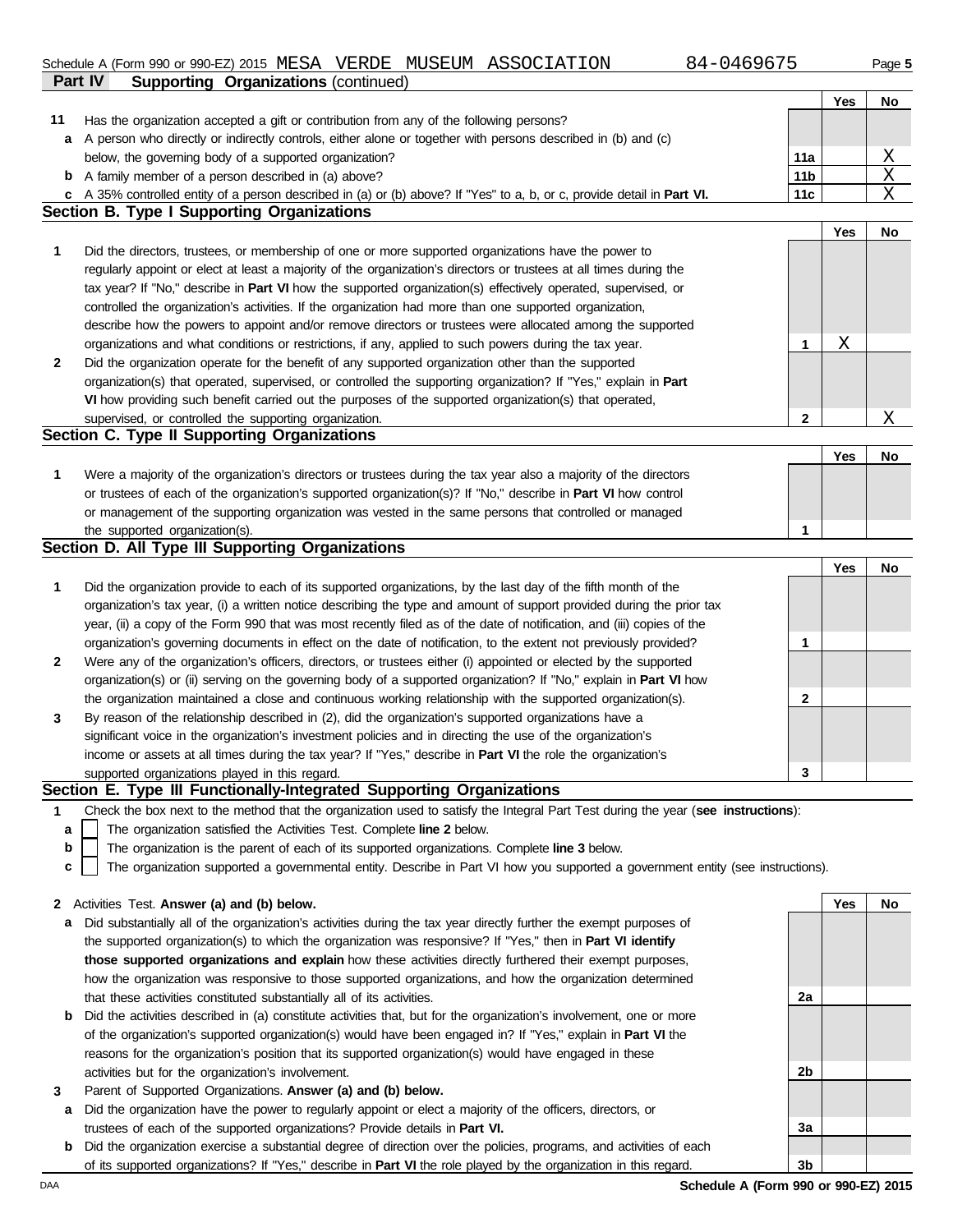| Check here if the organization satisfied the Integral Part Test as a qualifying trust on Nov. 20, 1970. See instructions. All<br>$\mathbf 1$ |                |                |                                |
|----------------------------------------------------------------------------------------------------------------------------------------------|----------------|----------------|--------------------------------|
| other Type III non-functionally integrated supporting organizations must complete Sections A through E.                                      |                |                |                                |
| Section A - Adjusted Net Income                                                                                                              |                | (A) Prior Year | (B) Current Year<br>(optional) |
| Net short-term capital gain<br>1                                                                                                             | 1              |                |                                |
| $\mathbf{2}$<br>Recoveries of prior-year distributions                                                                                       | $\mathbf 2$    |                |                                |
| 3<br>Other gross income (see instructions)                                                                                                   | 3              |                |                                |
| 4<br>Add lines 1 through 3                                                                                                                   | 4              |                |                                |
| Depreciation and depletion<br>5                                                                                                              | 5              |                |                                |
| Portion of operating expenses paid or incurred for production or<br>6                                                                        |                |                |                                |
| collection of gross income or for management, conservation, or                                                                               |                |                |                                |
| maintenance of property held for production of income (see instructions)                                                                     | 6              |                |                                |
| Other expenses (see instructions)<br>7                                                                                                       | $\overline{7}$ |                |                                |
| 8<br><b>Adjusted Net Income</b> (subtract lines 5, 6 and 7 from line 4)                                                                      | 8              |                |                                |
| <b>Section B - Minimum Asset Amount</b>                                                                                                      |                | (A) Prior Year | (B) Current Year<br>(optional) |
| Aggregate fair market value of all non-exempt-use assets (see<br>1                                                                           |                |                |                                |
| instructions for short tax year or assets held for part of year):                                                                            |                |                |                                |
| <b>a</b> Average monthly value of securities                                                                                                 | 1a             |                |                                |
| <b>b</b> Average monthly cash balances                                                                                                       | 1b             |                |                                |
| <b>c</b> Fair market value of other non-exempt-use assets                                                                                    | 1c             |                |                                |
| <b>Total</b> (add lines 1a, 1b, and 1c)<br>d                                                                                                 | 1d             |                |                                |
| <b>e</b> Discount claimed for blockage or other                                                                                              |                |                |                                |
| factors (explain in detail in Part VI):                                                                                                      |                |                |                                |
| Acquisition indebtedness applicable to non-exempt-use assets<br>$\mathbf{2}$                                                                 | $\overline{2}$ |                |                                |
| 3<br>Subtract line 2 from line 1d                                                                                                            | 3              |                |                                |
| Cash deemed held for exempt use. Enter 1-1/2% of line 3 (for greater amount,<br>4                                                            |                |                |                                |
| see instructions)                                                                                                                            | 4              |                |                                |
| 5.<br>Net value of non-exempt-use assets (subtract line 4 from line 3)                                                                       | 5              |                |                                |
| 6<br>Multiply line 5 by .035                                                                                                                 | 6              |                |                                |
| 7<br>Recoveries of prior-year distributions                                                                                                  | $\overline{7}$ |                |                                |
| 8<br>Minimum Asset Amount (add line 7 to line 6)                                                                                             | 8              |                |                                |
| Section C - Distributable Amount                                                                                                             |                |                | <b>Current Year</b>            |
| Adjusted net income for prior year (from Section A, line 8, Column A)<br>1.                                                                  | 1              |                |                                |
| Enter 85% of line 1<br>$\mathbf{2}$                                                                                                          | $\mathbf{2}$   |                |                                |
| 3<br>Minimum asset amount for prior year (from Section B, line 8, Column A)                                                                  | 3              |                |                                |
| 4<br>Enter greater of line 2 or line 3                                                                                                       | 4              |                |                                |
| 5<br>Income tax imposed in prior year                                                                                                        | 5              |                |                                |
| Distributable Amount. Subtract line 5 from line 4, unless subject to<br>6                                                                    |                |                |                                |
| emergency temporary reduction (see instructions)                                                                                             | 6              |                |                                |

**7** Check here if the current year is the organization's first as a non-functionally-integrated Type III supporting organization (see

## **Part V Type III Non-Functionally Integrated 509(a)(3) Supporting Organizations**

**Schedule A (Form 990 or 990-EZ) 2015**

instructions).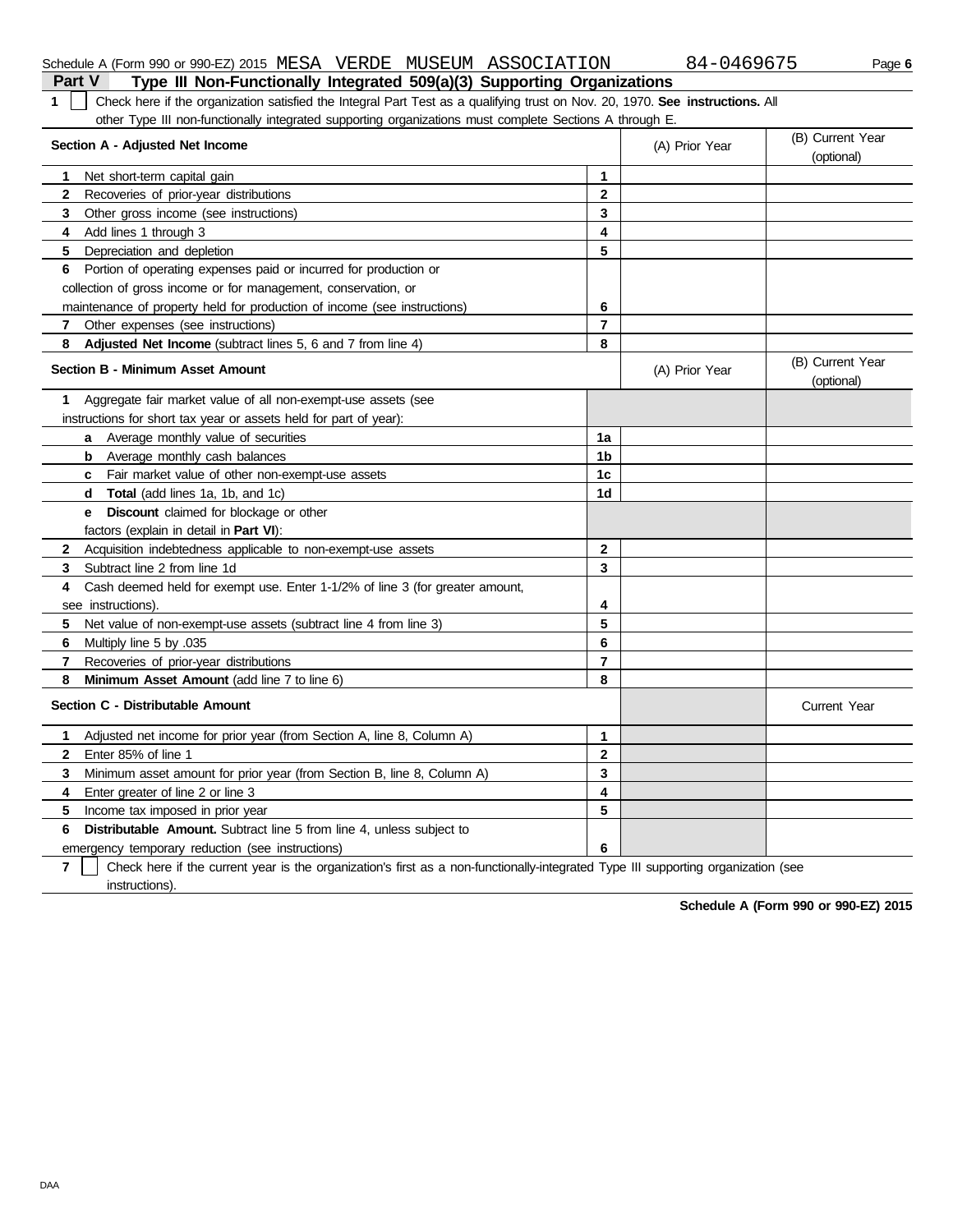### Schedule A (Form 990 or 990-EZ) 2015 MESA VERDE MUSEUM ASSOCIATION 84-0469675 Page 7

| 0469675 |  |  |
|---------|--|--|
|---------|--|--|

| <b>Part V</b> | SCIEDING M (LOILLI SAO DI SAO-ET) SOTO INE DHA IN ETELLE IMO DE OLAH TERRITORI                                                            |                             | 04-0402073                | raye r               |
|---------------|-------------------------------------------------------------------------------------------------------------------------------------------|-----------------------------|---------------------------|----------------------|
|               | Type III Non-Functionally Integrated 509(a)(3) Supporting Organizations (continued)                                                       |                             |                           |                      |
|               | <b>Section D - Distributions</b>                                                                                                          |                             |                           | <b>Current Year</b>  |
| 1             | Amounts paid to supported organizations to accomplish exempt purposes                                                                     |                             |                           |                      |
| $\mathbf{2}$  | Amounts paid to perform activity that directly furthers exempt purposes of supported                                                      |                             |                           |                      |
|               | organizations, in excess of income from activity<br>Administrative expenses paid to accomplish exempt purposes of supported organizations |                             |                           |                      |
| 3             |                                                                                                                                           |                             |                           |                      |
| 4<br>5        | Amounts paid to acquire exempt-use assets                                                                                                 |                             |                           |                      |
|               | Qualified set-aside amounts (prior IRS approval required)                                                                                 |                             |                           |                      |
| 6             | Other distributions (describe in Part VI). See instructions.                                                                              |                             |                           |                      |
| 7             | Total annual distributions. Add lines 1 through 6.                                                                                        |                             |                           |                      |
| 8             | Distributions to attentive supported organizations to which the organization is responsive                                                |                             |                           |                      |
|               | (provide details in Part VI). See instructions.                                                                                           |                             |                           |                      |
| 9             | Distributable amount for 2015 from Section C, line 6                                                                                      |                             |                           |                      |
| 10            | Line 8 amount divided by Line 9 amount                                                                                                    |                             |                           |                      |
|               |                                                                                                                                           | (i)                         | (ii)                      | (iii)                |
|               | Section E - Distribution Allocations (see instructions)                                                                                   | <b>Excess Distributions</b> | <b>Underdistributions</b> | <b>Distributable</b> |
|               |                                                                                                                                           |                             | Pre-2015                  | Amount for 2015      |
| 1.            | Distributable amount for 2015 from Section C, line 6                                                                                      |                             |                           |                      |
| $\mathbf{2}$  | Underdistributions, if any, for years prior to 2015                                                                                       |                             |                           |                      |
|               | (reasonable cause required-see instructions)                                                                                              |                             |                           |                      |
| 3             | Excess distributions carryover, if any, to 2015:                                                                                          |                             |                           |                      |
| a             |                                                                                                                                           |                             |                           |                      |
| b             |                                                                                                                                           |                             |                           |                      |
| c             |                                                                                                                                           |                             |                           |                      |
|               |                                                                                                                                           |                             |                           |                      |
|               |                                                                                                                                           |                             |                           |                      |
|               | f Total of lines 3a through e                                                                                                             |                             |                           |                      |
|               | g Applied to underdistributions of prior years                                                                                            |                             |                           |                      |
|               | h Applied to 2015 distributable amount                                                                                                    |                             |                           |                      |
|               | Carryover from 2010 not applied (see instructions)                                                                                        |                             |                           |                      |
|               | Remainder. Subtract lines 3g, 3h, and 3i from 3f.                                                                                         |                             |                           |                      |
| 4             | Distributions for 2015 from Section                                                                                                       |                             |                           |                      |
|               | D, line $7$ :<br>\$                                                                                                                       |                             |                           |                      |
|               | a Applied to underdistributions of prior years                                                                                            |                             |                           |                      |
|               | <b>b</b> Applied to 2015 distributable amount                                                                                             |                             |                           |                      |
|               | c Remainder. Subtract lines 4a and 4b from 4.                                                                                             |                             |                           |                      |
| 5             | Remaining underdistributions for years prior to 2015, if                                                                                  |                             |                           |                      |
|               | any. Subtract lines 3g and 4a from line 2 (if amount                                                                                      |                             |                           |                      |
|               | greater than zero, see instructions).                                                                                                     |                             |                           |                      |
| 6             | Remaining underdistributions for 2015. Subtract lines 3h                                                                                  |                             |                           |                      |
|               | and 4b from line 1 (if amount greater than zero, see                                                                                      |                             |                           |                      |
|               | instructions).                                                                                                                            |                             |                           |                      |
| 7             | Excess distributions carryover to 2016. Add lines 3j                                                                                      |                             |                           |                      |
|               | and 4c.                                                                                                                                   |                             |                           |                      |
| 8             | Breakdown of line 7:                                                                                                                      |                             |                           |                      |
| a             |                                                                                                                                           |                             |                           |                      |
| b             |                                                                                                                                           |                             |                           |                      |
|               | <b>c</b> Excess from 2013                                                                                                                 |                             |                           |                      |
|               |                                                                                                                                           |                             |                           |                      |
|               |                                                                                                                                           |                             |                           |                      |

**Schedule A (Form 990 or 990-EZ) 2015**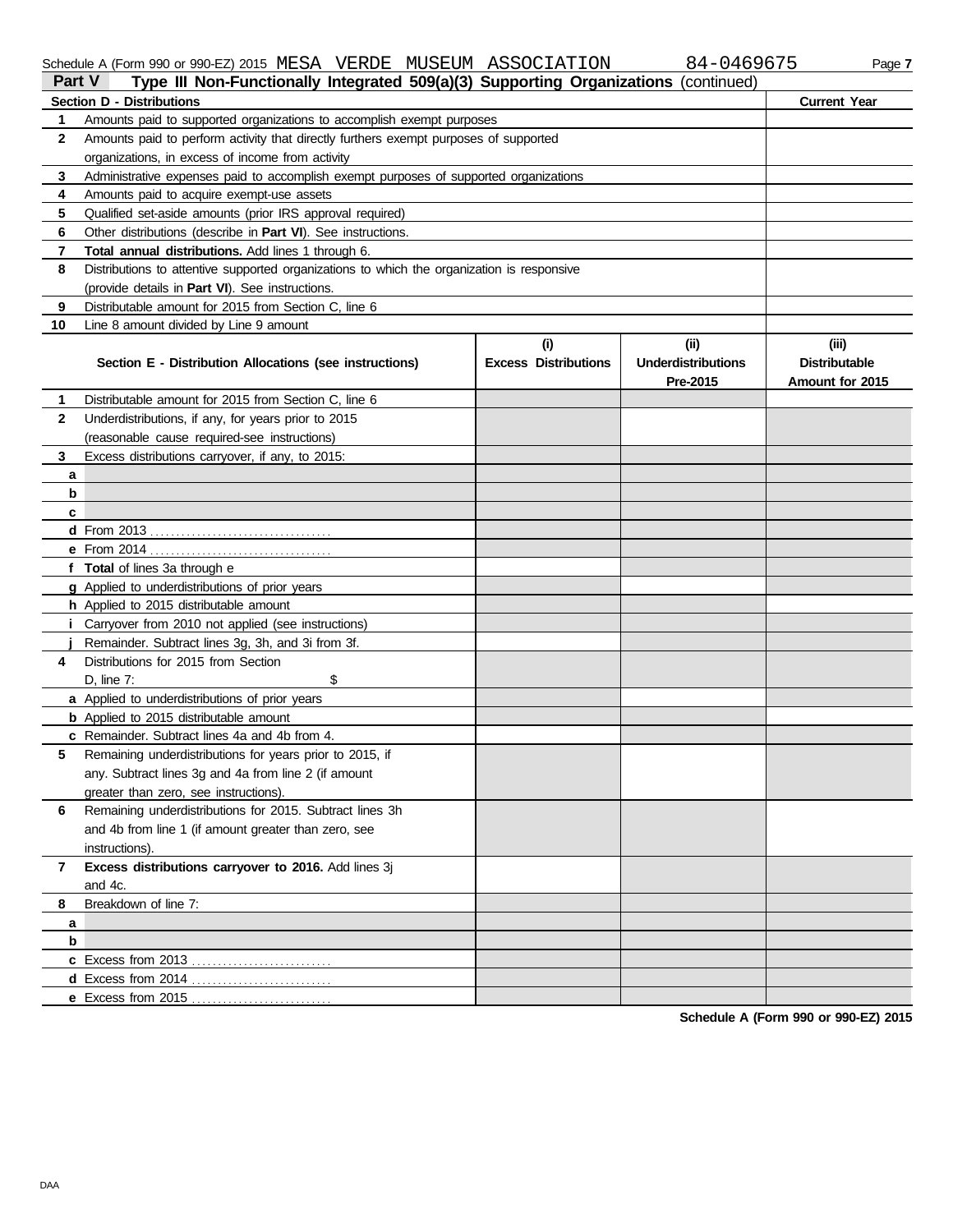| Part VI | Schedule A (Form 990 or 990-EZ) 2015 MESA VERDE MUSEUM ASSOCIATION<br>Supplemental Information. Provide the explanations required by Part II, line 10; Part II, line 17a or 17b; Part<br>III, line 12; Part IV, Section A, lines 1, 2, 3b, 3c, 4b, 4c, 5a, 6, 9a, 9b, 9c, 11a, 11b, and 11c; Part IV, Section<br>B, lines 1 and 2; Part IV, Section C, line 1; Part IV, Section D, lines 2 and 3; Part IV, Section E, lines 1c, 2a, 2b,<br>3a and 3b; Part V, line 1; Part V, Section B, line 1e; Part V, Section D, lines 5, 6, and 8; and Part V, Section E, |  | 84-0469675 | Page 8 |
|---------|----------------------------------------------------------------------------------------------------------------------------------------------------------------------------------------------------------------------------------------------------------------------------------------------------------------------------------------------------------------------------------------------------------------------------------------------------------------------------------------------------------------------------------------------------------------|--|------------|--------|
|         | lines 2, 5, and 6. Also complete this part for any additional information. (See instructions.)                                                                                                                                                                                                                                                                                                                                                                                                                                                                 |  |            |        |
|         |                                                                                                                                                                                                                                                                                                                                                                                                                                                                                                                                                                |  |            |        |
|         |                                                                                                                                                                                                                                                                                                                                                                                                                                                                                                                                                                |  |            |        |
|         |                                                                                                                                                                                                                                                                                                                                                                                                                                                                                                                                                                |  |            |        |
|         |                                                                                                                                                                                                                                                                                                                                                                                                                                                                                                                                                                |  |            |        |
|         |                                                                                                                                                                                                                                                                                                                                                                                                                                                                                                                                                                |  |            |        |
|         |                                                                                                                                                                                                                                                                                                                                                                                                                                                                                                                                                                |  |            |        |
|         |                                                                                                                                                                                                                                                                                                                                                                                                                                                                                                                                                                |  |            |        |
|         |                                                                                                                                                                                                                                                                                                                                                                                                                                                                                                                                                                |  |            |        |
|         |                                                                                                                                                                                                                                                                                                                                                                                                                                                                                                                                                                |  |            |        |
|         |                                                                                                                                                                                                                                                                                                                                                                                                                                                                                                                                                                |  |            |        |
|         |                                                                                                                                                                                                                                                                                                                                                                                                                                                                                                                                                                |  |            |        |
|         |                                                                                                                                                                                                                                                                                                                                                                                                                                                                                                                                                                |  |            |        |
|         |                                                                                                                                                                                                                                                                                                                                                                                                                                                                                                                                                                |  |            |        |
|         |                                                                                                                                                                                                                                                                                                                                                                                                                                                                                                                                                                |  |            |        |
|         |                                                                                                                                                                                                                                                                                                                                                                                                                                                                                                                                                                |  |            |        |
|         |                                                                                                                                                                                                                                                                                                                                                                                                                                                                                                                                                                |  |            |        |
|         |                                                                                                                                                                                                                                                                                                                                                                                                                                                                                                                                                                |  |            |        |
|         |                                                                                                                                                                                                                                                                                                                                                                                                                                                                                                                                                                |  |            |        |
|         |                                                                                                                                                                                                                                                                                                                                                                                                                                                                                                                                                                |  |            |        |
|         |                                                                                                                                                                                                                                                                                                                                                                                                                                                                                                                                                                |  |            |        |
|         |                                                                                                                                                                                                                                                                                                                                                                                                                                                                                                                                                                |  |            |        |
|         |                                                                                                                                                                                                                                                                                                                                                                                                                                                                                                                                                                |  |            |        |
|         |                                                                                                                                                                                                                                                                                                                                                                                                                                                                                                                                                                |  |            |        |
|         |                                                                                                                                                                                                                                                                                                                                                                                                                                                                                                                                                                |  |            |        |
|         |                                                                                                                                                                                                                                                                                                                                                                                                                                                                                                                                                                |  |            |        |
|         |                                                                                                                                                                                                                                                                                                                                                                                                                                                                                                                                                                |  |            |        |
|         |                                                                                                                                                                                                                                                                                                                                                                                                                                                                                                                                                                |  |            |        |
|         |                                                                                                                                                                                                                                                                                                                                                                                                                                                                                                                                                                |  |            |        |
|         |                                                                                                                                                                                                                                                                                                                                                                                                                                                                                                                                                                |  |            |        |
|         |                                                                                                                                                                                                                                                                                                                                                                                                                                                                                                                                                                |  |            |        |
|         |                                                                                                                                                                                                                                                                                                                                                                                                                                                                                                                                                                |  |            |        |
|         |                                                                                                                                                                                                                                                                                                                                                                                                                                                                                                                                                                |  |            |        |
|         |                                                                                                                                                                                                                                                                                                                                                                                                                                                                                                                                                                |  |            |        |
|         |                                                                                                                                                                                                                                                                                                                                                                                                                                                                                                                                                                |  |            |        |
|         |                                                                                                                                                                                                                                                                                                                                                                                                                                                                                                                                                                |  |            |        |
|         |                                                                                                                                                                                                                                                                                                                                                                                                                                                                                                                                                                |  |            |        |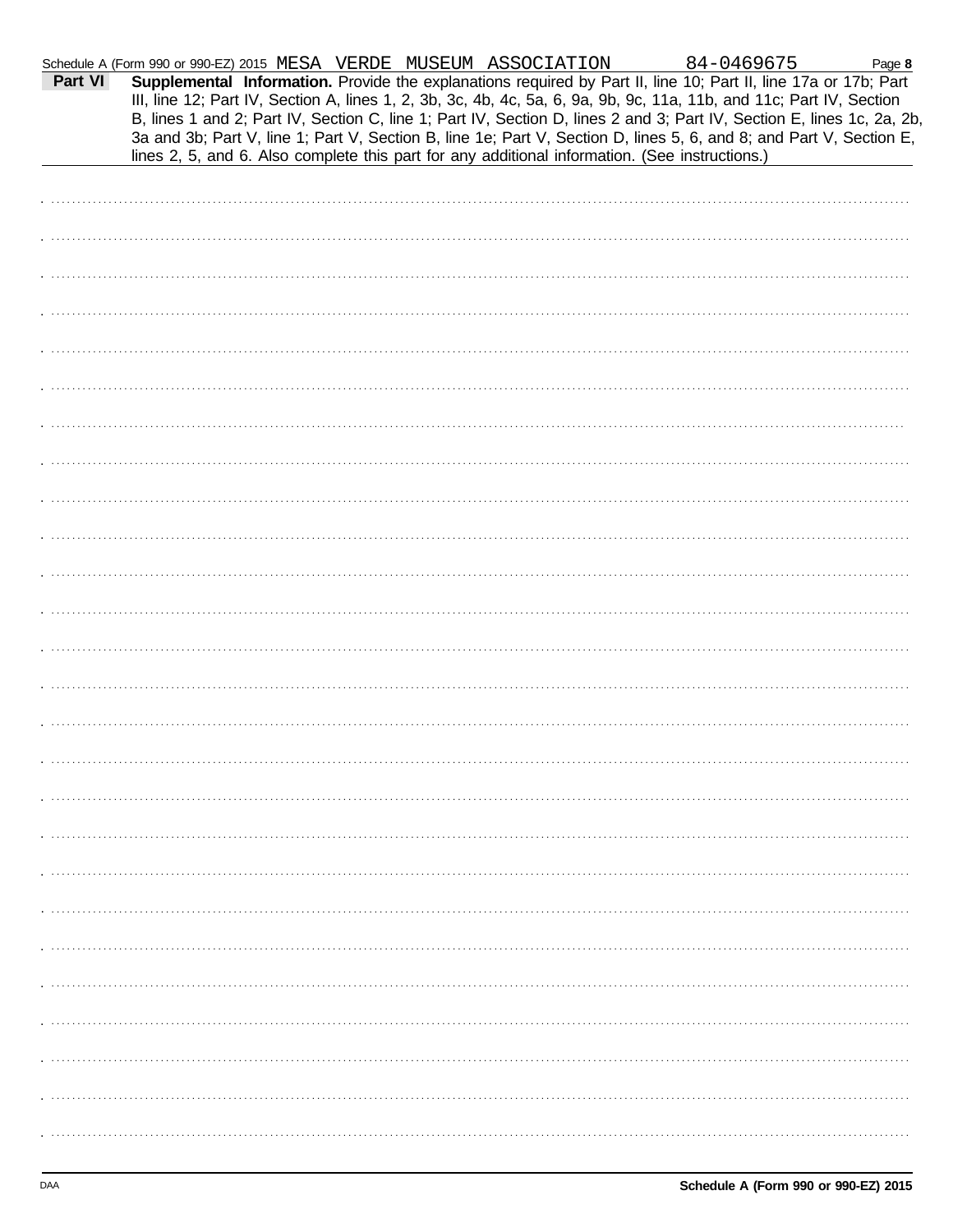DAA

Department of the Treasury Internal Revenue Service

### **SCHEDULE D Supplemental Financial Statements**

**Part IV, line 6, 7, 8, 9, 10, 11a, 11b, 11c, 11d, 11e, 11f, 12a, or 12b.** u **Complete if the organization answered "Yes" on Form 990,**

u **Attach to Form 990.**  u **Information about Schedule D (Form 990) and its instructions is at www.irs.gov/form990.**

| OMB No. 1545-0047                   |
|-------------------------------------|
| 2015                                |
| <b>Open to Public</b><br>Inspection |

**Employer identification number**

**Name of the organization**

|                | MESA<br>VERDE MUSEUM ASSOCIATION                                                                                                                       |                                                    |                | 84-0469675                      |
|----------------|--------------------------------------------------------------------------------------------------------------------------------------------------------|----------------------------------------------------|----------------|---------------------------------|
|                | Organizations Maintaining Donor Advised Funds or Other Similar Funds or Accounts.<br>Part I                                                            |                                                    |                |                                 |
|                | Complete if the organization answered "Yes" on Form 990, Part IV, line 6.                                                                              |                                                    |                |                                 |
|                |                                                                                                                                                        | (a) Donor advised funds                            |                | (b) Funds and other accounts    |
| 1.             | Total number at end of year                                                                                                                            |                                                    |                |                                 |
| 2              | Aggregate value of contributions to (during year)                                                                                                      |                                                    |                |                                 |
| 3              |                                                                                                                                                        |                                                    |                |                                 |
| 4              |                                                                                                                                                        |                                                    |                |                                 |
| 5              | Did the organization inform all donors and donor advisors in writing that the assets held in donor advised                                             |                                                    |                |                                 |
|                |                                                                                                                                                        |                                                    |                | <b>Yes</b><br>No                |
| 6              | Did the organization inform all grantees, donors, and donor advisors in writing that grant funds can be used                                           |                                                    |                |                                 |
|                | only for charitable purposes and not for the benefit of the donor or donor advisor, or for any other purpose                                           |                                                    |                |                                 |
|                |                                                                                                                                                        |                                                    |                | Yes<br>No                       |
|                | <b>Conservation Easements.</b><br>Part II                                                                                                              |                                                    |                |                                 |
|                | Complete if the organization answered "Yes" on Form 990, Part IV, line 7.                                                                              |                                                    |                |                                 |
|                | 1 Purpose(s) of conservation easements held by the organization (check all that apply).                                                                |                                                    |                |                                 |
|                | Preservation of land for public use (e.g., recreation or education)                                                                                    | Preservation of a historically important land area |                |                                 |
|                | Protection of natural habitat                                                                                                                          | Preservation of a certified historic structure     |                |                                 |
|                | Preservation of open space                                                                                                                             |                                                    |                |                                 |
| $\mathbf{2}^-$ | Complete lines 2a through 2d if the organization held a qualified conservation contribution in the form of a conservation                              |                                                    |                |                                 |
|                | easement on the last day of the tax year.                                                                                                              |                                                    |                | Held at the End of the Tax Year |
| a              |                                                                                                                                                        |                                                    | 2a             |                                 |
| b              |                                                                                                                                                        |                                                    | 2 <sub>b</sub> |                                 |
| c              | Number of conservation easements on a certified historic structure included in (a) [[[[[ [ [ ]]]                                                       |                                                    | 2c             |                                 |
| d              | Number of conservation easements included in (c) acquired after 8/17/06, and not on a                                                                  |                                                    |                |                                 |
|                |                                                                                                                                                        |                                                    | 2d             |                                 |
| 3              | Number of conservation easements modified, transferred, released, extinguished, or terminated by the organization during the                           |                                                    |                |                                 |
|                | tax year $\mathbf u$                                                                                                                                   |                                                    |                |                                 |
|                | Number of states where property subject to conservation easement is located <b>u</b>                                                                   |                                                    |                |                                 |
| 5              | Does the organization have a written policy regarding the periodic monitoring, inspection, handling of                                                 |                                                    |                |                                 |
|                |                                                                                                                                                        |                                                    |                | <b>Yes</b><br>No                |
| 6              | Staff and volunteer hours devoted to monitoring, inspecting, handling of violations, and enforcing conservation easements during the year              |                                                    |                |                                 |
|                |                                                                                                                                                        |                                                    |                |                                 |
| 7              | Amount of expenses incurred in monitoring, inspecting, handling of violations, and enforcing conservation easements during the year                    |                                                    |                |                                 |
|                | u \$                                                                                                                                                   |                                                    |                |                                 |
|                | Does each conservation easement reported on line $2(d)$ above satisfy the requirements of section $170(h)(4)(B)(i)$                                    |                                                    |                |                                 |
|                | and section $170(h)(4)(B)(ii)?$                                                                                                                        |                                                    |                | <b>Yes</b><br>No                |
|                | In Part XIII, describe how the organization reports conservation easements in its revenue and expense statement, and                                   |                                                    |                |                                 |
|                | balance sheet, and include, if applicable, the text of the footnote to the organization's financial statements that describes the                      |                                                    |                |                                 |
|                | organization's accounting for conservation easements.                                                                                                  |                                                    |                |                                 |
|                | Organizations Maintaining Collections of Art, Historical Treasures, or Other Similar Assets.<br>Part III                                               |                                                    |                |                                 |
|                | Complete if the organization answered "Yes" on Form 990, Part IV, line 8.                                                                              |                                                    |                |                                 |
|                | 1a If the organization elected, as permitted under SFAS 116 (ASC 958), not to report in its revenue statement and balance sheet                        |                                                    |                |                                 |
|                | works of art, historical treasures, or other similar assets held for public exhibition, education, or research in furtherance of                       |                                                    |                |                                 |
|                | public service, provide, in Part XIII, the text of the footnote to its financial statements that describes these items.                                |                                                    |                |                                 |
|                | <b>b</b> If the organization elected, as permitted under SFAS 116 (ASC 958), to report in its revenue statement and balance sheet                      |                                                    |                |                                 |
|                | works of art, historical treasures, or other similar assets held for public exhibition, education, or research in furtherance of                       |                                                    |                |                                 |
|                | public service, provide the following amounts relating to these items:                                                                                 |                                                    |                |                                 |
|                | (i) Revenue included on Form 990, Part VIII, line 1 $\ldots$ $\ldots$ $\ldots$ $\ldots$ $\ldots$ $\ldots$ $\ldots$ $\ldots$ $\ldots$ $\ldots$ $\ldots$ |                                                    |                |                                 |
|                |                                                                                                                                                        |                                                    |                |                                 |
| 2              | If the organization received or held works of art, historical treasures, or other similar assets for financial gain, provide the                       |                                                    |                |                                 |
|                | following amounts required to be reported under SFAS 116 (ASC 958) relating to these items:                                                            |                                                    |                |                                 |
|                |                                                                                                                                                        |                                                    |                |                                 |
|                |                                                                                                                                                        |                                                    |                |                                 |
|                | For Paperwork Reduction Act Notice, see the Instructions for Form 990.                                                                                 |                                                    |                | Schedule D (Form 990) 2015      |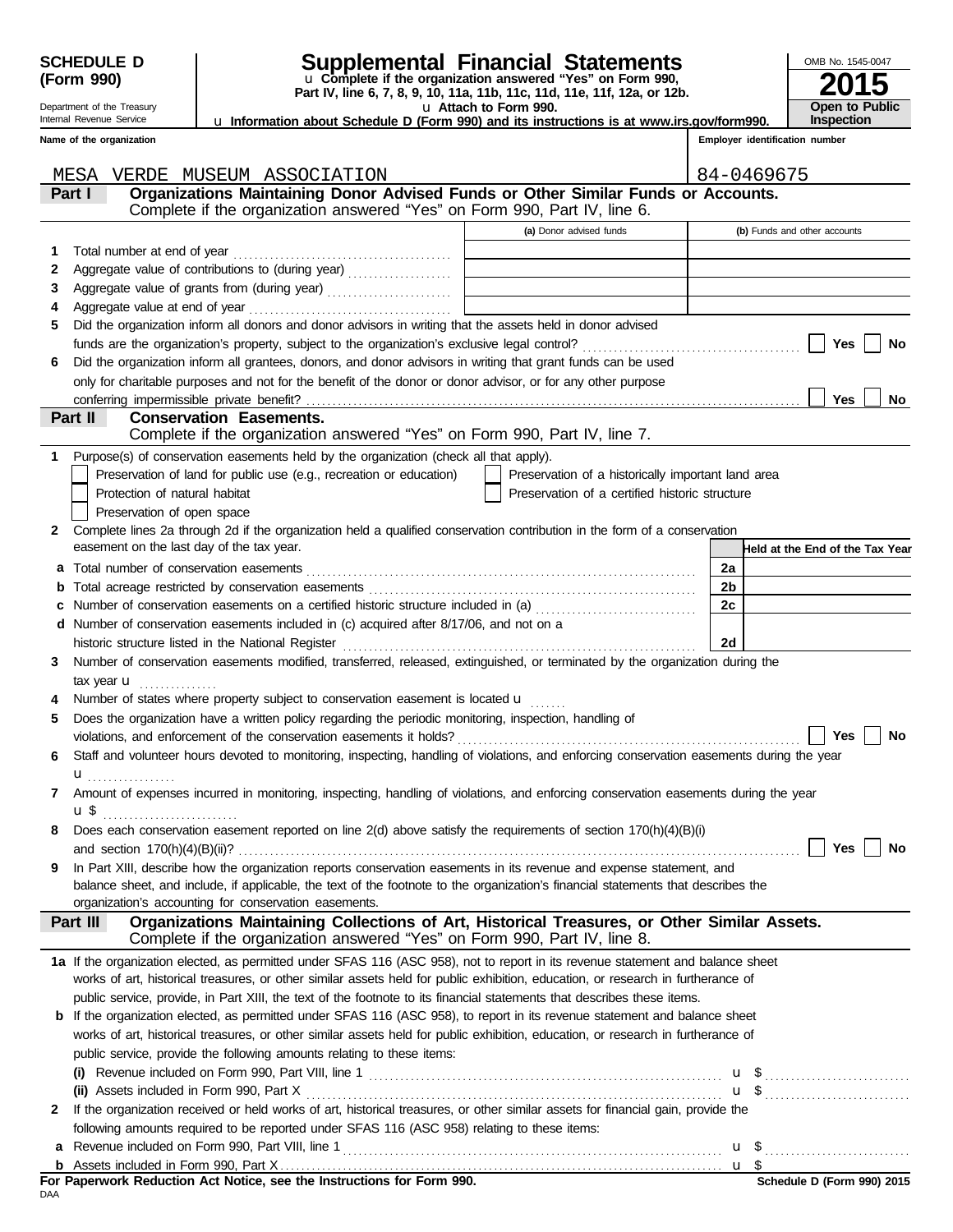| Schedule D (Form 990) 2015 MESA VERDE MUSEUM ASSOCIATION                                                                                                                                                                       |                                         |                                    |                    | 84-0469675                      |                      |                | Page 2              |
|--------------------------------------------------------------------------------------------------------------------------------------------------------------------------------------------------------------------------------|-----------------------------------------|------------------------------------|--------------------|---------------------------------|----------------------|----------------|---------------------|
| Organizations Maintaining Collections of Art, Historical Treasures, or Other Similar Assets (continued)<br>Part III                                                                                                            |                                         |                                    |                    |                                 |                      |                |                     |
| Using the organization's acquisition, accession, and other records, check any of the following that are a significant use of its<br>3<br>collection items (check all that apply):                                              |                                         |                                    |                    |                                 |                      |                |                     |
| Public exhibition<br>a                                                                                                                                                                                                         | d                                       | Loan or exchange programs          |                    |                                 |                      |                |                     |
| Scholarly research<br>b                                                                                                                                                                                                        | e                                       |                                    |                    |                                 |                      |                |                     |
| Preservation for future generations<br>c                                                                                                                                                                                       |                                         |                                    |                    |                                 |                      |                |                     |
| Provide a description of the organization's collections and explain how they further the organization's exempt purpose in Part<br>4                                                                                            |                                         |                                    |                    |                                 |                      |                |                     |
| XIII.                                                                                                                                                                                                                          |                                         |                                    |                    |                                 |                      |                |                     |
| 5<br>During the year, did the organization solicit or receive donations of art, historical treasures, or other similar                                                                                                         |                                         |                                    |                    |                                 |                      |                |                     |
|                                                                                                                                                                                                                                |                                         |                                    |                    |                                 |                      |                | Yes<br>No           |
| <b>Part IV</b><br><b>Escrow and Custodial Arrangements.</b>                                                                                                                                                                    |                                         |                                    |                    |                                 |                      |                |                     |
| Complete if the organization answered "Yes" on Form 990, Part IV, line 9, or reported an amount on Form<br>990, Part X, line 21.                                                                                               |                                         |                                    |                    |                                 |                      |                |                     |
| 1a Is the organization an agent, trustee, custodian or other intermediary for contributions or other assets not                                                                                                                |                                         |                                    |                    |                                 |                      |                |                     |
|                                                                                                                                                                                                                                |                                         |                                    |                    |                                 |                      |                | Yes  <br>No         |
| <b>b</b> If "Yes," explain the arrangement in Part XIII and complete the following table:                                                                                                                                      |                                         |                                    |                    |                                 |                      |                |                     |
|                                                                                                                                                                                                                                |                                         |                                    |                    |                                 |                      | Amount         |                     |
| c Beginning balance encourance and all the contract of the contract of the contract of the contract of the contract of the contract of the contract of the contract of the contract of the contract of the contract of the con |                                         |                                    |                    |                                 | 1c                   |                |                     |
|                                                                                                                                                                                                                                |                                         |                                    |                    |                                 | 1d                   |                |                     |
|                                                                                                                                                                                                                                |                                         |                                    |                    |                                 | 1e                   |                |                     |
|                                                                                                                                                                                                                                |                                         |                                    |                    |                                 | 1f                   |                |                     |
|                                                                                                                                                                                                                                |                                         |                                    |                    |                                 |                      | Yes            | <b>No</b>           |
|                                                                                                                                                                                                                                |                                         |                                    |                    |                                 |                      |                |                     |
| <b>Endowment Funds.</b><br><b>Part V</b>                                                                                                                                                                                       |                                         |                                    |                    |                                 |                      |                |                     |
| Complete if the organization answered "Yes" on Form 990, Part IV, line 10.                                                                                                                                                     |                                         |                                    |                    |                                 |                      |                |                     |
|                                                                                                                                                                                                                                | (a) Current year                        | (b) Prior year                     | (c) Two years back |                                 | (d) Three years back |                | (e) Four years back |
| 1a Beginning of year balance                                                                                                                                                                                                   |                                         |                                    |                    |                                 |                      |                |                     |
| <b>b</b> Contributions <b>contributions</b>                                                                                                                                                                                    |                                         |                                    |                    |                                 |                      |                |                     |
| c Net investment earnings, gains, and                                                                                                                                                                                          |                                         |                                    |                    |                                 |                      |                |                     |
|                                                                                                                                                                                                                                |                                         |                                    |                    |                                 |                      |                |                     |
| d Grants or scholarships                                                                                                                                                                                                       |                                         |                                    |                    |                                 |                      |                |                     |
| e Other expenditures for facilities and                                                                                                                                                                                        |                                         |                                    |                    |                                 |                      |                |                     |
|                                                                                                                                                                                                                                |                                         |                                    |                    |                                 |                      |                |                     |
| f Administrative expenses                                                                                                                                                                                                      |                                         |                                    |                    |                                 |                      |                |                     |
| g End of year balance                                                                                                                                                                                                          |                                         |                                    |                    |                                 |                      |                |                     |
| 2 Provide the estimated percentage of the current year end balance (line 1g, column (a)) held as:                                                                                                                              |                                         |                                    |                    |                                 |                      |                |                     |
| a Board designated or quasi-endowment <b>u</b> %                                                                                                                                                                               |                                         |                                    |                    |                                 |                      |                |                     |
| <b>b</b> Permanent endowment <b>u</b> %                                                                                                                                                                                        |                                         |                                    |                    |                                 |                      |                |                     |
| c Temporarily restricted endowment <b>u</b> %                                                                                                                                                                                  |                                         |                                    |                    |                                 |                      |                |                     |
| The percentages on lines 2a, 2b, and 2c should equal 100%.                                                                                                                                                                     |                                         |                                    |                    |                                 |                      |                |                     |
| 3a Are there endowment funds not in the possession of the organization that are held and administered for the                                                                                                                  |                                         |                                    |                    |                                 |                      |                |                     |
| organization by:                                                                                                                                                                                                               |                                         |                                    |                    |                                 |                      |                | Yes  <br>No         |
|                                                                                                                                                                                                                                |                                         |                                    |                    |                                 |                      | 3a(i)          |                     |
|                                                                                                                                                                                                                                |                                         |                                    |                    |                                 |                      | 3a(ii)         |                     |
|                                                                                                                                                                                                                                |                                         |                                    |                    |                                 |                      | 3b             |                     |
| Describe in Part XIII the intended uses of the organization's endowment funds.<br>4                                                                                                                                            |                                         |                                    |                    |                                 |                      |                |                     |
| Land, Buildings, and Equipment.<br><b>Part VI</b>                                                                                                                                                                              |                                         |                                    |                    |                                 |                      |                |                     |
| Complete if the organization answered "Yes" on Form 990, Part IV, line 11a. See Form 990, Part X, line 10.                                                                                                                     |                                         |                                    |                    |                                 |                      |                |                     |
| Description of property                                                                                                                                                                                                        | (a) Cost or other basis<br>(investment) | (b) Cost or other basis<br>(other) |                    | (c) Accumulated<br>depreciation |                      | (d) Book value |                     |
|                                                                                                                                                                                                                                |                                         |                                    |                    |                                 |                      |                |                     |
|                                                                                                                                                                                                                                |                                         |                                    |                    |                                 |                      |                |                     |
|                                                                                                                                                                                                                                |                                         |                                    |                    |                                 |                      |                |                     |
| c Leasehold improvements                                                                                                                                                                                                       |                                         |                                    | 143,870            |                                 | 137,216              |                |                     |
|                                                                                                                                                                                                                                |                                         |                                    |                    |                                 |                      |                | 6,654               |
|                                                                                                                                                                                                                                |                                         |                                    |                    |                                 |                      |                | <u>6,654</u>        |
|                                                                                                                                                                                                                                |                                         |                                    |                    |                                 |                      |                |                     |

**Schedule D (Form 990) 2015**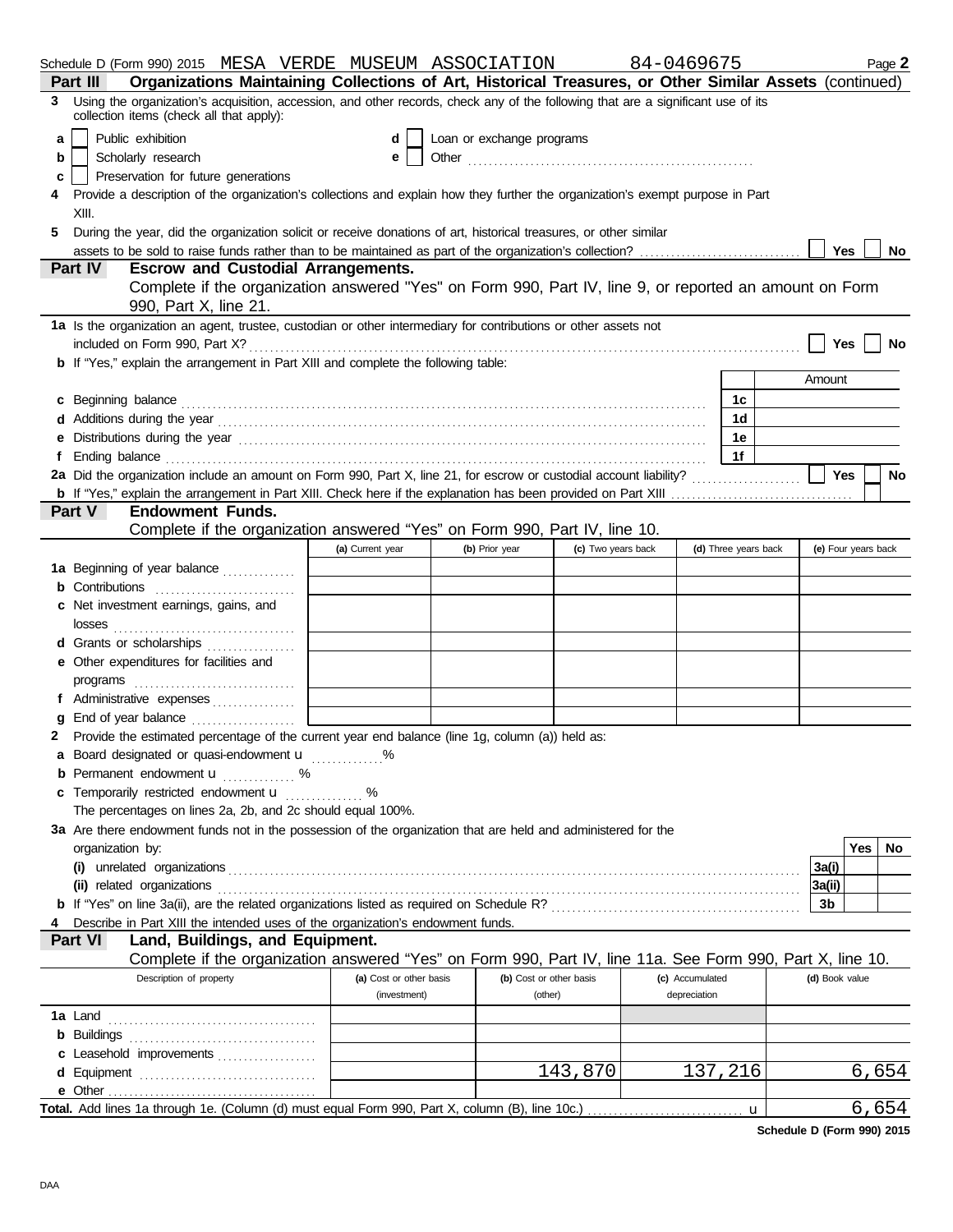| Complete if the organization answered "Yes" on Form 990, Part IV, line 11b. See Form 990, Part X, line 12.<br>(a) Description of security or category<br>(b) Book value<br>(c) Method of valuation:<br>(including name of security)<br>Cost or end-of-year market value<br>$(3)$ Other<br>$\overline{a}$ (G) and the contract of the contract of the contract of the contract of the contract of the contract of the contract of $\overline{a}$<br>(H)<br>Total. (Column (b) must equal Form 990, Part X, col. (B) line 12.) u<br>Part VIII<br>Investments-Program Related.<br>Complete if the organization answered "Yes" on Form 990, Part IV, line 11c. See Form 990, Part X, line 13.<br>(a) Description of investment<br>(b) Book value<br>(c) Method of valuation:<br>Cost or end-of-year market value<br>(1)<br>(2)<br>(3)<br>(4)<br>(5)<br>(6)<br>(7)<br>(8)<br>(9)<br>Total. (Column (b) must equal Form 990, Part X, col. (B) line 13.) u<br>Part IX<br>Other Assets.<br>Complete if the organization answered "Yes" on Form 990, Part IV, line 11d. See Form 990, Part X, line 15.<br>(b) Book value<br>(a) Description<br>(1)<br>(2)<br>(3)<br>(4)<br>(5)<br>(6)<br>(7)<br>(8)<br>(9)<br>Total. (Column (b) must equal Form 990, Part X, col. (B) line 15.)<br>u<br>Part X<br>Other Liabilities.<br>Complete if the organization answered "Yes" on Form 990, Part IV, line 11e or 11f. See Form 990, Part X,<br>line $25$ .<br>(b) Book value<br>(a) Description of liability<br>1.<br>(1)<br>Federal income taxes<br>(2)<br>(3)<br>(4)<br>(5)<br>(6)<br>(7)<br>(8)<br>(9) | Part VII | <b>Investments-Other Securities.</b> |  |
|----------------------------------------------------------------------------------------------------------------------------------------------------------------------------------------------------------------------------------------------------------------------------------------------------------------------------------------------------------------------------------------------------------------------------------------------------------------------------------------------------------------------------------------------------------------------------------------------------------------------------------------------------------------------------------------------------------------------------------------------------------------------------------------------------------------------------------------------------------------------------------------------------------------------------------------------------------------------------------------------------------------------------------------------------------------------------------------------------------------------------------------------------------------------------------------------------------------------------------------------------------------------------------------------------------------------------------------------------------------------------------------------------------------------------------------------------------------------------------------------------------------------------------------------------------------------------------------|----------|--------------------------------------|--|
|                                                                                                                                                                                                                                                                                                                                                                                                                                                                                                                                                                                                                                                                                                                                                                                                                                                                                                                                                                                                                                                                                                                                                                                                                                                                                                                                                                                                                                                                                                                                                                                        |          |                                      |  |
|                                                                                                                                                                                                                                                                                                                                                                                                                                                                                                                                                                                                                                                                                                                                                                                                                                                                                                                                                                                                                                                                                                                                                                                                                                                                                                                                                                                                                                                                                                                                                                                        |          |                                      |  |
|                                                                                                                                                                                                                                                                                                                                                                                                                                                                                                                                                                                                                                                                                                                                                                                                                                                                                                                                                                                                                                                                                                                                                                                                                                                                                                                                                                                                                                                                                                                                                                                        |          |                                      |  |
|                                                                                                                                                                                                                                                                                                                                                                                                                                                                                                                                                                                                                                                                                                                                                                                                                                                                                                                                                                                                                                                                                                                                                                                                                                                                                                                                                                                                                                                                                                                                                                                        |          |                                      |  |
|                                                                                                                                                                                                                                                                                                                                                                                                                                                                                                                                                                                                                                                                                                                                                                                                                                                                                                                                                                                                                                                                                                                                                                                                                                                                                                                                                                                                                                                                                                                                                                                        |          |                                      |  |
|                                                                                                                                                                                                                                                                                                                                                                                                                                                                                                                                                                                                                                                                                                                                                                                                                                                                                                                                                                                                                                                                                                                                                                                                                                                                                                                                                                                                                                                                                                                                                                                        |          |                                      |  |
|                                                                                                                                                                                                                                                                                                                                                                                                                                                                                                                                                                                                                                                                                                                                                                                                                                                                                                                                                                                                                                                                                                                                                                                                                                                                                                                                                                                                                                                                                                                                                                                        |          |                                      |  |
|                                                                                                                                                                                                                                                                                                                                                                                                                                                                                                                                                                                                                                                                                                                                                                                                                                                                                                                                                                                                                                                                                                                                                                                                                                                                                                                                                                                                                                                                                                                                                                                        |          |                                      |  |
|                                                                                                                                                                                                                                                                                                                                                                                                                                                                                                                                                                                                                                                                                                                                                                                                                                                                                                                                                                                                                                                                                                                                                                                                                                                                                                                                                                                                                                                                                                                                                                                        |          |                                      |  |
|                                                                                                                                                                                                                                                                                                                                                                                                                                                                                                                                                                                                                                                                                                                                                                                                                                                                                                                                                                                                                                                                                                                                                                                                                                                                                                                                                                                                                                                                                                                                                                                        |          |                                      |  |
|                                                                                                                                                                                                                                                                                                                                                                                                                                                                                                                                                                                                                                                                                                                                                                                                                                                                                                                                                                                                                                                                                                                                                                                                                                                                                                                                                                                                                                                                                                                                                                                        |          |                                      |  |
|                                                                                                                                                                                                                                                                                                                                                                                                                                                                                                                                                                                                                                                                                                                                                                                                                                                                                                                                                                                                                                                                                                                                                                                                                                                                                                                                                                                                                                                                                                                                                                                        |          |                                      |  |
|                                                                                                                                                                                                                                                                                                                                                                                                                                                                                                                                                                                                                                                                                                                                                                                                                                                                                                                                                                                                                                                                                                                                                                                                                                                                                                                                                                                                                                                                                                                                                                                        |          |                                      |  |
|                                                                                                                                                                                                                                                                                                                                                                                                                                                                                                                                                                                                                                                                                                                                                                                                                                                                                                                                                                                                                                                                                                                                                                                                                                                                                                                                                                                                                                                                                                                                                                                        |          |                                      |  |
|                                                                                                                                                                                                                                                                                                                                                                                                                                                                                                                                                                                                                                                                                                                                                                                                                                                                                                                                                                                                                                                                                                                                                                                                                                                                                                                                                                                                                                                                                                                                                                                        |          |                                      |  |
|                                                                                                                                                                                                                                                                                                                                                                                                                                                                                                                                                                                                                                                                                                                                                                                                                                                                                                                                                                                                                                                                                                                                                                                                                                                                                                                                                                                                                                                                                                                                                                                        |          |                                      |  |
|                                                                                                                                                                                                                                                                                                                                                                                                                                                                                                                                                                                                                                                                                                                                                                                                                                                                                                                                                                                                                                                                                                                                                                                                                                                                                                                                                                                                                                                                                                                                                                                        |          |                                      |  |
|                                                                                                                                                                                                                                                                                                                                                                                                                                                                                                                                                                                                                                                                                                                                                                                                                                                                                                                                                                                                                                                                                                                                                                                                                                                                                                                                                                                                                                                                                                                                                                                        |          |                                      |  |
|                                                                                                                                                                                                                                                                                                                                                                                                                                                                                                                                                                                                                                                                                                                                                                                                                                                                                                                                                                                                                                                                                                                                                                                                                                                                                                                                                                                                                                                                                                                                                                                        |          |                                      |  |
|                                                                                                                                                                                                                                                                                                                                                                                                                                                                                                                                                                                                                                                                                                                                                                                                                                                                                                                                                                                                                                                                                                                                                                                                                                                                                                                                                                                                                                                                                                                                                                                        |          |                                      |  |
|                                                                                                                                                                                                                                                                                                                                                                                                                                                                                                                                                                                                                                                                                                                                                                                                                                                                                                                                                                                                                                                                                                                                                                                                                                                                                                                                                                                                                                                                                                                                                                                        |          |                                      |  |
|                                                                                                                                                                                                                                                                                                                                                                                                                                                                                                                                                                                                                                                                                                                                                                                                                                                                                                                                                                                                                                                                                                                                                                                                                                                                                                                                                                                                                                                                                                                                                                                        |          |                                      |  |
|                                                                                                                                                                                                                                                                                                                                                                                                                                                                                                                                                                                                                                                                                                                                                                                                                                                                                                                                                                                                                                                                                                                                                                                                                                                                                                                                                                                                                                                                                                                                                                                        |          |                                      |  |
|                                                                                                                                                                                                                                                                                                                                                                                                                                                                                                                                                                                                                                                                                                                                                                                                                                                                                                                                                                                                                                                                                                                                                                                                                                                                                                                                                                                                                                                                                                                                                                                        |          |                                      |  |
|                                                                                                                                                                                                                                                                                                                                                                                                                                                                                                                                                                                                                                                                                                                                                                                                                                                                                                                                                                                                                                                                                                                                                                                                                                                                                                                                                                                                                                                                                                                                                                                        |          |                                      |  |
|                                                                                                                                                                                                                                                                                                                                                                                                                                                                                                                                                                                                                                                                                                                                                                                                                                                                                                                                                                                                                                                                                                                                                                                                                                                                                                                                                                                                                                                                                                                                                                                        |          |                                      |  |
|                                                                                                                                                                                                                                                                                                                                                                                                                                                                                                                                                                                                                                                                                                                                                                                                                                                                                                                                                                                                                                                                                                                                                                                                                                                                                                                                                                                                                                                                                                                                                                                        |          |                                      |  |
|                                                                                                                                                                                                                                                                                                                                                                                                                                                                                                                                                                                                                                                                                                                                                                                                                                                                                                                                                                                                                                                                                                                                                                                                                                                                                                                                                                                                                                                                                                                                                                                        |          |                                      |  |
|                                                                                                                                                                                                                                                                                                                                                                                                                                                                                                                                                                                                                                                                                                                                                                                                                                                                                                                                                                                                                                                                                                                                                                                                                                                                                                                                                                                                                                                                                                                                                                                        |          |                                      |  |
|                                                                                                                                                                                                                                                                                                                                                                                                                                                                                                                                                                                                                                                                                                                                                                                                                                                                                                                                                                                                                                                                                                                                                                                                                                                                                                                                                                                                                                                                                                                                                                                        |          |                                      |  |
|                                                                                                                                                                                                                                                                                                                                                                                                                                                                                                                                                                                                                                                                                                                                                                                                                                                                                                                                                                                                                                                                                                                                                                                                                                                                                                                                                                                                                                                                                                                                                                                        |          |                                      |  |
|                                                                                                                                                                                                                                                                                                                                                                                                                                                                                                                                                                                                                                                                                                                                                                                                                                                                                                                                                                                                                                                                                                                                                                                                                                                                                                                                                                                                                                                                                                                                                                                        |          |                                      |  |
|                                                                                                                                                                                                                                                                                                                                                                                                                                                                                                                                                                                                                                                                                                                                                                                                                                                                                                                                                                                                                                                                                                                                                                                                                                                                                                                                                                                                                                                                                                                                                                                        |          |                                      |  |
|                                                                                                                                                                                                                                                                                                                                                                                                                                                                                                                                                                                                                                                                                                                                                                                                                                                                                                                                                                                                                                                                                                                                                                                                                                                                                                                                                                                                                                                                                                                                                                                        |          |                                      |  |
|                                                                                                                                                                                                                                                                                                                                                                                                                                                                                                                                                                                                                                                                                                                                                                                                                                                                                                                                                                                                                                                                                                                                                                                                                                                                                                                                                                                                                                                                                                                                                                                        |          |                                      |  |
|                                                                                                                                                                                                                                                                                                                                                                                                                                                                                                                                                                                                                                                                                                                                                                                                                                                                                                                                                                                                                                                                                                                                                                                                                                                                                                                                                                                                                                                                                                                                                                                        |          |                                      |  |
|                                                                                                                                                                                                                                                                                                                                                                                                                                                                                                                                                                                                                                                                                                                                                                                                                                                                                                                                                                                                                                                                                                                                                                                                                                                                                                                                                                                                                                                                                                                                                                                        |          |                                      |  |
|                                                                                                                                                                                                                                                                                                                                                                                                                                                                                                                                                                                                                                                                                                                                                                                                                                                                                                                                                                                                                                                                                                                                                                                                                                                                                                                                                                                                                                                                                                                                                                                        |          |                                      |  |
|                                                                                                                                                                                                                                                                                                                                                                                                                                                                                                                                                                                                                                                                                                                                                                                                                                                                                                                                                                                                                                                                                                                                                                                                                                                                                                                                                                                                                                                                                                                                                                                        |          |                                      |  |
|                                                                                                                                                                                                                                                                                                                                                                                                                                                                                                                                                                                                                                                                                                                                                                                                                                                                                                                                                                                                                                                                                                                                                                                                                                                                                                                                                                                                                                                                                                                                                                                        |          |                                      |  |
|                                                                                                                                                                                                                                                                                                                                                                                                                                                                                                                                                                                                                                                                                                                                                                                                                                                                                                                                                                                                                                                                                                                                                                                                                                                                                                                                                                                                                                                                                                                                                                                        |          |                                      |  |
|                                                                                                                                                                                                                                                                                                                                                                                                                                                                                                                                                                                                                                                                                                                                                                                                                                                                                                                                                                                                                                                                                                                                                                                                                                                                                                                                                                                                                                                                                                                                                                                        |          |                                      |  |
|                                                                                                                                                                                                                                                                                                                                                                                                                                                                                                                                                                                                                                                                                                                                                                                                                                                                                                                                                                                                                                                                                                                                                                                                                                                                                                                                                                                                                                                                                                                                                                                        |          |                                      |  |
|                                                                                                                                                                                                                                                                                                                                                                                                                                                                                                                                                                                                                                                                                                                                                                                                                                                                                                                                                                                                                                                                                                                                                                                                                                                                                                                                                                                                                                                                                                                                                                                        |          |                                      |  |
|                                                                                                                                                                                                                                                                                                                                                                                                                                                                                                                                                                                                                                                                                                                                                                                                                                                                                                                                                                                                                                                                                                                                                                                                                                                                                                                                                                                                                                                                                                                                                                                        |          |                                      |  |
|                                                                                                                                                                                                                                                                                                                                                                                                                                                                                                                                                                                                                                                                                                                                                                                                                                                                                                                                                                                                                                                                                                                                                                                                                                                                                                                                                                                                                                                                                                                                                                                        |          |                                      |  |
|                                                                                                                                                                                                                                                                                                                                                                                                                                                                                                                                                                                                                                                                                                                                                                                                                                                                                                                                                                                                                                                                                                                                                                                                                                                                                                                                                                                                                                                                                                                                                                                        |          |                                      |  |
|                                                                                                                                                                                                                                                                                                                                                                                                                                                                                                                                                                                                                                                                                                                                                                                                                                                                                                                                                                                                                                                                                                                                                                                                                                                                                                                                                                                                                                                                                                                                                                                        |          |                                      |  |
|                                                                                                                                                                                                                                                                                                                                                                                                                                                                                                                                                                                                                                                                                                                                                                                                                                                                                                                                                                                                                                                                                                                                                                                                                                                                                                                                                                                                                                                                                                                                                                                        |          |                                      |  |
|                                                                                                                                                                                                                                                                                                                                                                                                                                                                                                                                                                                                                                                                                                                                                                                                                                                                                                                                                                                                                                                                                                                                                                                                                                                                                                                                                                                                                                                                                                                                                                                        |          |                                      |  |
|                                                                                                                                                                                                                                                                                                                                                                                                                                                                                                                                                                                                                                                                                                                                                                                                                                                                                                                                                                                                                                                                                                                                                                                                                                                                                                                                                                                                                                                                                                                                                                                        |          |                                      |  |
|                                                                                                                                                                                                                                                                                                                                                                                                                                                                                                                                                                                                                                                                                                                                                                                                                                                                                                                                                                                                                                                                                                                                                                                                                                                                                                                                                                                                                                                                                                                                                                                        |          |                                      |  |
|                                                                                                                                                                                                                                                                                                                                                                                                                                                                                                                                                                                                                                                                                                                                                                                                                                                                                                                                                                                                                                                                                                                                                                                                                                                                                                                                                                                                                                                                                                                                                                                        |          |                                      |  |

Total. (Column (b) must equal Form 990, Part X, col. (B) line 25.) **u** 

Liability for uncertain tax positions. In Part XIII, provide the text of the footnote to the organization's financial statements that reports the **2.** organization's liability for uncertain tax positions under FIN 48 (ASC 740). Check here if the text of the footnote has been provided in Part XIII ..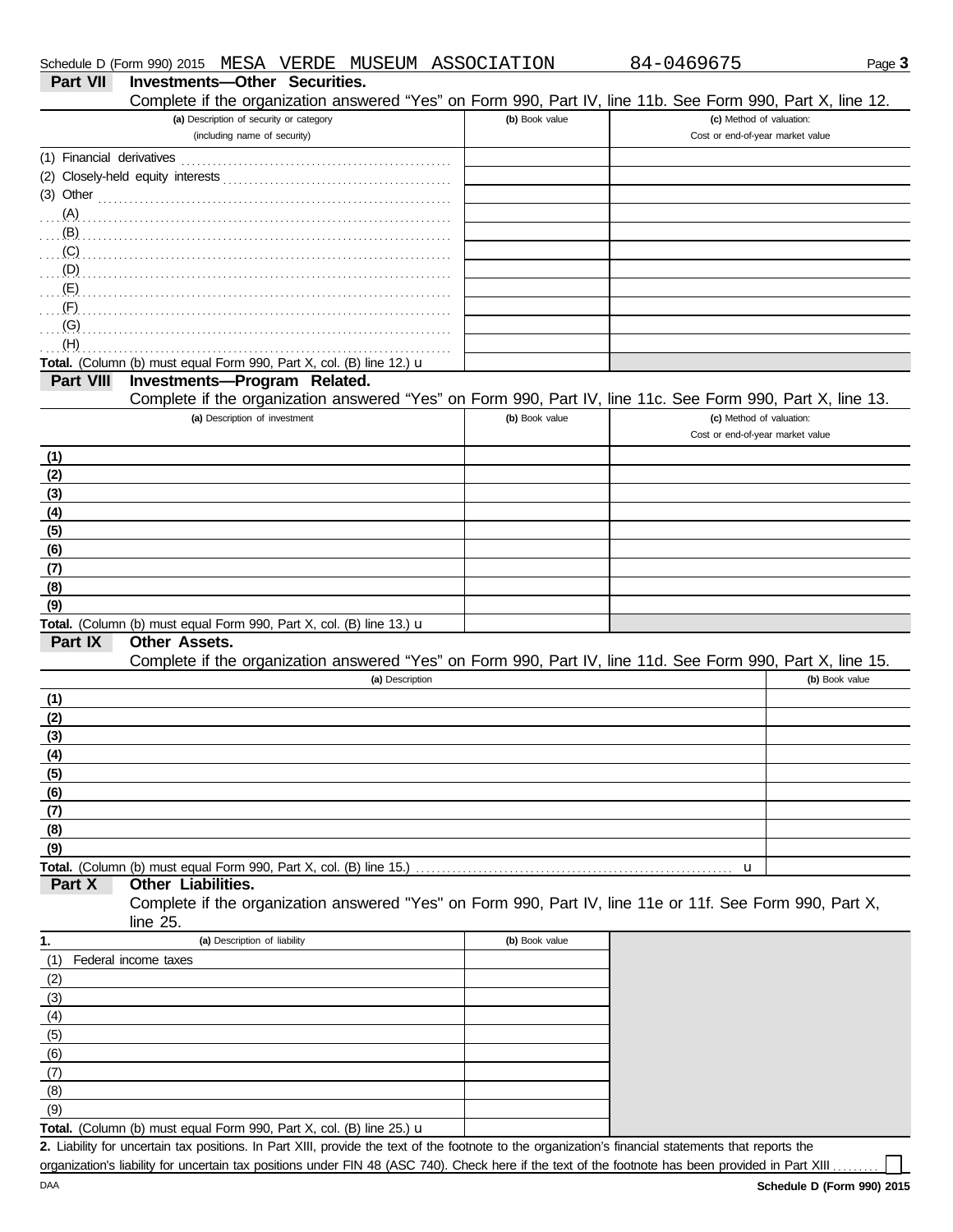|   | Schedule D (Form 990) 2015 MESA VERDE MUSEUM ASSOCIATION                                                                                                                                                                       |                | 84-0469675 |                | Page 4    |
|---|--------------------------------------------------------------------------------------------------------------------------------------------------------------------------------------------------------------------------------|----------------|------------|----------------|-----------|
|   | Reconciliation of Revenue per Audited Financial Statements With Revenue per Return.<br><b>Part XI</b>                                                                                                                          |                |            |                |           |
|   | Complete if the organization answered "Yes" on Form 990, Part IV, line 12a.                                                                                                                                                    |                |            |                |           |
| 1 |                                                                                                                                                                                                                                |                |            | 1.             | 1,518,439 |
| 2 | Amounts included on line 1 but not on Form 990, Part VIII, line 12:                                                                                                                                                            |                |            |                |           |
| a |                                                                                                                                                                                                                                | 2a             |            |                |           |
|   |                                                                                                                                                                                                                                | 2 <sub>b</sub> |            |                |           |
| c |                                                                                                                                                                                                                                | 2c             |            |                |           |
|   |                                                                                                                                                                                                                                | 2d             | 714,536    |                |           |
| е |                                                                                                                                                                                                                                |                |            | 2e             | 714,536   |
| 3 |                                                                                                                                                                                                                                |                |            | $\overline{3}$ | 803,903   |
| 4 | Amounts included on Form 990, Part VIII, line 12, but not on line 1:                                                                                                                                                           |                |            |                |           |
|   | a Investment expenses not included on Form 990, Part VIII, line 7b                                                                                                                                                             | 4a             |            |                |           |
|   |                                                                                                                                                                                                                                | 4b             |            |                |           |
|   | Add lines 4a and 4b [11] Add lines 4a and 4b [11] Add lines 4a and 4b [11] Add lines 4a and 4b [11] Add lines                                                                                                                  |                |            | 4с             |           |
| 5 |                                                                                                                                                                                                                                |                |            | 5              | 803,903   |
|   | Reconciliation of Expenses per Audited Financial Statements With Expenses per Return.<br>Part XII                                                                                                                              |                |            |                |           |
|   | Complete if the organization answered "Yes" on Form 990, Part IV, line 12a.                                                                                                                                                    |                |            |                |           |
| 1 |                                                                                                                                                                                                                                |                |            | 1              | 1,478,213 |
| 2 | Amounts included on line 1 but not on Form 990, Part IX, line 25:                                                                                                                                                              |                |            |                |           |
| a |                                                                                                                                                                                                                                | 2a             |            |                |           |
|   |                                                                                                                                                                                                                                | 2 <sub>b</sub> |            |                |           |
|   |                                                                                                                                                                                                                                | 2c             |            |                |           |
|   |                                                                                                                                                                                                                                | 2d             | 714,536    |                |           |
| е |                                                                                                                                                                                                                                |                |            | 2e             | 714,536   |
| 3 |                                                                                                                                                                                                                                |                |            | $\overline{3}$ | 763,677   |
| 4 | Amounts included on Form 990, Part IX, line 25, but not on line 1:                                                                                                                                                             |                |            |                |           |
|   |                                                                                                                                                                                                                                | 4a             |            |                |           |
|   |                                                                                                                                                                                                                                | 4 <sub>b</sub> |            |                |           |
|   |                                                                                                                                                                                                                                |                |            | 4c             |           |
|   | c Add lines 4a and 4b (a) and the contract of the state of the state of the state of the state of the state of the state of the state of the state of the state of the state of the state of the state of the state of the sta |                |            | 5              | 763,677   |
|   | Part XIII Supplemental Information.                                                                                                                                                                                            |                |            |                |           |
|   | Provide the descriptions required for Part II, lines 3, 5, and 9; Part III, lines 1a and 4; Part IV, lines 1b and 2b; Part V, line 4; Part X, line                                                                             |                |            |                |           |
|   | 2; Part XI, lines 2d and 4b; and Part XII, lines 2d and 4b. Also complete this part to provide any additional information.                                                                                                     |                |            |                |           |
|   | PART XI, LINE 2D - REVENUE AMOUNTS INCLUDED IN FINANCIALS - OTHER                                                                                                                                                              |                |            |                |           |
|   |                                                                                                                                                                                                                                |                |            |                |           |
|   | COST OF GOODS SOLD, AS REPORTED ON 990 PART VIII, LINE 10B \$ 7.14, 536                                                                                                                                                        |                |            |                |           |
|   |                                                                                                                                                                                                                                |                |            |                |           |
|   |                                                                                                                                                                                                                                |                |            |                |           |
|   |                                                                                                                                                                                                                                |                |            |                |           |
|   |                                                                                                                                                                                                                                |                |            |                |           |
|   | PART XII, LINE 2D - EXPENSE AMOUNTS INCLUDED IN FINANCIALS - OTHER                                                                                                                                                             |                |            |                |           |
|   |                                                                                                                                                                                                                                |                |            |                |           |
|   | COST OF GOODS SOLD, AS REPORTED ON 990 PART VIII, LINE 10B \$ 714,536                                                                                                                                                          |                |            |                |           |
|   |                                                                                                                                                                                                                                |                |            |                |           |
|   |                                                                                                                                                                                                                                |                |            |                |           |
|   |                                                                                                                                                                                                                                |                |            |                |           |
|   |                                                                                                                                                                                                                                |                |            |                |           |
|   |                                                                                                                                                                                                                                |                |            |                |           |
|   |                                                                                                                                                                                                                                |                |            |                |           |
|   |                                                                                                                                                                                                                                |                |            |                |           |
|   |                                                                                                                                                                                                                                |                |            |                |           |
|   |                                                                                                                                                                                                                                |                |            |                |           |
|   |                                                                                                                                                                                                                                |                |            |                |           |
|   |                                                                                                                                                                                                                                |                |            |                |           |
|   |                                                                                                                                                                                                                                |                |            |                |           |
|   |                                                                                                                                                                                                                                |                |            |                |           |
|   |                                                                                                                                                                                                                                |                |            |                |           |
|   |                                                                                                                                                                                                                                |                |            |                |           |
|   |                                                                                                                                                                                                                                |                |            |                |           |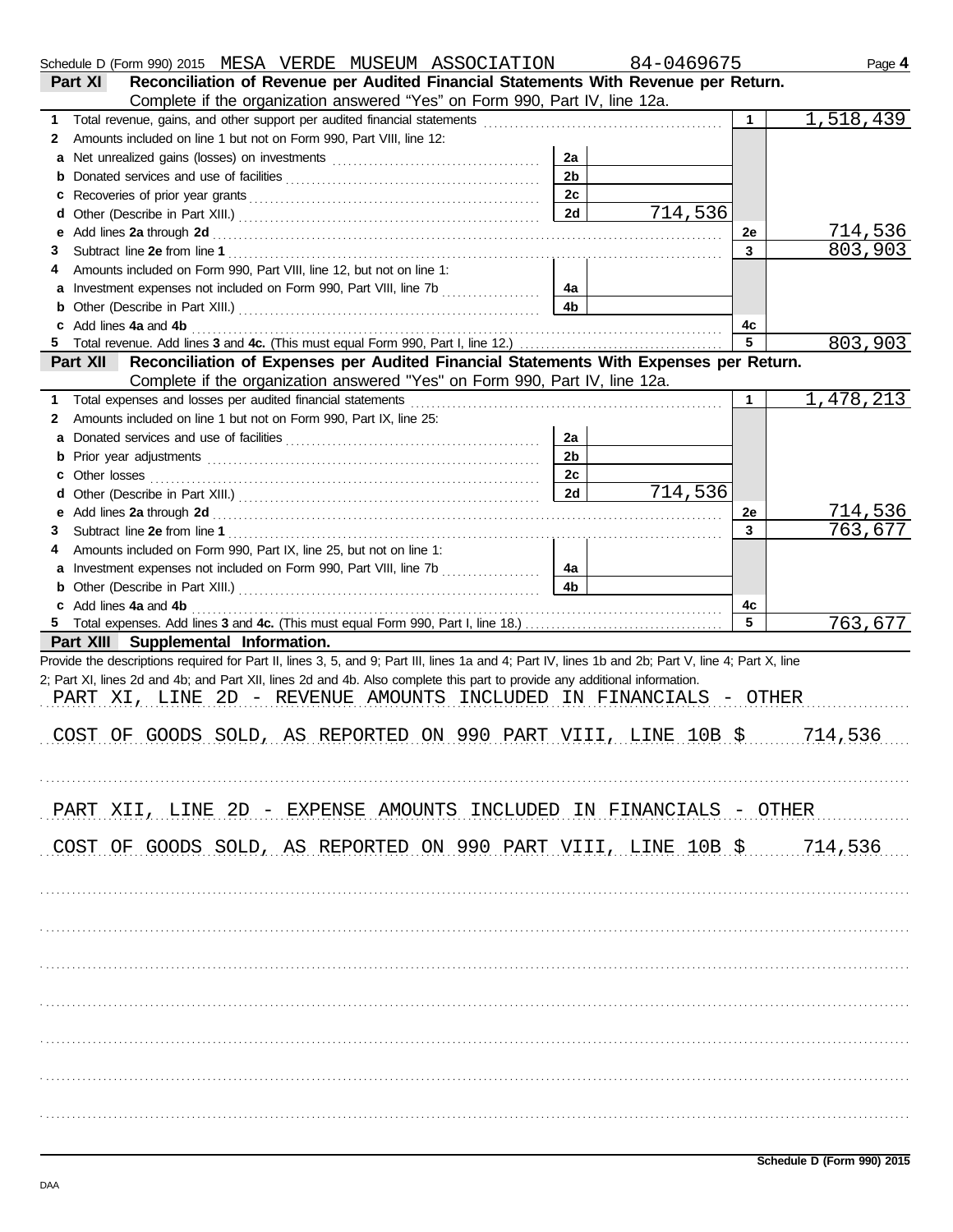|--|--|

|                                                       |  |  | Schedule D (Form 990) 2015 MESA VERDE MUSEUM ASSOCIATION |
|-------------------------------------------------------|--|--|----------------------------------------------------------|
| <b>Part XIII Supplemental Information (continued)</b> |  |  |                                                          |

| 84-0469675 |  |
|------------|--|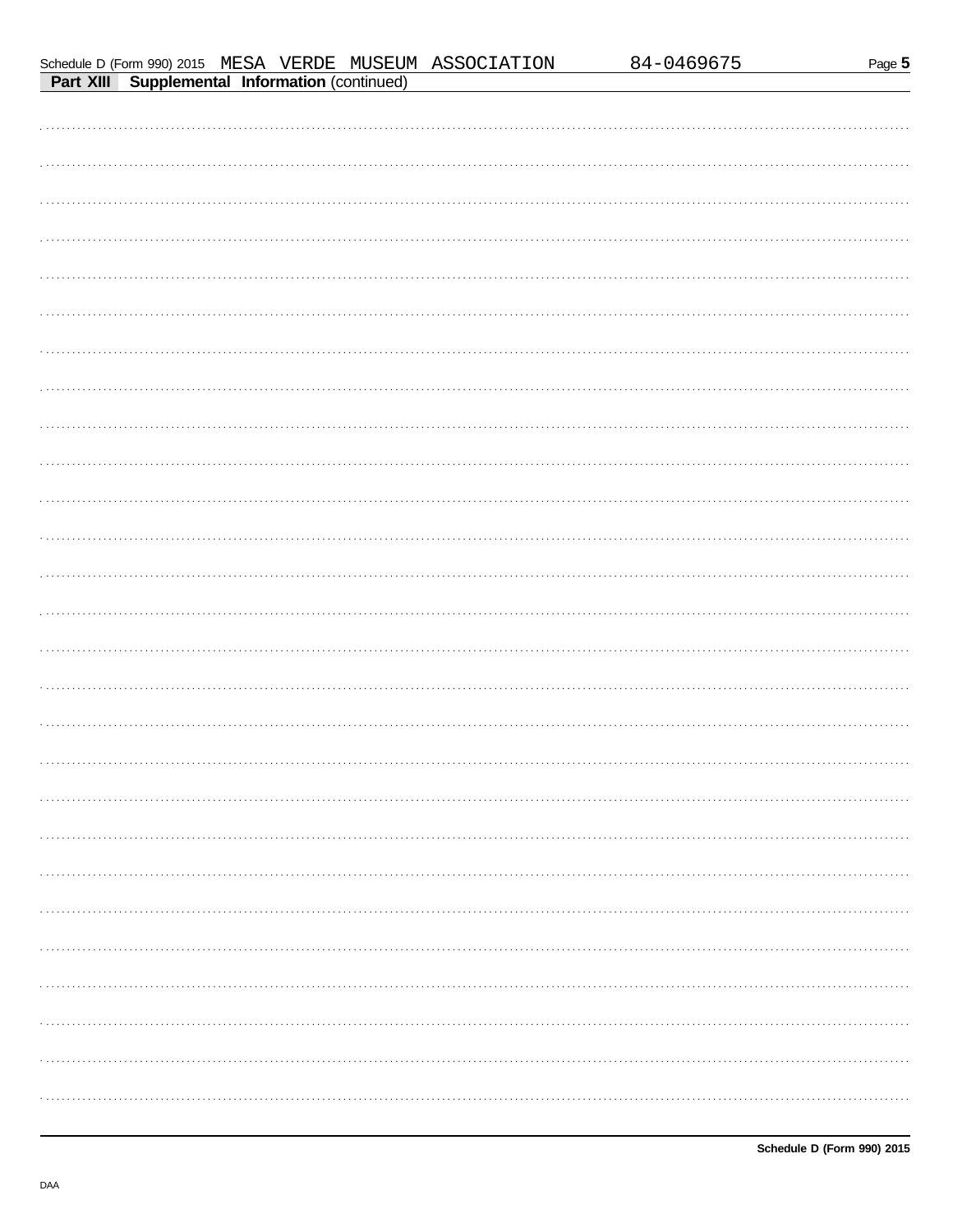| <b>SCHEDULE I</b> |                                                                                                    |                                                                                                                                                                                                                                                                                                                                                            |                                                                                                                                       | Grants and Other Assistance to Organizations, |                                                                                                                    |                                                                                                                                                                                                                                |                                                             |                                           | OMB No. 1545-0047              |                                       |
|-------------------|----------------------------------------------------------------------------------------------------|------------------------------------------------------------------------------------------------------------------------------------------------------------------------------------------------------------------------------------------------------------------------------------------------------------------------------------------------------------|---------------------------------------------------------------------------------------------------------------------------------------|-----------------------------------------------|--------------------------------------------------------------------------------------------------------------------|--------------------------------------------------------------------------------------------------------------------------------------------------------------------------------------------------------------------------------|-------------------------------------------------------------|-------------------------------------------|--------------------------------|---------------------------------------|
| (Form 990)        |                                                                                                    |                                                                                                                                                                                                                                                                                                                                                            | Governments, and Individuals in the United States<br>Complete if the organization answered "Yes" on Form 990, Part IV, line 21 or 22. |                                               |                                                                                                                    |                                                                                                                                                                                                                                |                                                             |                                           |                                |                                       |
|                   | Department of the Treasury<br>Internal Revenue Service                                             |                                                                                                                                                                                                                                                                                                                                                            |                                                                                                                                       |                                               | u Attach to Form 990.<br>u Information about Schedule I (Form 990) and its instructions is at www.irs.gov/form990. |                                                                                                                                                                                                                                |                                                             |                                           |                                | <b>Open to Public</b><br>Inspection   |
|                   | Name of the organization                                                                           |                                                                                                                                                                                                                                                                                                                                                            |                                                                                                                                       |                                               |                                                                                                                    |                                                                                                                                                                                                                                |                                                             |                                           | Employer identification number |                                       |
| Part I            | 84-0469675<br>MESA VERDE MUSEUM ASSOCIATION<br><b>General Information on Grants and Assistance</b> |                                                                                                                                                                                                                                                                                                                                                            |                                                                                                                                       |                                               |                                                                                                                    |                                                                                                                                                                                                                                |                                                             |                                           |                                |                                       |
| $\mathbf 1$       |                                                                                                    | Does the organization maintain records to substantiate the amount of the grants or assistance, the grantees' eligibility for the grants or assistance, and<br>$X$ Yes<br>the selection criteria used to award the grants or assistance?<br>2 Describe in Part IV the organization's procedures for monitoring the use of grant funds in the United States. |                                                                                                                                       |                                               |                                                                                                                    |                                                                                                                                                                                                                                |                                                             |                                           |                                |                                       |
| Part II           |                                                                                                    | Grants and Other Assistance to Domestic Organizations and Domestic Governments. Complete if the organization answered "Yes" on Form<br>990, Part IV, line 21, for any recipient that received more than \$5,000. Part II can be duplicated if additional space is needed.                                                                                  |                                                                                                                                       |                                               |                                                                                                                    |                                                                                                                                                                                                                                |                                                             |                                           |                                |                                       |
| -1                |                                                                                                    | (a) Name and address of organization<br>or government                                                                                                                                                                                                                                                                                                      | $(b)$ EIN                                                                                                                             | $(c)$ IRC<br>section<br>applicable            | (d) Amount of cash<br>grant                                                                                        | (e) Amount of non-<br>cash assistance                                                                                                                                                                                          | (f) Method of valuation<br>(book, FMV, appraisal,<br>other) | (g) Description of<br>non-cash assistance |                                | (h) Purpose of grant<br>or assistance |
|                   | (1) NATIONAL PARK SERVICE<br>MESA VERDE NATIONAL PARK<br>MESA VERDE                                | CO 81330                                                                                                                                                                                                                                                                                                                                                   | 53-0197094 GOV                                                                                                                        |                                               | 158,260                                                                                                            |                                                                                                                                                                                                                                |                                                             |                                           | SUPPORT                        |                                       |
| (2)               |                                                                                                    |                                                                                                                                                                                                                                                                                                                                                            |                                                                                                                                       |                                               |                                                                                                                    |                                                                                                                                                                                                                                |                                                             |                                           |                                |                                       |
| (3)               |                                                                                                    |                                                                                                                                                                                                                                                                                                                                                            |                                                                                                                                       |                                               |                                                                                                                    |                                                                                                                                                                                                                                |                                                             |                                           |                                |                                       |
| (4)               |                                                                                                    |                                                                                                                                                                                                                                                                                                                                                            |                                                                                                                                       |                                               |                                                                                                                    |                                                                                                                                                                                                                                |                                                             |                                           |                                |                                       |
| (5)               |                                                                                                    |                                                                                                                                                                                                                                                                                                                                                            |                                                                                                                                       |                                               |                                                                                                                    |                                                                                                                                                                                                                                |                                                             |                                           |                                |                                       |
| (6)               |                                                                                                    |                                                                                                                                                                                                                                                                                                                                                            |                                                                                                                                       |                                               |                                                                                                                    |                                                                                                                                                                                                                                |                                                             |                                           |                                |                                       |
| (7)               |                                                                                                    |                                                                                                                                                                                                                                                                                                                                                            |                                                                                                                                       |                                               |                                                                                                                    |                                                                                                                                                                                                                                |                                                             |                                           |                                |                                       |
| (8)               |                                                                                                    |                                                                                                                                                                                                                                                                                                                                                            |                                                                                                                                       |                                               |                                                                                                                    |                                                                                                                                                                                                                                |                                                             |                                           |                                |                                       |
| (9)               |                                                                                                    |                                                                                                                                                                                                                                                                                                                                                            |                                                                                                                                       |                                               |                                                                                                                    |                                                                                                                                                                                                                                |                                                             |                                           |                                |                                       |
|                   |                                                                                                    | Enter total number of section 501(c)(3) and government organizations listed in the line 1 table                                                                                                                                                                                                                                                            |                                                                                                                                       |                                               |                                                                                                                    | and the contract of the contract of the contract of the contract of the contract of the contract of the contract of the contract of the contract of the contract of the contract of the contract of the contract of the contra |                                                             |                                           | $\mathbf{u}$ 1<br>u            |                                       |
| DAA               |                                                                                                    | For Paperwork Reduction Act Notice, see the Instructions for Form 990.                                                                                                                                                                                                                                                                                     |                                                                                                                                       |                                               |                                                                                                                    |                                                                                                                                                                                                                                |                                                             |                                           |                                | Schedule I (Form 990) (2015)          |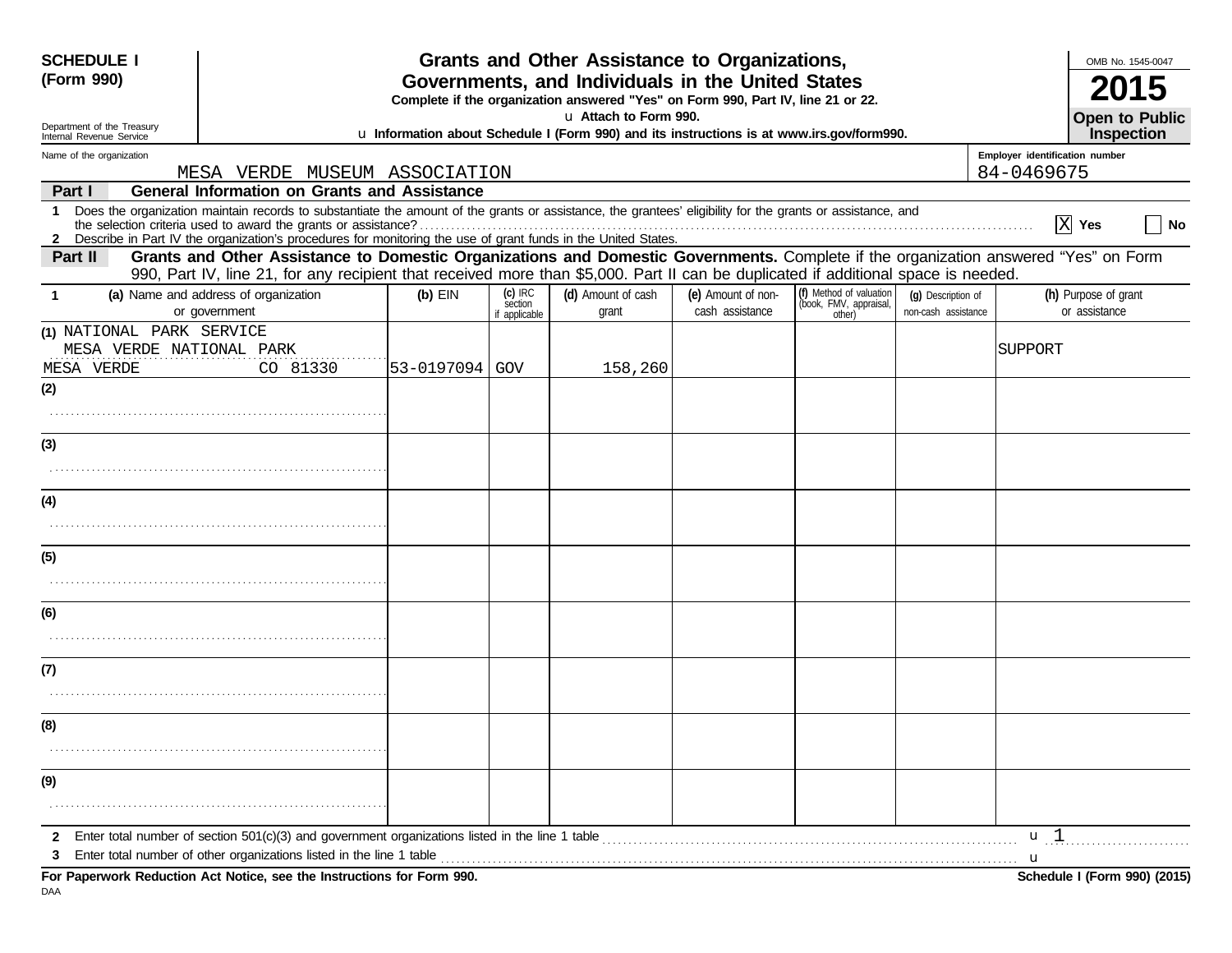Schedule I (Form 990) (2015) MESA VERDE MUSEUM ASSOCIATION

84-0469675

| Part III<br>Grants and Other Assistance to Domestic Individuals. Complete if the organization answered "Yes" on Form 990, Part IV, line 22.<br>Part III can be duplicated if additional space is needed. |                             |                             |                                      |                        |                                                                           |  |  |  |  |
|----------------------------------------------------------------------------------------------------------------------------------------------------------------------------------------------------------|-----------------------------|-----------------------------|--------------------------------------|------------------------|---------------------------------------------------------------------------|--|--|--|--|
| (a) Type of grant or assistance                                                                                                                                                                          | (b) Number of<br>recipients | (c) Amount of<br>cash grant | (d) Amount of<br>non-cash assistance | FMV, appraisal, other) | (e) Method of valuation (book, $ $ (f) Description of non-cash assistance |  |  |  |  |
|                                                                                                                                                                                                          |                             |                             |                                      |                        |                                                                           |  |  |  |  |
|                                                                                                                                                                                                          |                             |                             |                                      |                        |                                                                           |  |  |  |  |
| 3                                                                                                                                                                                                        |                             |                             |                                      |                        |                                                                           |  |  |  |  |
|                                                                                                                                                                                                          |                             |                             |                                      |                        |                                                                           |  |  |  |  |
| 5                                                                                                                                                                                                        |                             |                             |                                      |                        |                                                                           |  |  |  |  |
| 6                                                                                                                                                                                                        |                             |                             |                                      |                        |                                                                           |  |  |  |  |
| 7                                                                                                                                                                                                        |                             |                             |                                      |                        |                                                                           |  |  |  |  |
| Supplemental Information. Provide the information required in Part I, line 2, Part III, column (b), and any other additional information.<br>Part IV                                                     |                             |                             |                                      |                        |                                                                           |  |  |  |  |
| PART I, LINE 2 - PROCEDURES FOR MONITORING THE USE OF GRANT FUNDS                                                                                                                                        |                             |                             |                                      |                        |                                                                           |  |  |  |  |
| MONITOR CONTRACTOR'S PERIODIC PROGRESS REPORTS; REVIEW                                                                                                                                                   |                             |                             |                                      |                        |                                                                           |  |  |  |  |
| CONTRACTOR DELIVERABLES BEFORE SUBMITTING TO GRANTOR; REVIEW FINANCIAL                                                                                                                                   |                             |                             |                                      |                        |                                                                           |  |  |  |  |
| PROGRESS REPORTS FOR CONSISTENCY WITH BUDGETED RATES AND EFFORTS SHOWN IN                                                                                                                                |                             |                             |                                      |                        |                                                                           |  |  |  |  |
| THE ORIGINAL GRANT PROPOSAL. FOR CASH AID, THE NPS PROPOSES USES                                                                                                                                         |                             |                             |                                      |                        |                                                                           |  |  |  |  |
| CONSISTENT WITH THE ASSOCIATION'S MISSION. PAYMENTS AND REIMBURSEMENTS ARE                                                                                                                               |                             |                             |                                      |                        |                                                                           |  |  |  |  |
| APPROVED BY BOTH THE NPS AND THE ASSOCIATION'S EXECUTIVE DIRECTOR.                                                                                                                                       |                             |                             |                                      |                        |                                                                           |  |  |  |  |
|                                                                                                                                                                                                          |                             |                             |                                      |                        |                                                                           |  |  |  |  |
|                                                                                                                                                                                                          |                             |                             |                                      |                        |                                                                           |  |  |  |  |
|                                                                                                                                                                                                          |                             |                             |                                      |                        |                                                                           |  |  |  |  |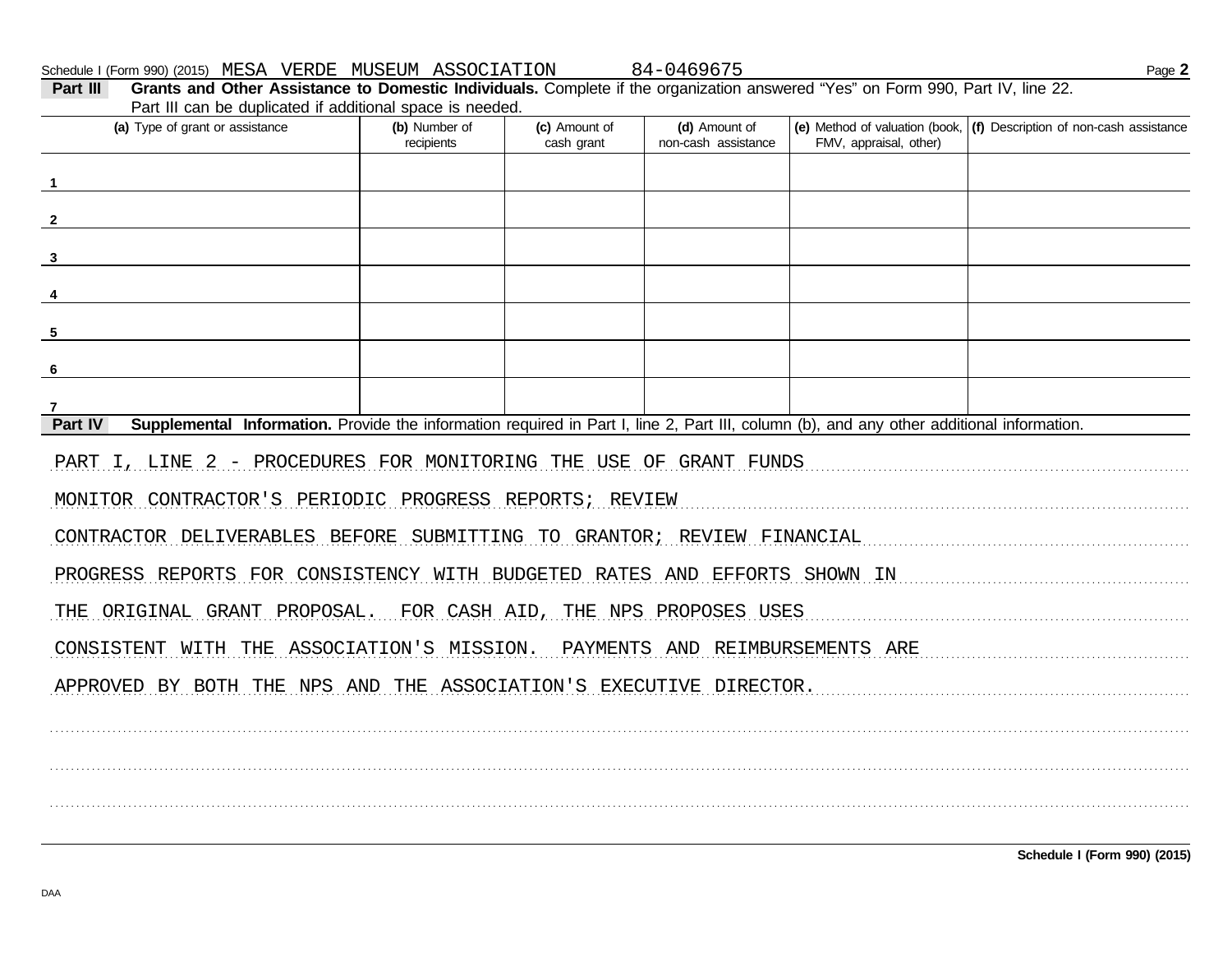| <b>SCHEDULE L</b>   |  |  |
|---------------------|--|--|
| (Form 990 or 990-F7 |  |  |

### **Transactions With Interested Persons**

**(Form 990 or 990-EZ)** u Complete if the organization answered "Yes" on Form 990, Part IV, line 25a, 25b, 26, 27, 28a,<br>28b, or 28c, or Form 990-EZ, Part V, line 38a or 40b.<br>**2015** 

Department of the Treasury Internal Revenue Service

| La Attach to Form 990 or Form 990-EZ. |  |
|---------------------------------------|--|
|---------------------------------------|--|

u **Information about Schedule L (Form 990 or 990-EZ) and its instructions is at www.irs.gov/form990.**

| Name of the organization |                                                                                                                       |                                       |                                                  |                            |                                  |                                | Employer identification number |                                |                           |             |                |                           |
|--------------------------|-----------------------------------------------------------------------------------------------------------------------|---------------------------------------|--------------------------------------------------|----------------------------|----------------------------------|--------------------------------|--------------------------------|--------------------------------|---------------------------|-------------|----------------|---------------------------|
|                          | MESA VERDE MUSEUM ASSOCIATION                                                                                         |                                       |                                                  |                            |                                  |                                | 84-0469675                     |                                |                           |             |                |                           |
| Part I                   | Excess Benefit Transactions (section 501(c)(3), section 501(c)(4), and 501(c)(29) organizations only).                |                                       |                                                  |                            |                                  |                                |                                |                                |                           |             |                |                           |
|                          | Complete if the organization answered "Yes" on Form 990, Part IV, line 25a or 25b, or Form 990-EZ, Part V, line 40b.  |                                       |                                                  |                            |                                  |                                |                                |                                |                           |             |                |                           |
| 1                        | (a) Name of disqualified person                                                                                       |                                       | (b) Relationship between disqualified person and |                            |                                  | (c) Description of transaction |                                |                                |                           |             | (d) Corrected? |                           |
|                          |                                                                                                                       |                                       | organization                                     |                            |                                  |                                |                                |                                |                           | Yes         |                | No                        |
| (1)                      |                                                                                                                       |                                       |                                                  |                            |                                  |                                |                                |                                |                           |             |                |                           |
| (2)                      |                                                                                                                       |                                       |                                                  |                            |                                  |                                |                                |                                |                           |             |                |                           |
| (3)                      |                                                                                                                       |                                       |                                                  |                            |                                  |                                |                                |                                |                           |             |                |                           |
| (4)<br>(5)               |                                                                                                                       |                                       |                                                  |                            |                                  |                                |                                |                                |                           |             |                |                           |
| (6)                      |                                                                                                                       |                                       |                                                  |                            |                                  |                                |                                |                                |                           |             |                |                           |
| $\mathbf{2}$             | Enter the amount of tax incurred by the organization managers or disqualified persons during the year                 |                                       |                                                  |                            |                                  |                                |                                |                                |                           |             |                |                           |
|                          |                                                                                                                       |                                       |                                                  |                            |                                  |                                |                                |                                |                           |             |                |                           |
| 3                        | Enter the amount of tax, if any, on line 2, above, reimbursed by the organization $\mathbf{u}$ , $\mathbf{u}$         |                                       |                                                  |                            |                                  |                                |                                |                                |                           |             |                |                           |
|                          |                                                                                                                       |                                       |                                                  |                            |                                  |                                |                                |                                |                           |             |                |                           |
| Part II                  | Loans to and/or From Interested Persons.                                                                              |                                       |                                                  |                            |                                  |                                |                                |                                |                           |             |                |                           |
|                          | Complete if the organization answered "Yes" on Form 990-EZ, Part V, line 38a or Form 990, Part IV, line 26; or if the |                                       |                                                  |                            |                                  |                                |                                |                                |                           |             |                |                           |
|                          | organization reported an amount on Form 990, Part X, line 5, 6, or 22.                                                |                                       |                                                  |                            |                                  |                                |                                |                                |                           |             |                |                           |
|                          | (a) Name of interested person                                                                                         | (b) Relationship<br>with organization | (c) Purpose of<br>loan                           | (d) Loan to<br>or from the | (e) Original<br>principal amount | (f) Balance due                |                                | $(g)$ In default? (h) Approved |                           | by board or |                | (i) Written<br>agreement? |
|                          |                                                                                                                       |                                       |                                                  | org.?                      |                                  |                                |                                |                                |                           | committee?  |                |                           |
|                          |                                                                                                                       |                                       |                                                  | To From                    |                                  |                                | Yes                            | No                             | Yes                       | No          | Yes            | No                        |
|                          |                                                                                                                       |                                       |                                                  |                            |                                  |                                |                                |                                |                           |             |                |                           |
| (1)                      |                                                                                                                       |                                       |                                                  |                            |                                  |                                |                                |                                |                           |             |                |                           |
|                          |                                                                                                                       |                                       |                                                  |                            |                                  |                                |                                |                                |                           |             |                |                           |
| (2)                      |                                                                                                                       |                                       |                                                  |                            |                                  |                                |                                |                                |                           |             |                |                           |
| (3)                      |                                                                                                                       |                                       |                                                  |                            |                                  |                                |                                |                                |                           |             |                |                           |
|                          |                                                                                                                       |                                       |                                                  |                            |                                  |                                |                                |                                |                           |             |                |                           |
| (4)                      |                                                                                                                       |                                       |                                                  |                            |                                  |                                |                                |                                |                           |             |                |                           |
|                          |                                                                                                                       |                                       |                                                  |                            |                                  |                                |                                |                                |                           |             |                |                           |
| (5)                      |                                                                                                                       |                                       |                                                  |                            |                                  |                                |                                |                                |                           |             |                |                           |
|                          |                                                                                                                       |                                       |                                                  |                            |                                  |                                |                                |                                |                           |             |                |                           |
| (6)                      |                                                                                                                       |                                       |                                                  |                            |                                  |                                |                                |                                |                           |             |                |                           |
|                          |                                                                                                                       |                                       |                                                  |                            |                                  |                                |                                |                                |                           |             |                |                           |
| (1)                      |                                                                                                                       |                                       |                                                  |                            |                                  |                                |                                |                                |                           |             |                |                           |
|                          |                                                                                                                       |                                       |                                                  |                            |                                  |                                |                                |                                |                           |             |                |                           |
| (8)                      |                                                                                                                       |                                       |                                                  |                            |                                  |                                |                                |                                |                           |             |                |                           |
|                          |                                                                                                                       |                                       |                                                  |                            |                                  |                                |                                |                                |                           |             |                |                           |
| (9)                      |                                                                                                                       |                                       |                                                  |                            |                                  |                                |                                |                                |                           |             |                |                           |
| (10)                     |                                                                                                                       |                                       |                                                  |                            |                                  |                                |                                |                                |                           |             |                |                           |
| <b>Total</b>             |                                                                                                                       |                                       |                                                  |                            | u <sup>§</sup>                   |                                |                                |                                |                           |             |                |                           |
| Part III                 | <b>Grants or Assistance Benefiting Interested Persons.</b>                                                            |                                       |                                                  |                            |                                  |                                |                                |                                |                           |             |                |                           |
|                          | Complete if the organization answered "Yes" on Form 990, Part IV, line 27.                                            |                                       |                                                  |                            |                                  |                                |                                |                                |                           |             |                |                           |
|                          | (a) Name of interested person                                                                                         |                                       | (b) Relationship between interested              |                            | (c) Amount of assistance         | (d) Type of assistance         |                                |                                | (e) Purpose of assistance |             |                |                           |
|                          |                                                                                                                       |                                       | person and the organization                      |                            |                                  |                                |                                |                                |                           |             |                |                           |
| (1)                      |                                                                                                                       |                                       |                                                  |                            |                                  |                                |                                |                                |                           |             |                |                           |
| (2)                      |                                                                                                                       |                                       |                                                  |                            |                                  |                                |                                |                                |                           |             |                |                           |
| (3)                      |                                                                                                                       |                                       |                                                  |                            |                                  |                                |                                |                                |                           |             |                |                           |
| (4)                      |                                                                                                                       |                                       |                                                  |                            |                                  |                                |                                |                                |                           |             |                |                           |
| (5)                      |                                                                                                                       |                                       |                                                  |                            |                                  |                                |                                |                                |                           |             |                |                           |
| (6)                      |                                                                                                                       |                                       |                                                  |                            |                                  |                                |                                |                                |                           |             |                |                           |

**(7) (8)**

DAA **For Paperwork Reduction Act Notice, see the Instructions for Form 990 or 990-EZ. Schedule L (Form 990 or 990-EZ) 2015**

**Inspection Open To Public**

OMB No. 1545-0047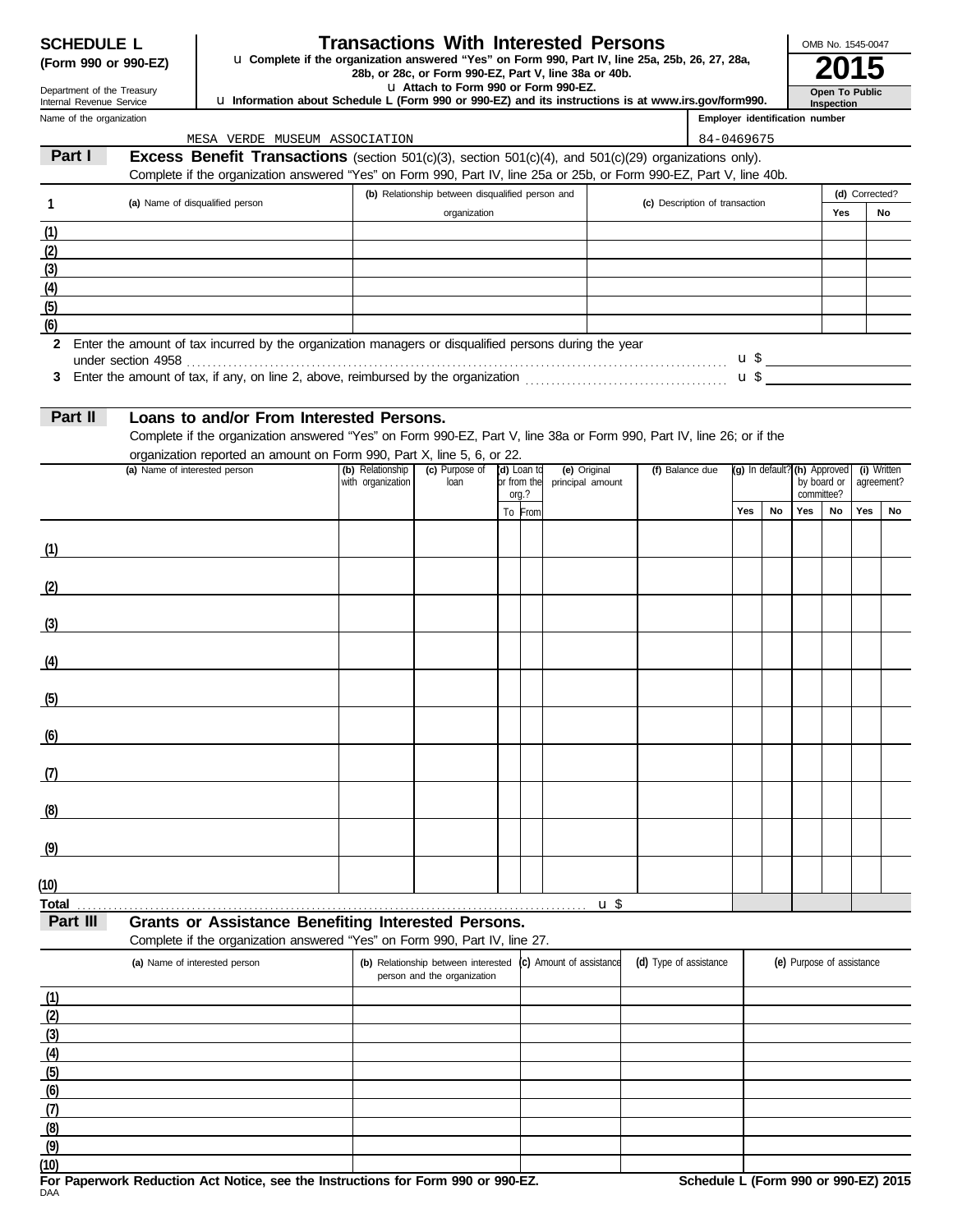### **Part IV Business Transactions Involving Interested Persons.** Schedule L (Form 990 or 990-EZ) 2015 MESA VERDE MUSEUM ASSOCIATION 84-0469675 Page 2

Complete if the organization answered "Yes" on Form 990, Part IV, line 28a, 28b, or 28c.

| (a) Name of interested person         | (b) Relationship between<br>interested person and the | (c) Amount of<br>transaction | (d) Description of transaction |     | (e) Sharing<br>of org.<br>revenues? |
|---------------------------------------|-------------------------------------------------------|------------------------------|--------------------------------|-----|-------------------------------------|
|                                       | organization                                          |                              |                                | Yes | No                                  |
| (1) TIME TRAVELER MAPS                | FORMER<br><b>BOD</b>                                  | 163                          | MERCHANDISE                    | Χ   |                                     |
| (2)                                   |                                                       |                              |                                |     |                                     |
| (3)                                   |                                                       |                              |                                |     |                                     |
| (4)                                   |                                                       |                              |                                |     |                                     |
| (5)                                   |                                                       |                              |                                |     |                                     |
| (6)                                   |                                                       |                              |                                |     |                                     |
| (7)                                   |                                                       |                              |                                |     |                                     |
| (8)                                   |                                                       |                              |                                |     |                                     |
| (9)                                   |                                                       |                              |                                |     |                                     |
| (10)                                  |                                                       |                              |                                |     |                                     |
| Dart V<br>Information<br>Supplamental |                                                       |                              |                                |     |                                     |

### **Part V Supplemental Information**

Provide additional information for responses to questions on Schedule L (see instructions).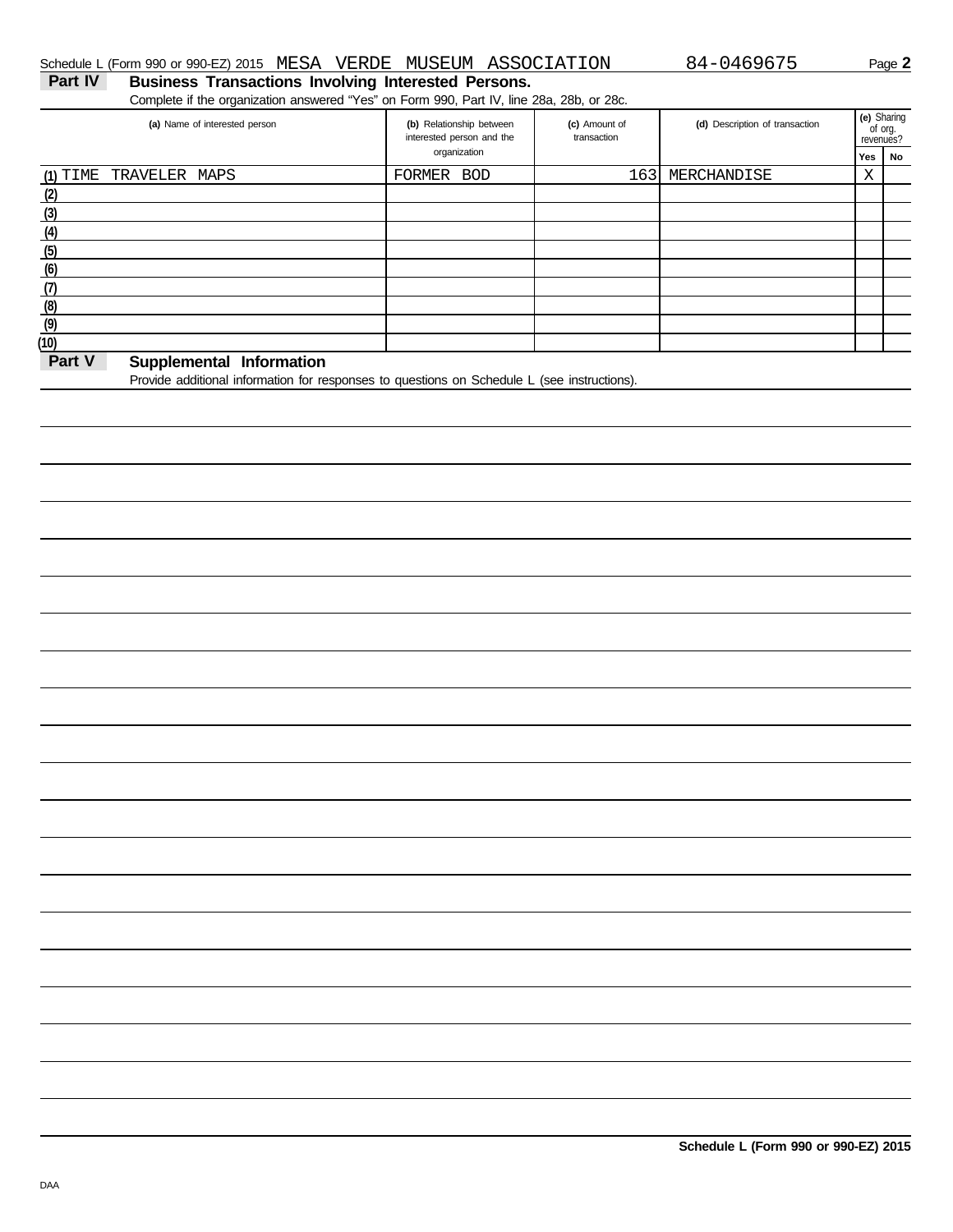| Supplemental Information to Form 990 or 990-EZ<br><b>SCHEDULE O</b><br>(Form 990 or 990-EZ)<br>Complete to provide information for responses to specific questions on |                                                                                                        |                                              |                       |  |  |  |  |  |  |
|-----------------------------------------------------------------------------------------------------------------------------------------------------------------------|--------------------------------------------------------------------------------------------------------|----------------------------------------------|-----------------------|--|--|--|--|--|--|
| Form 990 or 990-EZ or to provide any additional information.<br><b>Open to Public</b><br>u Attach to Form 990 or 990-EZ.<br>Department of the Treasury                |                                                                                                        |                                              |                       |  |  |  |  |  |  |
| Internal Revenue Service                                                                                                                                              | $\mu$ Information about Schedule O (Form 990 or 990-EZ) and its instructions is at www.irs.gov/form990 |                                              | <b>Inspection</b>     |  |  |  |  |  |  |
| Name of the organization                                                                                                                                              | MESA<br>VERDE<br>MUSEUM<br>ASSOCIATION                                                                 | Employer identification number<br>84-0469675 |                       |  |  |  |  |  |  |
|                                                                                                                                                                       |                                                                                                        |                                              |                       |  |  |  |  |  |  |
|                                                                                                                                                                       | FORM 990, PART VI, LINE<br>ORGANIZATION'S<br>11B<br>PROCESS<br>$\overline{\phantom{0}}$                | TO REVIEW FORM 990                           |                       |  |  |  |  |  |  |
|                                                                                                                                                                       | APPROPRIATE PERSONNEL REVIEW<br>THE<br>TAX RETURN PRIOR TO FILING.                                     |                                              |                       |  |  |  |  |  |  |
|                                                                                                                                                                       | FORM 990, PART VI, LINE 12C - ENFORCEMENT OF CONFLICTS POLICY                                          |                                              |                       |  |  |  |  |  |  |
|                                                                                                                                                                       | REQUIRED<br>COMPLETE<br>ALL BOARD MEMBERS ARE<br>TO<br>A CONFLICT                                      | INTEREST<br>ΟF                               |                       |  |  |  |  |  |  |
|                                                                                                                                                                       |                                                                                                        |                                              |                       |  |  |  |  |  |  |
| <b>DISCLOSURE</b>                                                                                                                                                     | <b>DISCLOSURES</b><br>STATEMENT<br>ANNUALLY.<br>ARE<br>THE                                             |                                              | REVIEWED BY THE BOARD |  |  |  |  |  |  |
| AND AUDIT COMMITTEE                                                                                                                                                   | TO DETERMINE<br>ANY REAL,<br>PERCEIVED,<br>ΙF                                                          | OR POTENTIAL                                 |                       |  |  |  |  |  |  |
| CONFLICT<br>OF                                                                                                                                                        | INTEREST EXISTS, AND THE<br>AUDIT COMMITTEE RECOMMENDS                                                 |                                              | TO THE<br>FULL        |  |  |  |  |  |  |
|                                                                                                                                                                       | BOARD ANY APPROPRIATE ACTION                                                                           |                                              |                       |  |  |  |  |  |  |
|                                                                                                                                                                       | 15A - COMPENSATION PROCESS FOR TOP OFFICIAL<br>FORM 990, PART VI, LINE                                 |                                              |                       |  |  |  |  |  |  |
| COMPENSATION<br>THE                                                                                                                                                   | THEIR ASSESSMENT OF EMPLOYEES CURRENT<br>COMMITTEE<br>DOCUMENTED                                       |                                              |                       |  |  |  |  |  |  |
|                                                                                                                                                                       | COMPENSATION AND ADJUSTED THE PAY ACCORDINGLY.                                                         |                                              |                       |  |  |  |  |  |  |
|                                                                                                                                                                       |                                                                                                        |                                              |                       |  |  |  |  |  |  |
|                                                                                                                                                                       | FORM 990, PART VI, LINE 19 - GOVERNING DOCUMENTS DISCLOSURE EXPLANATION                                |                                              |                       |  |  |  |  |  |  |
|                                                                                                                                                                       | GOVERNING DOCUMENTS ARE AVAILABLE UPON REQUEST.                                                        |                                              |                       |  |  |  |  |  |  |
|                                                                                                                                                                       | FORM 990, PART XI, LINE 9 - OTHER CHANGES IN NET ASSETS EXPLANATION                                    |                                              |                       |  |  |  |  |  |  |
|                                                                                                                                                                       | COST OF GOODS SOLD, AS REPORTED ON 990 PART VIII, LINE 10B \$ 714,536                                  |                                              |                       |  |  |  |  |  |  |
|                                                                                                                                                                       | COST OF GOODS SOLD, AS REPORTED ON 990 PART VIII, LINE 10B \$  -714, 536                               |                                              |                       |  |  |  |  |  |  |
|                                                                                                                                                                       |                                                                                                        |                                              |                       |  |  |  |  |  |  |
|                                                                                                                                                                       |                                                                                                        |                                              |                       |  |  |  |  |  |  |
|                                                                                                                                                                       |                                                                                                        |                                              |                       |  |  |  |  |  |  |
|                                                                                                                                                                       |                                                                                                        |                                              |                       |  |  |  |  |  |  |
|                                                                                                                                                                       |                                                                                                        |                                              |                       |  |  |  |  |  |  |
|                                                                                                                                                                       |                                                                                                        |                                              |                       |  |  |  |  |  |  |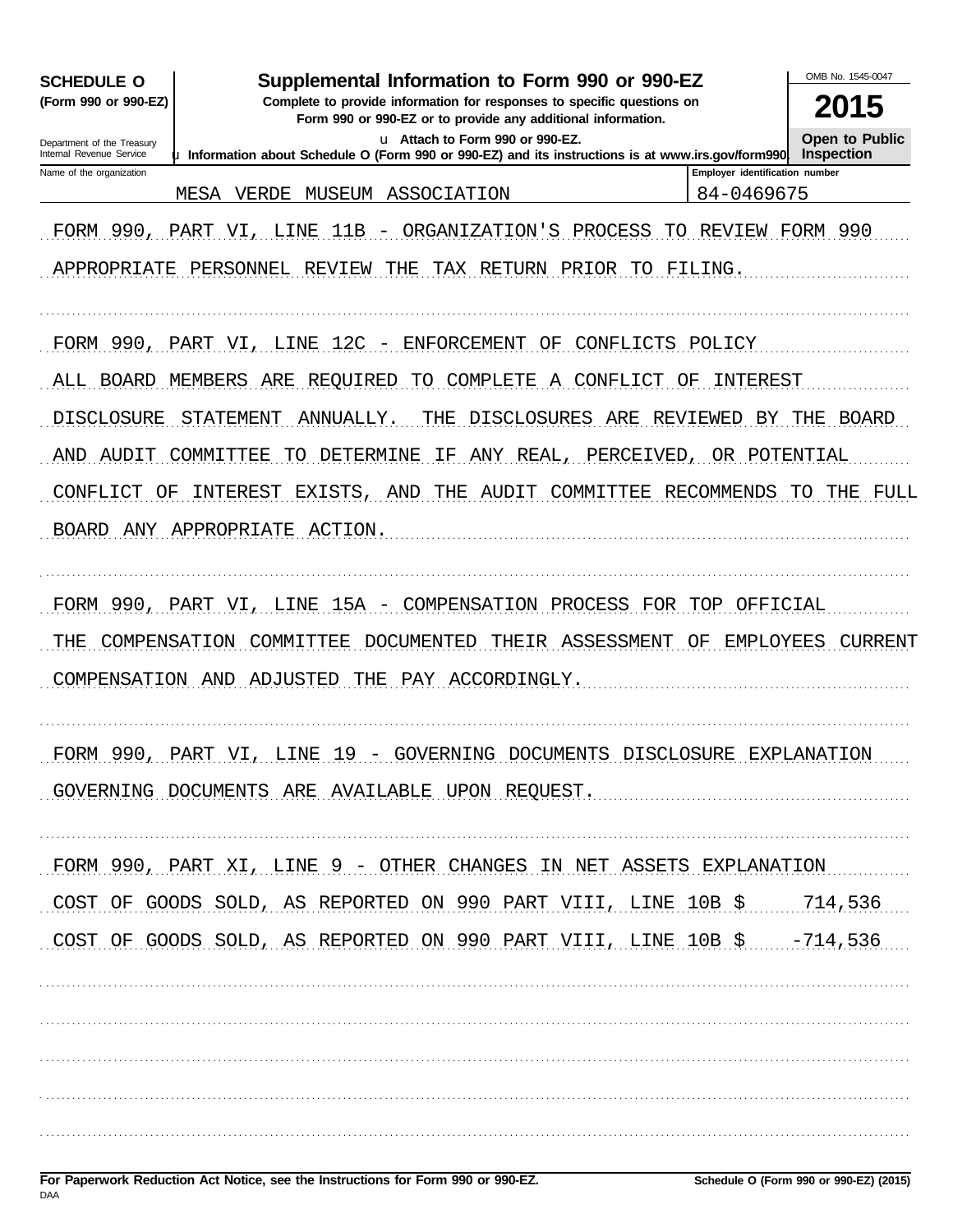| Form 8879-EO                                         | <b>IRS e-file Signature Authorization</b><br>for an Exempt Organization                                                                                                                                                                                                                                                                                                                                                                                                                                                                                                                                                                                                                                                                                                                                                                                                                                                                                                                                                                                                                                                                                                                                                                                                                                                                                                                 |                 |                                                   | OMB No. 1545-1878                     |
|------------------------------------------------------|-----------------------------------------------------------------------------------------------------------------------------------------------------------------------------------------------------------------------------------------------------------------------------------------------------------------------------------------------------------------------------------------------------------------------------------------------------------------------------------------------------------------------------------------------------------------------------------------------------------------------------------------------------------------------------------------------------------------------------------------------------------------------------------------------------------------------------------------------------------------------------------------------------------------------------------------------------------------------------------------------------------------------------------------------------------------------------------------------------------------------------------------------------------------------------------------------------------------------------------------------------------------------------------------------------------------------------------------------------------------------------------------|-----------------|---------------------------------------------------|---------------------------------------|
|                                                      | For calendar year 2015, or fiscal year beginning  , 2015, and ending  20                                                                                                                                                                                                                                                                                                                                                                                                                                                                                                                                                                                                                                                                                                                                                                                                                                                                                                                                                                                                                                                                                                                                                                                                                                                                                                                |                 |                                                   |                                       |
| Department of the Treasury                           | u Do not send to the IRS. Keep for your records.                                                                                                                                                                                                                                                                                                                                                                                                                                                                                                                                                                                                                                                                                                                                                                                                                                                                                                                                                                                                                                                                                                                                                                                                                                                                                                                                        |                 |                                                   | 2015                                  |
| Internal Revenue Service                             | u Information about Form 8879-EO and its instructions is at www.irs.gov/form8879eo.                                                                                                                                                                                                                                                                                                                                                                                                                                                                                                                                                                                                                                                                                                                                                                                                                                                                                                                                                                                                                                                                                                                                                                                                                                                                                                     |                 |                                                   |                                       |
| Name of exempt organization                          |                                                                                                                                                                                                                                                                                                                                                                                                                                                                                                                                                                                                                                                                                                                                                                                                                                                                                                                                                                                                                                                                                                                                                                                                                                                                                                                                                                                         |                 | Employer identification number                    |                                       |
| Name and title of officer                            | MESA VERDE MUSEUM ASSOCIATION                                                                                                                                                                                                                                                                                                                                                                                                                                                                                                                                                                                                                                                                                                                                                                                                                                                                                                                                                                                                                                                                                                                                                                                                                                                                                                                                                           |                 | 84-0469675                                        |                                       |
|                                                      | SANDRA JUMPER                                                                                                                                                                                                                                                                                                                                                                                                                                                                                                                                                                                                                                                                                                                                                                                                                                                                                                                                                                                                                                                                                                                                                                                                                                                                                                                                                                           |                 |                                                   |                                       |
|                                                      | 2016 INT EX DIRECTOR                                                                                                                                                                                                                                                                                                                                                                                                                                                                                                                                                                                                                                                                                                                                                                                                                                                                                                                                                                                                                                                                                                                                                                                                                                                                                                                                                                    |                 |                                                   |                                       |
| Part I                                               | Type of Return and Return Information (Whole Dollars Only)                                                                                                                                                                                                                                                                                                                                                                                                                                                                                                                                                                                                                                                                                                                                                                                                                                                                                                                                                                                                                                                                                                                                                                                                                                                                                                                              |                 |                                                   |                                       |
|                                                      | Check the box for the return for which you are using this Form 8879-EO and enter the applicable amount, if any, from the return. If you<br>check the box on line 1a, 2a, 3a, 4a, or 5a, below, and the amount on that line for the return being filed with this form was blank, then                                                                                                                                                                                                                                                                                                                                                                                                                                                                                                                                                                                                                                                                                                                                                                                                                                                                                                                                                                                                                                                                                                    |                 |                                                   |                                       |
|                                                      | leave line 1b, 2b, 3b, 4b, or 5b, whichever is applicable, blank (do not enter -0-). But, if you entered -0- on the return, then enter -0- on                                                                                                                                                                                                                                                                                                                                                                                                                                                                                                                                                                                                                                                                                                                                                                                                                                                                                                                                                                                                                                                                                                                                                                                                                                           |                 |                                                   |                                       |
|                                                      | the applicable line below. Do not complete more than 1 line in Part I.                                                                                                                                                                                                                                                                                                                                                                                                                                                                                                                                                                                                                                                                                                                                                                                                                                                                                                                                                                                                                                                                                                                                                                                                                                                                                                                  |                 |                                                   |                                       |
|                                                      |                                                                                                                                                                                                                                                                                                                                                                                                                                                                                                                                                                                                                                                                                                                                                                                                                                                                                                                                                                                                                                                                                                                                                                                                                                                                                                                                                                                         |                 |                                                   |                                       |
| 2a Form 990-EZ check here $\blacktriangleright$      |                                                                                                                                                                                                                                                                                                                                                                                                                                                                                                                                                                                                                                                                                                                                                                                                                                                                                                                                                                                                                                                                                                                                                                                                                                                                                                                                                                                         |                 |                                                   |                                       |
| 3a Form 1120-POL check here ▶                        |                                                                                                                                                                                                                                                                                                                                                                                                                                                                                                                                                                                                                                                                                                                                                                                                                                                                                                                                                                                                                                                                                                                                                                                                                                                                                                                                                                                         |                 |                                                   |                                       |
| 4a Form 990-PF check here $\blacktriangleright$      |                                                                                                                                                                                                                                                                                                                                                                                                                                                                                                                                                                                                                                                                                                                                                                                                                                                                                                                                                                                                                                                                                                                                                                                                                                                                                                                                                                                         |                 |                                                   |                                       |
| 5a Form 8868 check here $\blacktriangleright$ $\mid$ |                                                                                                                                                                                                                                                                                                                                                                                                                                                                                                                                                                                                                                                                                                                                                                                                                                                                                                                                                                                                                                                                                                                                                                                                                                                                                                                                                                                         |                 |                                                   |                                       |
|                                                      |                                                                                                                                                                                                                                                                                                                                                                                                                                                                                                                                                                                                                                                                                                                                                                                                                                                                                                                                                                                                                                                                                                                                                                                                                                                                                                                                                                                         |                 |                                                   |                                       |
| Part II                                              | Declaration and Signature Authorization of Officer                                                                                                                                                                                                                                                                                                                                                                                                                                                                                                                                                                                                                                                                                                                                                                                                                                                                                                                                                                                                                                                                                                                                                                                                                                                                                                                                      |                 |                                                   |                                       |
|                                                      | organization's electronic return. I consent to allow my intermediate service provider, transmitter, or electronic return originator (ERO)<br>to send the organization's return to the IRS and to receive from the IRS (a) an acknowledgement of receipt or reason for rejection of<br>the transmission, (b) the reason for any delay in processing the return or refund, and (c) the date of any refund. If applicable, I<br>authorize the U.S. Treasury and its designated Financial Agent to initiate an electronic funds withdrawal (direct debit) entry to the<br>financial institution account indicated in the tax preparation software for payment of the organization's federal taxes owed on this<br>return, and the financial institution to debit the entry to this account. To revoke a payment, I must contact the U.S. Treasury Financial<br>Agent at 1-888-353-4537 no later than 2 business days prior to the payment (settlement) date. I also authorize the financial institutions<br>involved in the processing of the electronic payment of taxes to receive confidential information necessary to answer inquiries and<br>resolve issues related to the payment. I have selected a personal identification number (PIN) as my signature for the organization's<br>electronic return and, if applicable, the organization's consent to electronic funds withdrawal. |                 |                                                   |                                       |
| Officer's PIN: check one box only                    |                                                                                                                                                                                                                                                                                                                                                                                                                                                                                                                                                                                                                                                                                                                                                                                                                                                                                                                                                                                                                                                                                                                                                                                                                                                                                                                                                                                         |                 |                                                   |                                       |
| X                                                    | I authorize _HINTONBURDICK, PLLC                                                                                                                                                                                                                                                                                                                                                                                                                                                                                                                                                                                                                                                                                                                                                                                                                                                                                                                                                                                                                                                                                                                                                                                                                                                                                                                                                        | to enter my PIN | 54321                                             |                                       |
|                                                      | <b>ERO</b> firm name                                                                                                                                                                                                                                                                                                                                                                                                                                                                                                                                                                                                                                                                                                                                                                                                                                                                                                                                                                                                                                                                                                                                                                                                                                                                                                                                                                    |                 | Enter five numbers, but<br>do not enter all zeros | as my signature                       |
|                                                      | on the organization's tax year 2015 electronically filed return. If I have indicated within this return that a copy of the return is<br>being filed with a state agency(ies) regulating charities as part of the IRS Fed/State program, I also authorize the aforementioned<br>ERO to enter my PIN on the return's disclosure consent screen.<br>As an officer of the organization, I will enter my PIN as my signature on the organization's tax year 2015 electronically filed return.<br>If I have indicated within this return that a copy of the return is being filed with a state agency(ies) regulating charities as part of<br>the IRS Fed/State program, I will enter my PIN on the return's disclosure consent screen.                                                                                                                                                                                                                                                                                                                                                                                                                                                                                                                                                                                                                                                       |                 |                                                   |                                       |
|                                                      |                                                                                                                                                                                                                                                                                                                                                                                                                                                                                                                                                                                                                                                                                                                                                                                                                                                                                                                                                                                                                                                                                                                                                                                                                                                                                                                                                                                         |                 |                                                   |                                       |
| Officer's signature                                  |                                                                                                                                                                                                                                                                                                                                                                                                                                                                                                                                                                                                                                                                                                                                                                                                                                                                                                                                                                                                                                                                                                                                                                                                                                                                                                                                                                                         | Date            | 05/16/16                                          |                                       |
| Part III                                             | <b>Certification and Authentication</b>                                                                                                                                                                                                                                                                                                                                                                                                                                                                                                                                                                                                                                                                                                                                                                                                                                                                                                                                                                                                                                                                                                                                                                                                                                                                                                                                                 |                 |                                                   |                                       |
|                                                      | <b>ERO's EFIN/PIN.</b> Enter your six-digit electronic filing identification<br>number (EFIN) followed by your five-digit self-selected PIN.                                                                                                                                                                                                                                                                                                                                                                                                                                                                                                                                                                                                                                                                                                                                                                                                                                                                                                                                                                                                                                                                                                                                                                                                                                            |                 |                                                   | 87154354321<br>do not enter all zeros |
|                                                      | I certify that the above numeric entry is my PIN, which is my signature on the 2015 electronically filed return for the organization<br>indicated above. I confirm that I am submitting this return in accordance with the requirements of Pub. 4163, Modernized e-File (MeF)<br>Information for Authorized IRS e-file Providers for Business Returns.                                                                                                                                                                                                                                                                                                                                                                                                                                                                                                                                                                                                                                                                                                                                                                                                                                                                                                                                                                                                                                  |                 |                                                   |                                       |
| ERO's signature                                      | MORRIS J. PEACOCK,<br>CPA                                                                                                                                                                                                                                                                                                                                                                                                                                                                                                                                                                                                                                                                                                                                                                                                                                                                                                                                                                                                                                                                                                                                                                                                                                                                                                                                                               | Date $\}$       | 05/16/16                                          |                                       |
|                                                      | <b>ERO Must Retain This Form-See Instructions</b>                                                                                                                                                                                                                                                                                                                                                                                                                                                                                                                                                                                                                                                                                                                                                                                                                                                                                                                                                                                                                                                                                                                                                                                                                                                                                                                                       |                 |                                                   |                                       |
|                                                      | Do Not Submit This Form To the IRS Unless Requested To Do So                                                                                                                                                                                                                                                                                                                                                                                                                                                                                                                                                                                                                                                                                                                                                                                                                                                                                                                                                                                                                                                                                                                                                                                                                                                                                                                            |                 |                                                   |                                       |
|                                                      | For Paperwork Reduction Act Notice, see back of form.                                                                                                                                                                                                                                                                                                                                                                                                                                                                                                                                                                                                                                                                                                                                                                                                                                                                                                                                                                                                                                                                                                                                                                                                                                                                                                                                   |                 |                                                   | Form 8879-EO (2015)                   |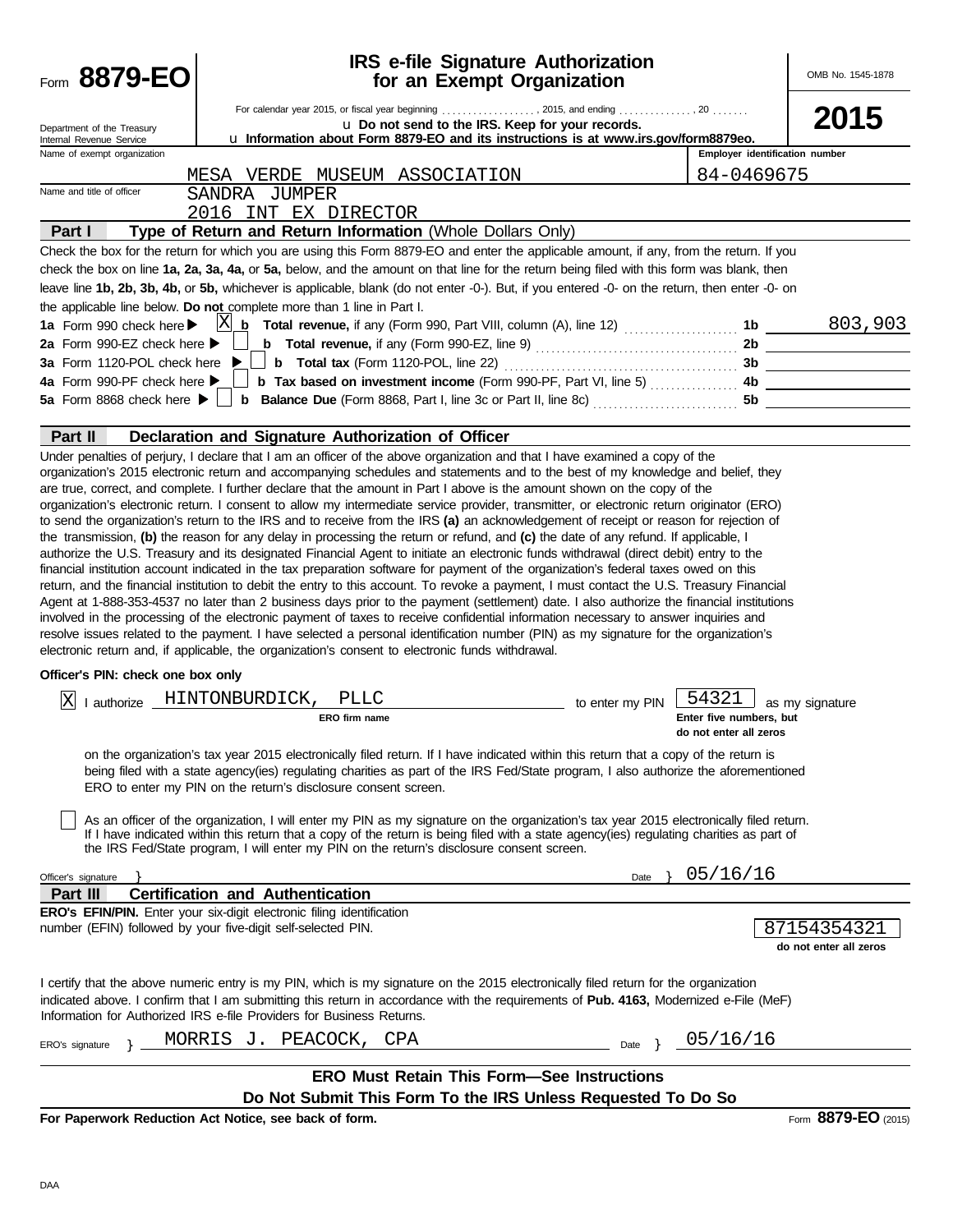# **Two Year Comparison Report 2014 & 2015**

| For calendar year 2015, or tax year beginning |                                                                                                                                                                                                                                      |     | ending  |          |                                |  |  |
|-----------------------------------------------|--------------------------------------------------------------------------------------------------------------------------------------------------------------------------------------------------------------------------------------|-----|---------|----------|--------------------------------|--|--|
| Name                                          |                                                                                                                                                                                                                                      |     |         |          | Taxpayer Identification Number |  |  |
|                                               | MESA VERDE MUSEUM ASSOCIATION                                                                                                                                                                                                        |     |         |          | 84-0469675                     |  |  |
|                                               |                                                                                                                                                                                                                                      |     | 2014    | 2015     | <b>Differences</b>             |  |  |
|                                               |                                                                                                                                                                                                                                      | 1.  | 72,203  | 70,536   | $-1,667$                       |  |  |
|                                               | 2. Membership dues and assessments                                                                                                                                                                                                   | 2.  |         |          |                                |  |  |
|                                               | 3. Government contributions and grants                                                                                                                                                                                               | 3.  | 19,366  | 4,750    | $-14,616$                      |  |  |
| Φ<br>Б                                        |                                                                                                                                                                                                                                      | 4.  | 66,666  | 64,904   | $-1,762$                       |  |  |
| $\blacksquare$<br>Φ                           |                                                                                                                                                                                                                                      | 5.  | 81      | 73       | $-8$                           |  |  |
| >                                             |                                                                                                                                                                                                                                      | 6.  |         |          |                                |  |  |
| ω<br>≃                                        | 7. Net gain or (loss) from sale of assets other than inventory                                                                                                                                                                       | 7.  |         |          |                                |  |  |
|                                               | 8. Net income or (loss) from fundraising events                                                                                                                                                                                      | 8.  |         |          |                                |  |  |
|                                               |                                                                                                                                                                                                                                      | 9.  |         |          |                                |  |  |
|                                               | 10. Net gain or (loss) on sales of inventory                                                                                                                                                                                         | 10. | 594,448 | 651,396  | 56,948                         |  |  |
|                                               | 11. Other revenue <b>constant of the constant of the constant of the constant of the constant of the constant of the constant of the constant of the constant of the constant of the constant of the constant of the constant of</b> | 11. | 16,127  | 12,244   | $-3,883$                       |  |  |
|                                               | 12. Total revenue. Add lines 1 through 11                                                                                                                                                                                            | 12. | 768,891 | 803,903  | 35,012                         |  |  |
|                                               | 13. Grants and similar amounts paid                                                                                                                                                                                                  | 13. | 150,376 | 158,260  | 7,884                          |  |  |
|                                               |                                                                                                                                                                                                                                      | 14. |         |          |                                |  |  |
| n                                             | 15. Compensation of officers, directors, trustees, etc.                                                                                                                                                                              | 15. | 78,766  | 83,284   | 4,518                          |  |  |
| ⊆                                             | 16. Salaries, other compensation, and employee benefits                                                                                                                                                                              | 16. | 334,366 | 344,588  | 10,222                         |  |  |
| Φ                                             |                                                                                                                                                                                                                                      | 17. |         |          |                                |  |  |
| $\times$                                      |                                                                                                                                                                                                                                      | 18. | 17,205  | 15,606   | $-1,599$                       |  |  |
| ш                                             | 19. Occupancy, rent, utilities, and maintenance                                                                                                                                                                                      | 19. | 11,316  | 11,824   | 508                            |  |  |
|                                               |                                                                                                                                                                                                                                      | 20. | 23,346  | 20,575   | $-2,771$                       |  |  |
|                                               | 21. Other expenses                                                                                                                                                                                                                   | 21. | 124,853 | 129,540  | 4,687                          |  |  |
|                                               | 22. Total expenses. Add lines 13 through 21                                                                                                                                                                                          | 22. | 740,228 | 763,677  | 23,449                         |  |  |
|                                               | 23. Excess or (Deficit). Subtract line 22 from line 12                                                                                                                                                                               | 23. | 28,663  | 40,226   | 11,563                         |  |  |
|                                               |                                                                                                                                                                                                                                      | 24. | 768,891 | 803,903  | 35,012                         |  |  |
|                                               |                                                                                                                                                                                                                                      | 25. |         |          |                                |  |  |
|                                               |                                                                                                                                                                                                                                      | 26. | 677,322 | 728,617  | 51,295                         |  |  |
|                                               | 27. Total assets <b>construction</b> as a construction of the construction of the construction of the construction of the construction of the construction of the construction of the construction of the construction of the const  | 27. | 275,919 | 331,132  | 55,213                         |  |  |
| Information                                   | 28. Total liabilities <b>constant in the constant of the constant in the constant in the constant in the constant in the constant in the constant in the constant in the constant in the constant in the constant in the constan</b> | 28. | 25,958  | 40,945   | 14,987                         |  |  |
|                                               | 29. Retained earnings                                                                                                                                                                                                                | 29. | 249,961 | 290,187  | 40,226                         |  |  |
| Other                                         | 30. Number of voting members of governing body                                                                                                                                                                                       | 30. | 11      | 9        |                                |  |  |
|                                               | 31. Number of independent voting members of governing body                                                                                                                                                                           | 31. | 11      | 9        |                                |  |  |
|                                               | 32. Number of employees                                                                                                                                                                                                              | 32. | 27      | 28       |                                |  |  |
|                                               | 33. Number of volunteers                                                                                                                                                                                                             | 33. | 1       | $\Omega$ |                                |  |  |